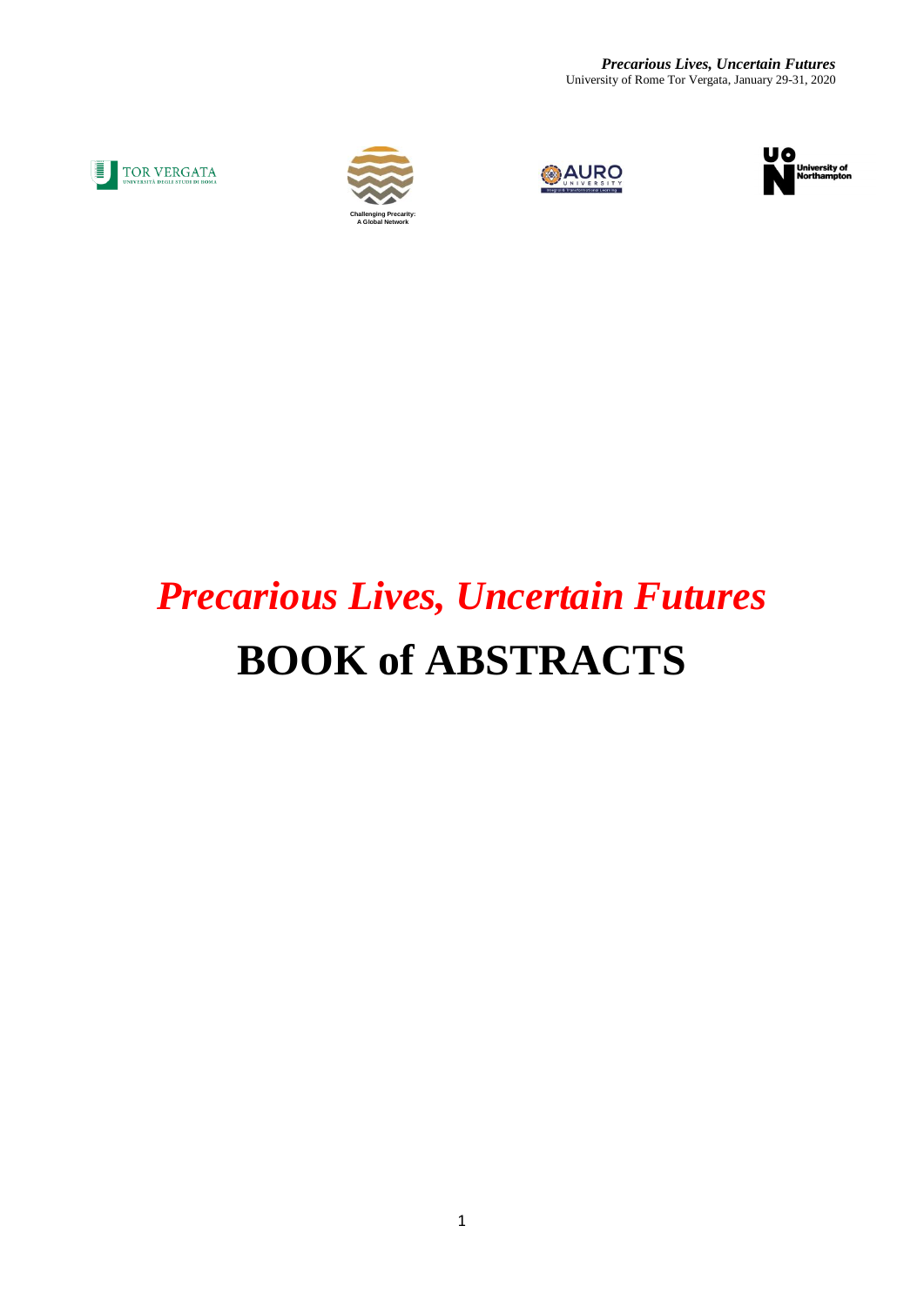# Going Places? Representing Precarity, Postcolonial Tourism and Environmentalism across Texts and Discourse

### Esterino Adami

*Università di Torino*

This talk intends to critically read the interrelated notions of precarity, postcolonial tourism and environmentalism by examining some of its textual manifestations in both literary and non-literary forms (Burch 2012; Carrigan 2012). Today it is a kind of truism to affirm that India is experiencing a growing emergence of tourism, thanks to a number of recent successful campaigns of promotion, but its impact upon local communities and ecologies may sometimes coincide with processes of exoticization and marginalization, which impose, and perpetuate, a sense of (hidden) precarity, especially when the so-called "minority" groups are concerned. My focus will be on the geographical, cultural and social context of the Andaman Islands (Sen 2017) as a case study to discuss discourses of asymmetrical power relations and reconfigurations of indigenous identity. In particular, I aim to question the linguistic, narrative, and multimodal representation of Adivasi subjects, landscape and uncertainty by taking into account 1) the Indian English fictional domain, with examples from human rights literature (Garg 2016) as well as young adult fiction (Gangopadhyay 2010), and 2) the multimodal dimension, with materials such as the official Andaman and Nicobar Tourism website (https://www.andamantourism.gov.in/Default.html), with its multiple attention-getting strategies. My methodological background will benefit from the combination of postcolonial studies, stylistics and critical discourse analysis (Bandyopadhyay 2012; Diwedi and Rajan 2016; Gavins 2007; Jeffries 2010).

### Imagining Precarity: The Language and Utility of Contemporary Homelessness Fiction

#### Joseph Anderton *Birmingham City University*

This paper examines the function that fiction serves in representing experiences of homelessness as an extreme form of precarity. In an era when increasing ethical and market demands for 'authenticity' and 'lived experience' coincide with the slogan 'nothing about us without us', can fiction about homelessness really matter?

From 1998 onwards, it was apparent that the voices of homeless people were largely absent from previous sociological research on homelessness (Ravenhill 2008) and that they were rarely given the opportunity to frame their own experiences, relationships or public images (Hodgetts, et al. 2006). Over the last 20 years, however, people with experience of homelessness have increasingly documented it in their own words. Today, homelessness charity websites frequently include pages dedicated to brief first-hand accounts. In light of the valid turn to real, true or life stories, imaginary leaps and literary forays into the conditions and impacts of precarity can seem tangential or redundant. The French anthropologist Marc Augé thinks otherwise. Auge's *No Fixed Abode* is a novella about a working homeless man called Henri who sleeps in his car on the streets of Paris. Augé subtitles the book 'an ethnofiction', as a 'narrative that evokes a social fact through the subjectivity of a particular individual' and suggests that 'he is using the novelist's mode of exposition to suggest the fleshy totality of emotion, uncertainty or anxiety concealed within the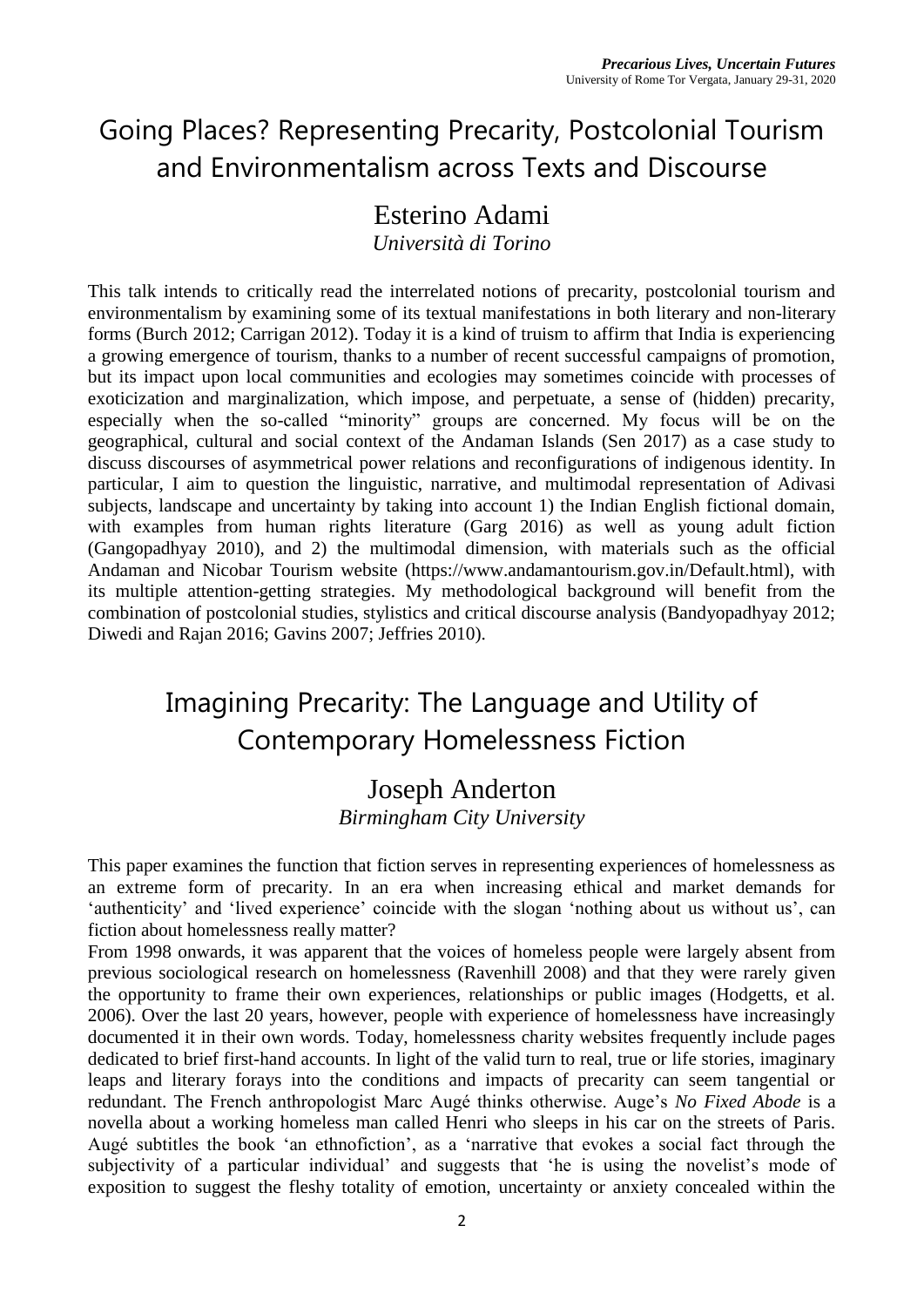themes he has picked out' (Augé 2013). Henri is a fictional construct, but he raises a real problem, as a member of what Guy Standing labels 'the precariat' (Standing 2011), and crucially, he displays both 'victim' and 'liberating' sides of this subgroup. This paper takes Augé claims for this experimental form and tests them against several examples of contemporary British novels about homelessness to identify the effects of narrative form, the use of language and gauge the utility of homelessness fiction.

### Terrorism, Precarity and the Idea of Hospitality

### Emmanouil Aretoulakis

*National and Kapodistrian University of Athens*

In my paper, I intend to discuss ways in which modern terrorism and the culture of fear it has instilled in Western societies in the post-9/11 world have corroded the premise of hospitability towards the alien other—a premise (or myth) upon which the idea of Western cultural superiority was founded (one only has to think of Derrida's assumption that to be hospitable is to be in an already empowered position). The erosion of hospitality as a duty of the so-called civilized world was further accelerated by the refugee crisis in the second decade of the current century. Kant's idea that a stranger has a right not to be treated as an enemy when s/he arrives in the land of another is dramatically challenged on a daily basis in a terror-afflicted Europe, to the extent that the advent of the oriental, non-Christian other is frequently treated, on the one hand, as an opportunity to reaffirm or call into question the so-called European (or Western) identity, and on the other, as a phenomenon that plays into Westerners' unconscious fear of the alien other as a potential terrorist entity. Such a double bind is not unprecedented in history, of course. Almost a hundred years ago, specific immigration laws in Britain served to contain the fear of the alien as terrorist in the form of the Russian dissident defecting or emigrating to European territories—J. Conrad fictionalized that phenomenon successfully in *The Secret Agent*.

The massive immigration waves and the fear of terrorism seem to cast a long shadow upon the very concept of hospitality, a term that I want to problematize in the context of today's climate of psychological uncertainty, using, among other documents, literature (especially post-9/11 fiction) that, in my view, exemplifies not only the fear of the other but also the affinity between a blunted sense of hospitality and the rise of intolerance.

# Benjamin Zephaniah's *Refugee Boy*: Representing Refugee 'Crisis' in Literature

#### Sercan Hamza Bağlama *Çanakkale Onsekiz Mart University*

'Refugee literature' symbiotically responds to sociocultural and political circumstances at the present time and fictionalises current issues such as fundamentalism, transnational terrorism and internally and externally displaced asylum seekers. 'Refuge literature' provides a realistic snapshot of the nature of migration in the twenty-first century and thematises the traumatic realities, fear, danger, loneliness, victimisation and dehumanisation shared by forcibly displaced people fleeing the civil war in Syria or elsewhere in the Middle East or the Global South. This study, motivated by social and political events and the so-called refugee 'crisis', will, in this context, analyse *Refugee*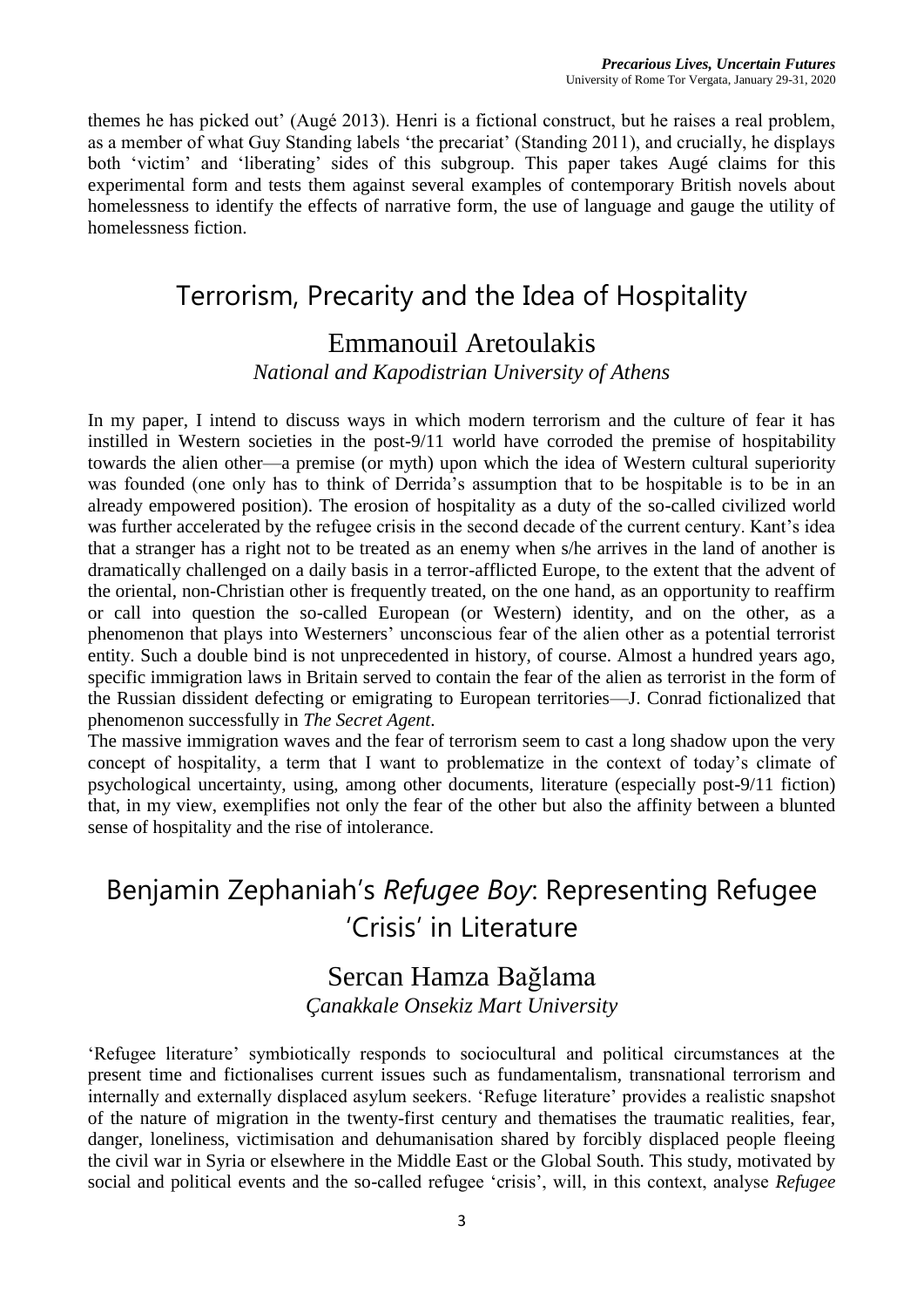*Boy* (2001) by Benjamin Zephaniah in order to critically understand various forms of harassment, violence, assault and exploitation experienced by refugees and to criticise inhumane immigration policies mediated and reflected through the represented experiences of the refugee characters. This study will reveal the process of interpellation, as a result of which the refugee characters internalise the inaccurate representation of the 'self', perform the narratives of the dominant power structures in return for recognition and visibility and reproduce the social relations of power. This study will also focus on whether postcolonial theory can critically contribute to the study of refugee literature because the so-called refugee 'crisis' justifies the binary paradigms of the oriental mentality and leads the 'developed' nations to take their historical 'responsibility', export democracy and help those in desperate situations.

**This study was kindly supported by the Scientific Research Fund (BAP) of Canakkale Onsekiz Mart University with Grant number SBA-2018-2793.**

# Civilization Configurations and Global Precariousness in Post-9/11 Fiction

#### Olga Bandrovska

#### *Ivan Franko National University of Lviv*

In recent decades, civilizational interactions have been the subject of intense scholarly debate, particularly in the disciplines of international relations and civilization studies. Exploring the ideology of neoliberalism and the processes of decolonization and mass migration, scholars have predicted major upheavals and global precariousness molded by violent conflicts and wars. According to Huntington's clash of civilizations hypothesis (1993), future battles will arise from the rifts between civilizations. In fiction, this thesis, criticized for being reductionist and directed against Islam, became particularly relevant after the September 11, 2001, terrorist attacks and the subsequent wars in Afghanistan and Iraq.

This paper focuses on the dual optics of the literary representation of the 9/11 tragedy, including the religious and ideological polarization of those who identify themselves as representatives of non-Western civilizations. At one extreme, writers such as Don DeLillo have discussed 9/11 as a national American trauma that left indelible marks on the European consciousness, along with the causes and consequences of the political and economic dominance of the West in globalization processes. At the other extreme, despite the loss of human lives, writers such as Moshin Hamid have focused on the perception in the Islamic world of 9/11 as an act of revenge on America by Middle Eastern nations. In this confrontation, as Judith Butler argues, there should be a place to foster understanding of the implicit relationship between the precariousness of others' lives and one's own precarious existence.

The paper concludes that post-9/11 fiction accentuates the responsibility of the West for military conflicts in the East and the East's responsibility for Islamic terrorism in the West and proves that there are no alternatives to their coexistence. To minimize ontological precarity, we must pursue what Martin Amis calls "species consciousness".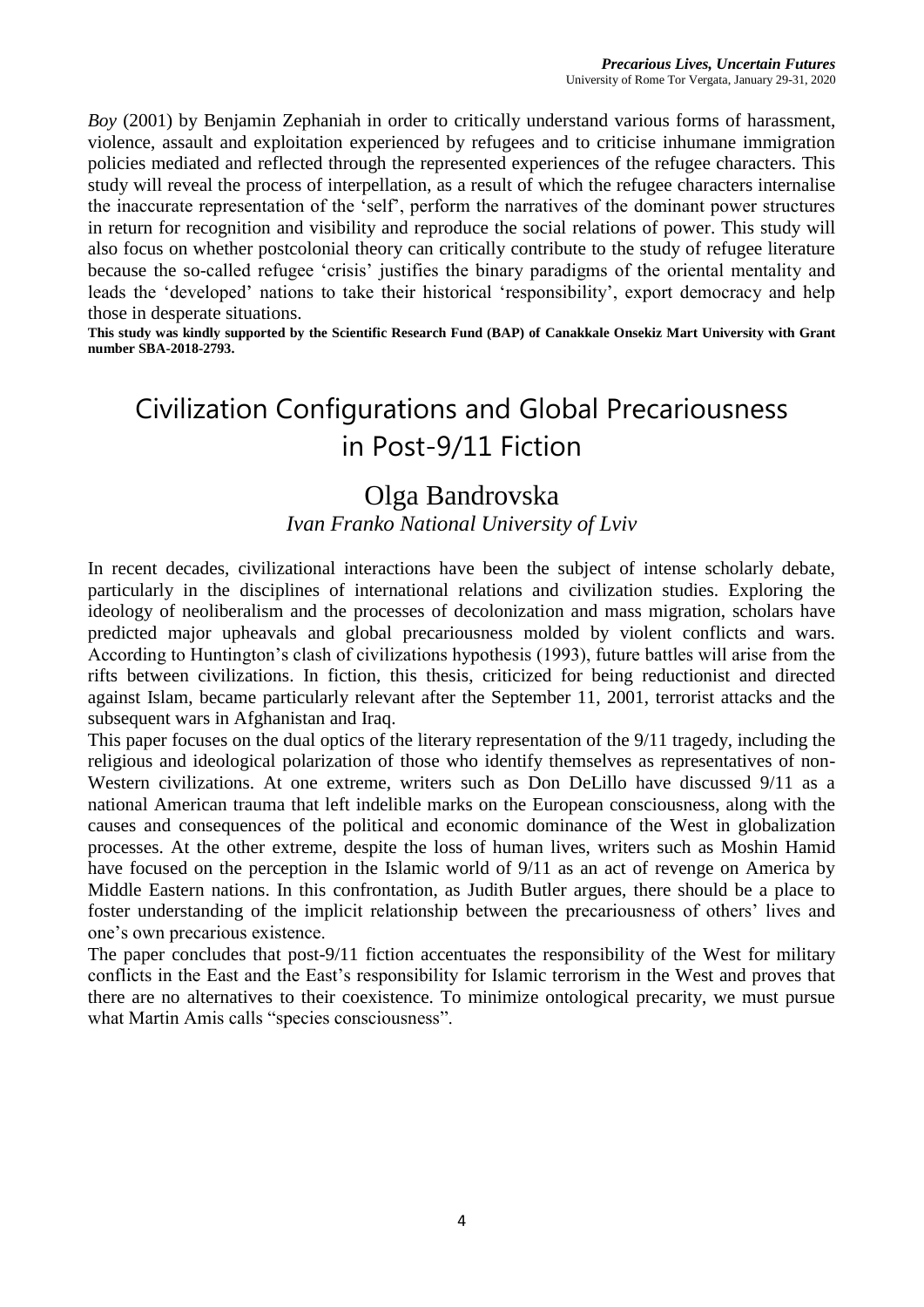# Inclusive, Exclusive and Exceptional: On the Aporia of **Citizenship**

#### Lobna Ben Salem

*Manouba University*

The paper discusses how social precarity, with its systemic drivers of poverty, inequality and precarious livelihoods has persisted in post-apartheid South Africa, albeit in different forms. The paper connects the issue of precarity with politics of racism and xenophobia that are applicable to migrants and natives alike. Zakes Mda's *Ways of Dying* and Phaswane Mpe's *Welcome to our Hillbrow* are two literary works that chronicle social structures of precarity, marked by various forms of exclusion and unpredictability. Although very different in tone and style, these works both trace the intricate, mundane and seemingly casual erosions of agency that shuffle individuals – natives and migrants alike – downward into positions of relative economic and personal disadvantage in a class-stratified social world. They hone in on the micro-mechanisms that generate and solidify broader patterns of precarity. Natives and migrants are equally caught up in webs of power involving control and subterfuge, appropriation and resistance, negotiation and learning that constitute biopolitical lessons of what becoming a citizen may entail.

### The Precarious Body as Savior for the Professional Class in *Once Upon a Time in Hollywood*

#### Ilias Ben-Mna

*Humboldt University, Berlin*

The latest movie by director Quentin Tarantino has been hailed by critics as a "love letter to '60s L.A". However, the historical setting of the film also furnishes a socio-economic dynamic in which precarity is glamorized and presented as a stabilizing factor for established social power structures. This is primarily exemplified through the penniless stuntman Cliff Booth (Brad Pitt), who acts as a double, driver and personal assistant to the affluent actor Rick Dalton (Leonardo DiCaprio). Therefore, I seek to analyze Booth's performance as an embodiment of precarity. A central element of my inquiry is the blurred relationship between labor and capital, e.g. how the stuntman acts as a (visual) simulacrum to his employer and how work-life boundaries are dissipated in the hyperreal environment of Hollywood.

I argue that the film ultimately glamorizes precarity, as the body of the stuntman not only salvages his patron, but also reinstates a declining professional class into the upper echelons of a fast-moving creative industry. This is achieved through the elimination of the unglamorous precarious bodies of the Manson Family, who have declared war on all forms of capital in Hollywood.

My approach is informed by John and Barbara Ehrenreich's hypothesis on the professional managerial class and how the post-Fordist shift has produced a new class of non-proletarian employees. I also draw from Judith Butler's observations on performativity and precarity in relation to gendered bodies and how precarity is linked to an increased exposure to violence and death.

This paper offers multi-layered insights into the pop cultural genealogy of current forms of precarity and how Hollywood hyperreality appears as a precursor to the neoliberal work environment. Therefore, this analysis sharpens the contours of the discursive relationship between precarity, hyperreality and a late capitalist entertainment logic.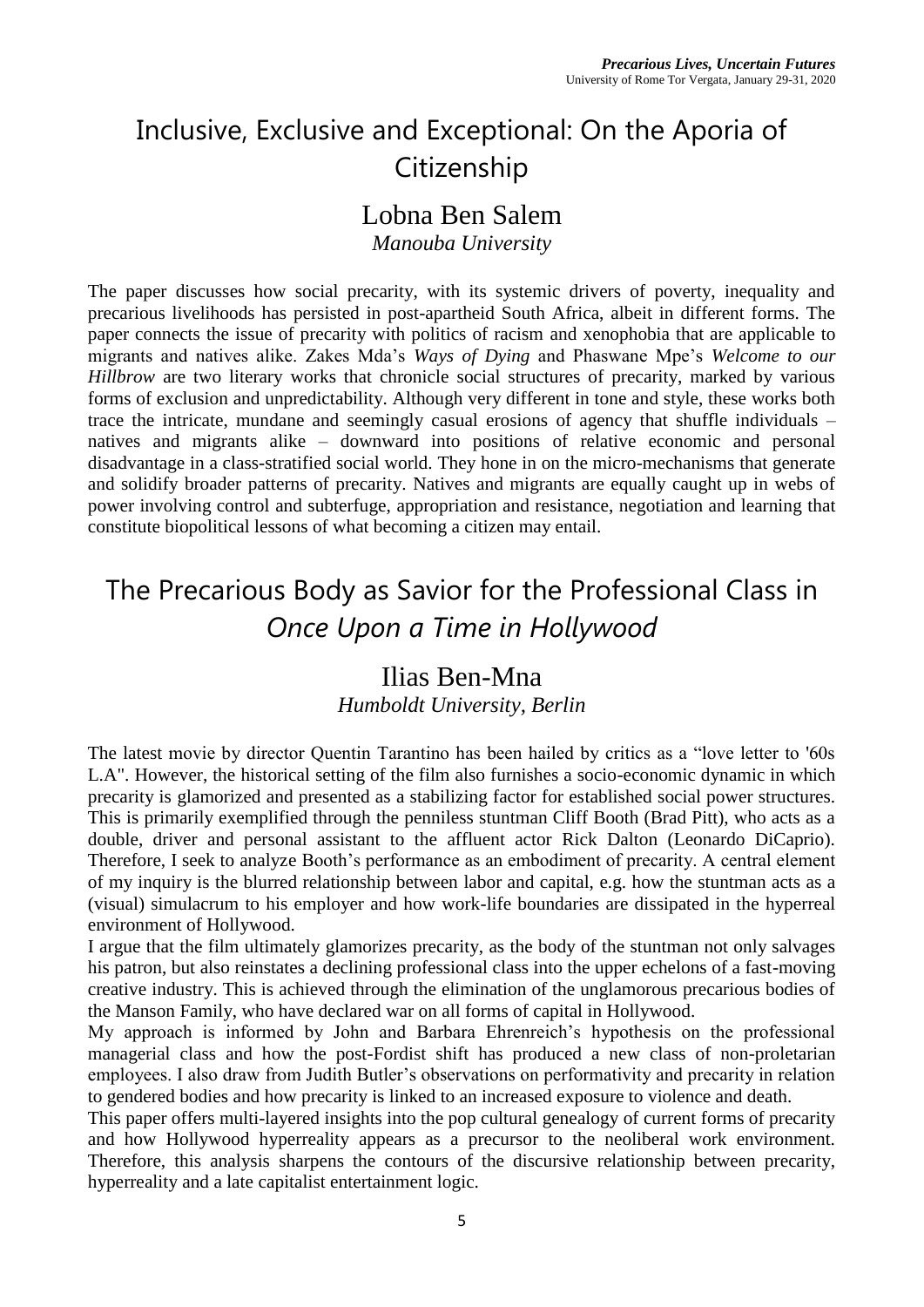# Precarity and Feminist Art Practices in Antarctica in the Age of Climate Change

### Lisa Bloom

#### *University of California, Berkeley*

If we look to the polar regions, from which this paper takes its point of departure, the world is already unrecognizable, even alien as the elements which we associate with the polar are disappearing at accelerated rates. In my paper for Rome I explore what I call "polar aesthetics". It is an aesthetics of another kind of future in which the consequences of climate change, pollution and species loss that may yet seem distant to the average citizen of the global North is made already all too manifest in the Arctic and Antarctic regions.

*Polar Aesthetics* adopts strategies of speculative fiction to open readers' eyes to the futures they already inhabit; one which uses contemporary feminist art and visual culture to address new forms of thought, perception, and feeling that are coming into being in the age of the Anthropocene, a term enjoying favor today in academic discourse to designate our geological era in which humaninduced climate change is transforming our world. In this paper I share my research on feminist artists Judit Hersko (US and Hungary), Anne Noble (New Zealand) and Connie Samaras (US) who in new and imaginative ways represent the effects of climate in the polar regions and give voice and form to unfolding climatic issues about the precarious world that we inhabit.

The paper addresses Antarctica exclusively and how in the absence of an indigenous human population and a human population that excluded all women until the 1960s, feminist artists make linkages between the region and issues of climate change to gender, the relation of the human to the non-human, questions of territory, knowledge production, and empire. The intersectional framework in this chapter goes beyond naming categories to an analysis of how to understand the powerful webs where cultural and natural aspects of nature are entangled in the context of a modern visual tradition dominated by masculinist imagery of Antarctic wilderness from the Heroic Age of Exploration (1897-1922).

# "Britain Had Become a Country of Winners and Losers": John Lanchester's *Capital* or the Crippling Power of Neoliberalism

#### Alice Borrego

*Paul-Valéry University Montpellier 3*

In their dialogue *Dispossession: the Performative and the Political* (2013), Judith Butler and Athena Athanasiou define precarity as the "vulnerability to injury and loss" (20) and contend that precarity can only happen since we are always already dispossessed because of the individual's necessary relationship with the other: "Our interdependency establishes our vulnerability to social forms of deprivation". (20) Dispossession and precarity are therefore consequently intertwined and even more so in a neoliberal context, where interdependency no longer only relies solely on human interactions but on economic ones as well. As Wendy Brown showed in *Undoing the Demos: Neoliberalism's Stealth Revolution* (2015), the *homo oeconomicus* has supplanted the *homo politicus*, suggesting that "all conduct is economic conduct" (9). Neoliberalism constitutes a "normative order of reason" (9) that seems to intensify processes of dispossession and precarity. John Lanchester's *Capital* (2012) gives a deft portrayal of crumbling ethics under the hegemony of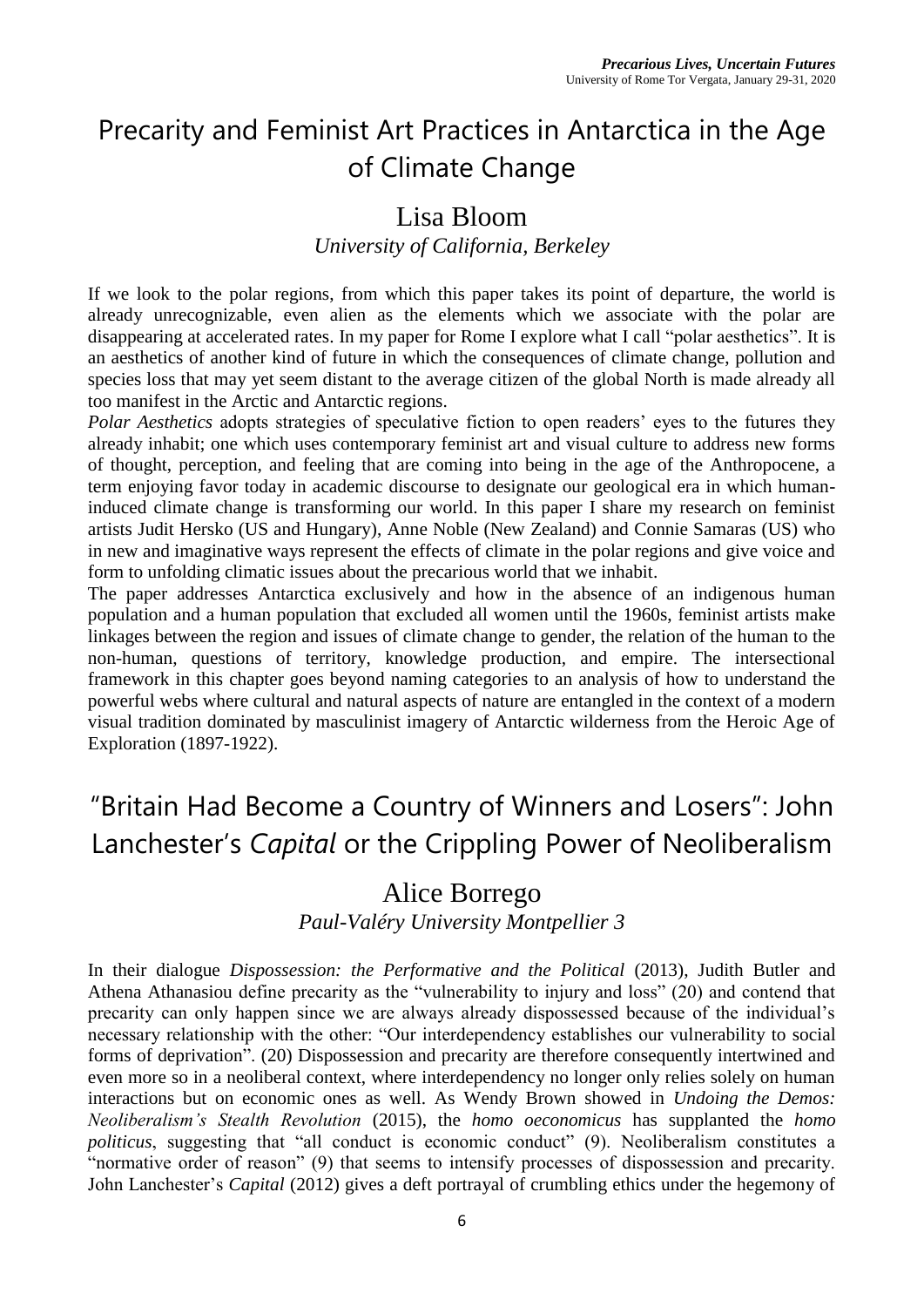markets and profit, as the inhabitants of the fictional Pepys Road, London deal with the 2008 financial crisis and its impact. From a banker to a political refugee, *Capital* brings to the fore the insidious process of dispossession and the descent into precarity of its most vulnerable characters. This paper will aim at showing how the dynamics of dispossession and precarity are engendered by the monopoly of "capital", turning an economic disaster into a political, social and psychological crisis the characters are unable to cope with.

### Leaving without Arriving: Uncertain Presents, Obstructed Futures in Contemporary Refugee Literature

### Teresa Botelho

*Nova University of Lisbon*

The current refugee crisis with its dehumanization and deligitimazation of those who, as the Vietnamese Canadian writer Kim Thúy, describes, have been "ejected from their past" and "have no future", "whose present is totally empty of meaning", who "live outside of time" and also "outside of space" (2018), calls for a counter narrative, one where sweeping negative imagery is replaced by individual stories that reaffirm personhood and expose the unimaginable cruelty of the traps of borders, seas, walls, smugglers, bureaucratic categorizations that manage and mismanage the movement of desperate people. Contemporary refugee literature, invoking but also disrupting the discourses of the exile and immigration aesthetics, is a complex construct, open to as many visions and formats as the variety of the experiences it portrays, but, as Timothy K. August suggests, shares a strategy that aims to render knowable and intimate a presence that, having been "produced, detained and contained at a distance" is "visible without being knowable" (2016: 68). This paper discusses two very different literary texts to identity and discuss alternative protocols of revealing and knowing and to problematize the role that imaginary proximity plays in the production of recognition and empathy –the play *The Jungle* (2017), by Joe Murphy and Joe Robertson, two volunteers who worked in the migrant camp of Calais from 2015 until its destruction by the French authorities in 2016, and which, performed by refugees, brings to the stage a collective portrayal of a diverse set of characters from a variety of conflict zones, and the novel *Exit West* (2017) by Moshin Hamid, which translates the global experience into the story of two cosmopolitan, urban young refugees from an unnamed country, as they move through a hostile world made accessible but no less unwelcoming, by the introduction of a magical realism device that eliminates geographical boundaries but maintains and exacerbates cultural borders.

### Feeling Precarity: Cultivating Flexibility, Balance, and Openness at Tattva Yoga Amsterdam

#### Alexandra Brown *University of Amsterdam*

This paper interrogates the cultural aspects of precarity through the analysis of an Amsterdam yoga studio and its practices of feeling. Tattva Yoga (pseudonym) constitutes a localized instance of everyday life under conditions of precarity as it reaches the centers of the global north. It manifests an emergent structure of *feeling* (Williams) in which precarity has reached those previously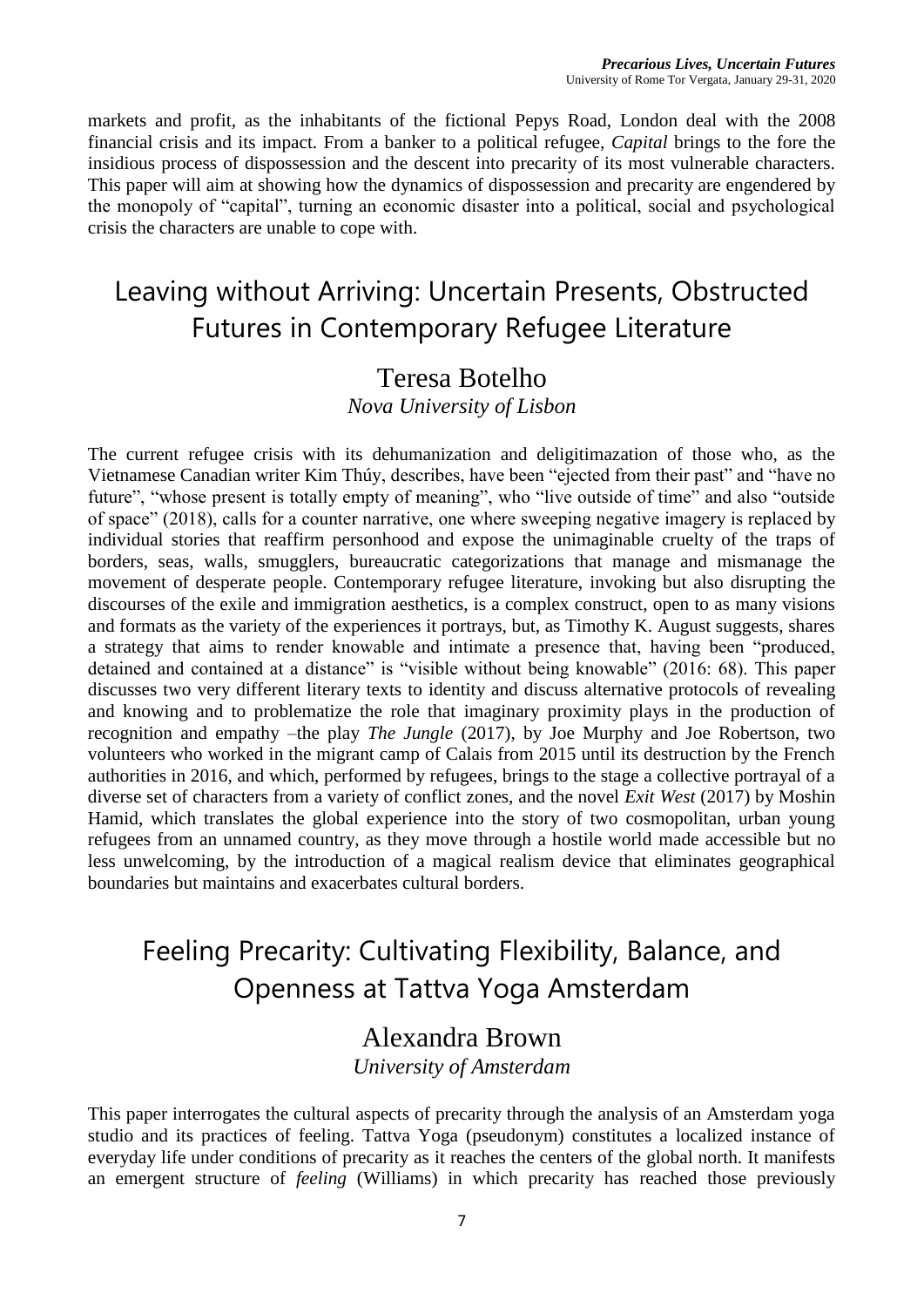sheltered, such that "those who should be the white middle class *experience precarity as if it is new*" (Lorey in Puar 172, italics mine). Read through the lens of feeling, Tattva Yoga offers insight into the experiential dimension of precarity as a structure of feeling, and the concomitant mechanics of affective subject production facilitated within this structure.

Drawing from ethnographic fieldwork, this paper formulates Tattva Yoga's physical exercises and accompanying ethico-spiritual teachings as feeling practices particular to the present moment. While Lauren Berlant resists associating the precarious present with any single emotional experience, she tracks a structure of feeling characterized by "a desperation about losing traction" (Berlant in Puar 166), and proliferating depictions of subjectivity as "overwhelmed, forced to change, and yet also stuck" (Berlant 10). It is within this affective structure that Tattva Yoga's feeling practices instruct practitioners in cultivating flexibility, balance, and openness: feelings which respond to the conditions Berlant describes while simultaneously answering the affective demands of the neoliberal system. These feeling practices thus demonstrate a mechanics of affective subject production suited to precarity, in which feeling serves as both the means and the end of a performative practice. By identifying the character and mechanics of the structure of feeling in which Tattva Yoga participates, the observations specific to this case ramify towards theorizing the affective dimensions of subject production and everyday life under precarity.

# Precarious Lives and the Refugee "Crisis" in Contemporary English Drama

#### Giovanna Buonanno

*Università di Modena e Reggio Emilia*

Contemporary English drama has increasingly engaged with issues of displacement and migration, dramatizing the plight of refugees attempting to enter 'Fortress Europe'. Works for the stage are part of a growing body of literary and artistic works cutting across various genres and art forms whose aim is to respond to global migrancy and humanitarian crises while countering stereotyped media representations that tend to construct refugees and forced migrants as markers of crisis. Drama becomes a powerful medium for the projection of images of Europe from the margins, as it attempts to restore humanity to refugees and "re-energize their position" (Woolley 2014: 9). As has been suggested, refugee plays function as "dramatic buffer zones […] re-inscribing alienation into the cultural and social make-up of British society" (Helff 2016:102).

This paper will discuss recent dramatic works that deal with the 'refugee crisis' with the aim to explore the complexities inherent to the representation on stage of the precarious lives of refugees. Furthermore, it will argue that since refugee plays invite audiences to reflect on issues such as "shelter, work, food, medical care, and legal status", they can tentatively offer a space for "a more inclusive and egalitarian way of recognizing precariousness". (Butler 2009: 13)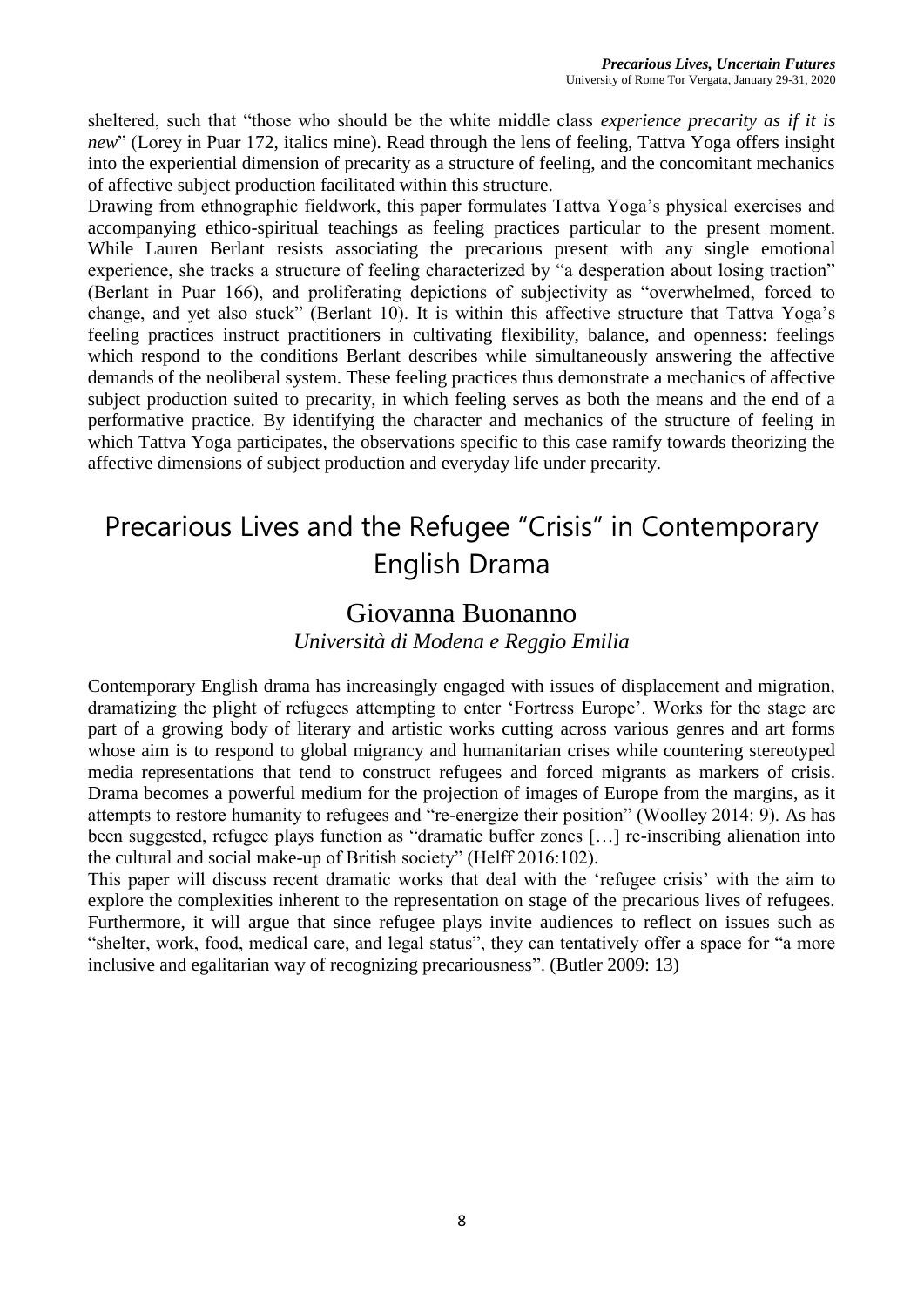# When Housing Insecurity Means "Stable Precarity": The Example of a Roman Squat

### Chiara Cacciotti

*Sapienza Università di Roma*

The rise of neoliberalism into all the aspects of our lives, rather than a widespread well-being, has brought uncertainty about our individual and collective condition. This is especially true for the housing condition, which is increasingly perceived as an ultimate prize rather than a starting point for a stable and secure future.

The paper, in this regard, describes the relationships between migration and housing urban policies for low-income people in the city of Rome. It argues that the common point between the two issues is the chronicization of an emergency approach towards both of them, which has led as a consequence a paradoxical "stable housing precarity" for all those who are perceived as "Others".

From the moment public housing was born in Rome, it has been related also to migration and it has gradually developed a cultural configuration of housing as a "social award" for those who could demonstrate to be productive workers; for all the others economically and socially disadvantaged categories, policies have always been designed in the name of temporariness and with a little access to basic urban services.

Nonetheless, Rome has also a long counter-story of the struggles over housing that now are fighting both for non-European migrants' rights than against the current populist wave in the Local Government. They politically took charge of the housing for migrants' issue in response to exclusionary policies also through the practice of residential (and illegal) squats, which now are more and more characterized by the co-existence of migrants and Italian squatters.

This contribution will focus all these aspects through the analysis of a case study, a squat located in the Esquilino neighbourhood of Rome. It is based upon my ongoing PhD research with an anthropological perspective and the ethnographic methodology.

### Talking about Utopia and Dystopia: The Fall of Ancient Carthage

### Alessandro Campus

*Università degli Studi di Roma "Tor Vergata"*

In 149 BC the Romans with a pretext declare war on Carthage. Before the siege begins, one of the two consuls of the year meets the Carthaginian ambassadors to set the conditions: the report that the Appian historian makes of the meeting between Censorinus and the Carthaginian representatives centered on the request to leave their businesses on seas and devote themselves to agriculture, otherwise they died together with the city. The Carthaginians have to leave the city and retreat to eighty stadiums from the coast; only the sanctuaries, the altars, the squares, the tombs would have been spared. But the strongest aspect is that the Roman consul presents a dystopia - the future of the Carthaginians without their city - as if it were a utopia - the beauty of life in the countryside. Says Cemsorinus:

Believe me, Carthaginians, life inland, with the joys of agriculture and quiet, is much more equable. Although the gains of agriculture are, perhaps, smaller than those of mercantile life, they are surer and a great deal safer. In fact, a maritime city seems to me to be more like a ship than like solid ground, being so tossed about on the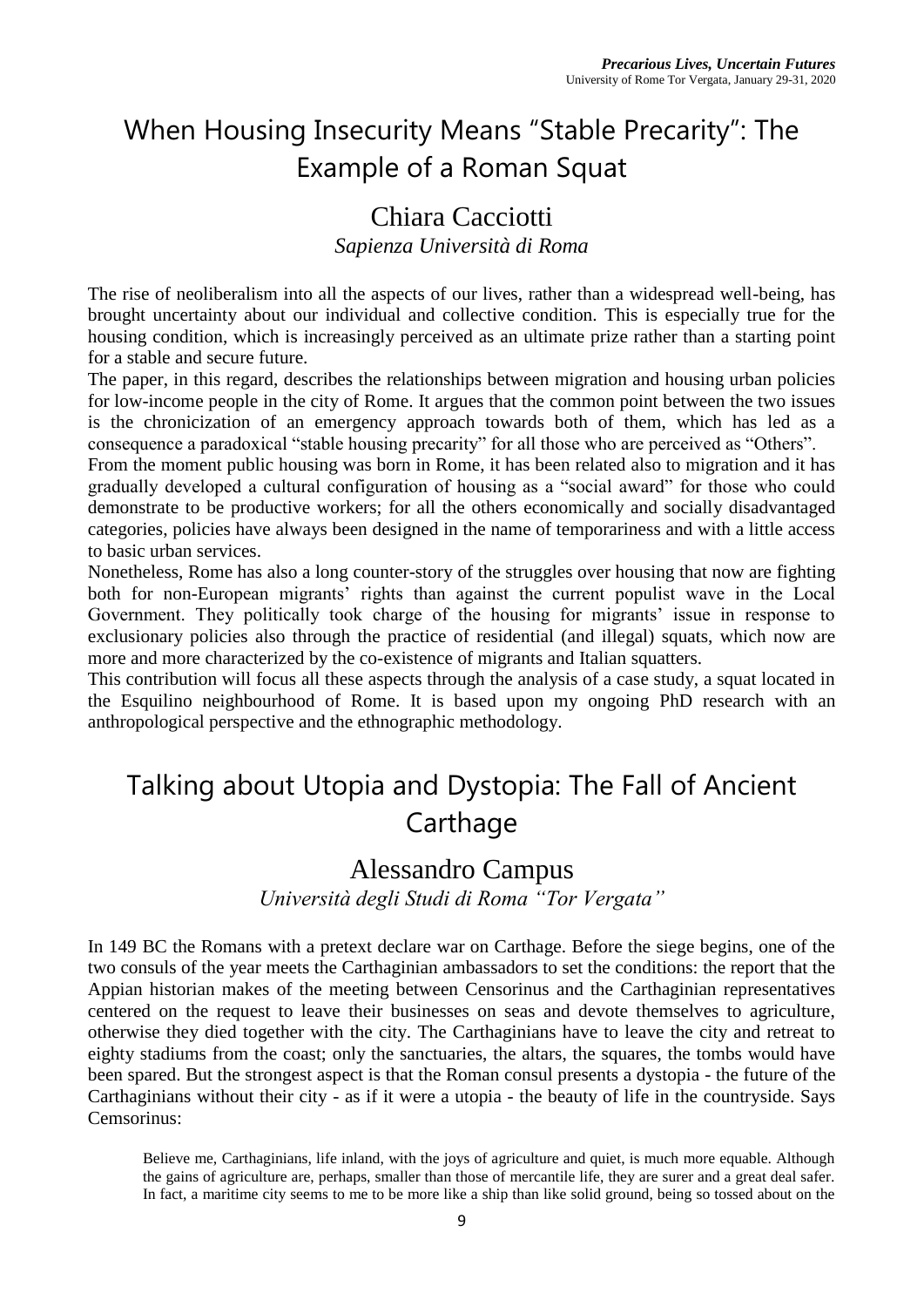waves of trouble and so much exposed to the vicissitudes of life, whereas an inland city enjoys all the security of the solid earth.

The dystopian perspective that the Carthaginians have before is then sharpened by the last sentence of the consul's speech: "In fact for you are Carthage, not the soil".

Rome's attempt is to separate people from the ground, from the territory, thus practically denying the possibility of a cultural identity in Carthage. In fact, in this way the Roman ideology, which sees the city, the civitas, as formed by the cives, is overturned on Carthage, unlike classical Greece, in which at the centre there is the πόλις, formed by πολῖται.

### Vulnerable Refugees: Precarity and Resistance in Sharon Bala's *The Boat People*

#### Sara Casco-Solis

*University of Salamanca*

Our contemporary world is certainly characterized by a number of economic, political, cultural and social changes that have given rise to a general atmosphere of uncertainty and instabilities. In the Western world, the perception of global instabilities and injustices has perhaps grown more pronounced in the wake of the 9/11 terrorist attacks. As a result, Western societies advocated for their national security, thereby strengthening their security measures in order to guarantee the protection that their citizens deserved. This atmosphere of fear certainly expanded to encompass refugees and asylum seekers, who were suspiciously accused of having terrorist affiliations for the simple reason that they were fleeing from political persecution, conflicts or man- made disasters. Thus, refugees were no longer seen as victims, but rather as potential perpetrators of violence who "often do not count as rights-bearing subjects, nor even as recognizably human, like us" (Hyndman and Giles 1).

A number of novels published in contemporary Canadian literature deal with the precarious situation of refugees and the consequences of the new immigration laws in an age of neoliberal globalization. This paper will analyse Sharon Bala's *The Boat People*, a novel which portrays the lives of refugees, the so-called "boat people," who arrive in Canada after fleeing Sri Lanka's bloody civil war. By analyzing the figure of the main protagonist, Mahindan, it would be possible to bring to the fore the discrimination and abjection suffered by refugees due to their precarious existence. Moreover, one of the purposes of this paper will be to examine the strategies of resistance used by refugees to claim their human rights. In so doing, this paper will attempt to portray the agency of refugees who embrace their vulnerable condition as a means of surviving.

# Broken Lives: Politics and Affect in the Semiotics of Untouchability

#### Sofia Cavalcanti *Università di Bologna*

In August 2019, on the occasion of Gandhi's 150th birth anniversary, the end of "Clean India" campaign promoted by president Modi was celebrated. Over the last five years, millions of toilets have been built and sewerage networks have been expanded across the country not only to develop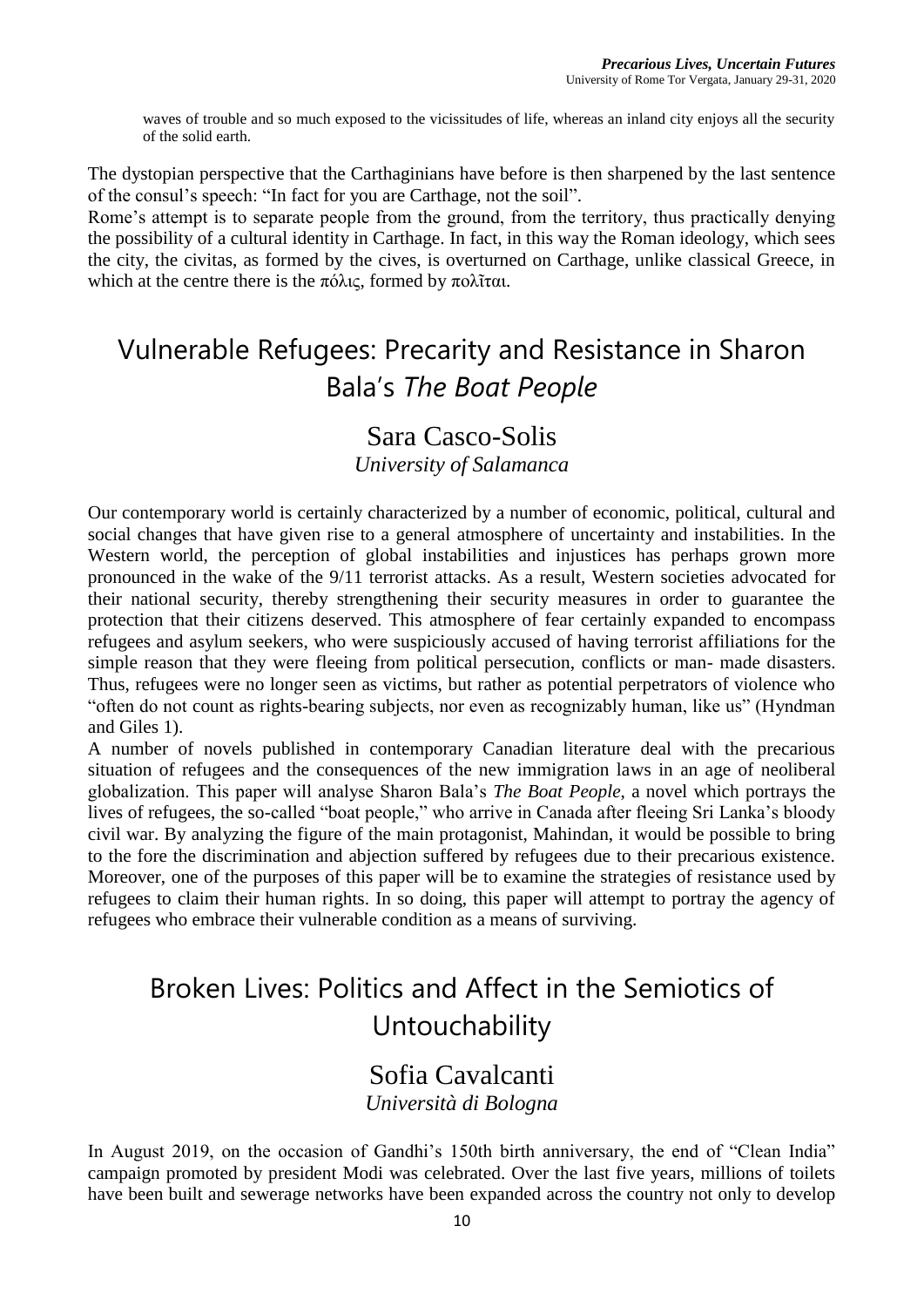sanitary awareness among Indians, but also to put an end to social inequalities linked to the practice of manual scavenging by Dalits. However, are changes in the infrastructural and institutional landscape viable solutions to dismantle the structure of untouchability? Can the precarity of the untouchables' lives, both in terms of individual safety and caste discrimination, be challenged once and for all?

In my paper, I will discuss the effects of the installation of advanced sanitation technology both on the untouchables' daily lives and the national imaginary of untouchability. Starting from a reading of Mulk Raj Anand's novel, *Untouchable* (1935), through the perspective of Affect Theory, I will compare the past and present conditions of Indian sanitation workers. I will think of the new infrastructure and technology of waste as semiotic structures which are unable to act on an affective level and, consequently, inapt to cure the "wound of the soul" (Anand 1981) of "broken subjects," the Dalits. Finally, I will argue that the irreducible otherness of the untouchables as well as the vulnerability of their condition can be revised only through a "political subjectivity" (Berlant 2011) inasmuch as the shame of discrimination is located corporeally and psychologically as much as socially.

In conclusion, "salvation by machinery" (Aguiar 2011) is a much too optimistic approach to make untouchability a thing of the past. The implementation of infrastructure can lay the groundwork for a shared and inclusive idea of society, but in order to put an end to the trauma of excrementalized subjectivities, a revision of what is meant by the political is necessary, thus engaging its notion with emotional, affective, and embodied experiences.

# Ideological Borders and Insecurity: Transformation of Political Self in Vedat Turkali's *Kayıp Romanlar* (The Lost Novels)

#### Mehmet Ali Çelikel *Pamukkale University*

Vedat Turkali's *Kayıp Romanlar* (The Lost Novels), published in 2004, is the story of a Turkish doctor who returns to Istanbul after his long years as a political exile in Germany. Dr. Kotar, the protagonist in his seventies, is a former member of the underground Turkish Communist Party and holds a large amount of money that allegedly belongs to the party. The novel centres on his story in Istanbul where he tries to readapt himself to his hometown after so many years while he also tries to locate his political standpoint once again in Turkey's largely transformed ideological borders and cityscape.

"The Lost Novels" is a political book that recounts the story an exile's return to Turkey. While Dr. Kotar, the narrator/protagonist, a former member of Turkish Communist Party, seeks for a suitable political and social ground in Istanbul to settle himself; he meets a woman who is around forty years younger and finds himself in a passionate relationship. Dr. Kotar, at the same time, looks for an appropriate political party to transfer the money. The purpose of this paper, therefore, is to analyse and question how Turkey's metamorphosed political atmosphere in 1990s created new ideological borders between individuals and how these new borders gave way to new ideological precarity. Through the concepts of political metaphors and ethnic identities, this paper will also analyse the political fragmentation of Turkey in the post-military coup era and question how that fragmentation created new class identities and contingencies.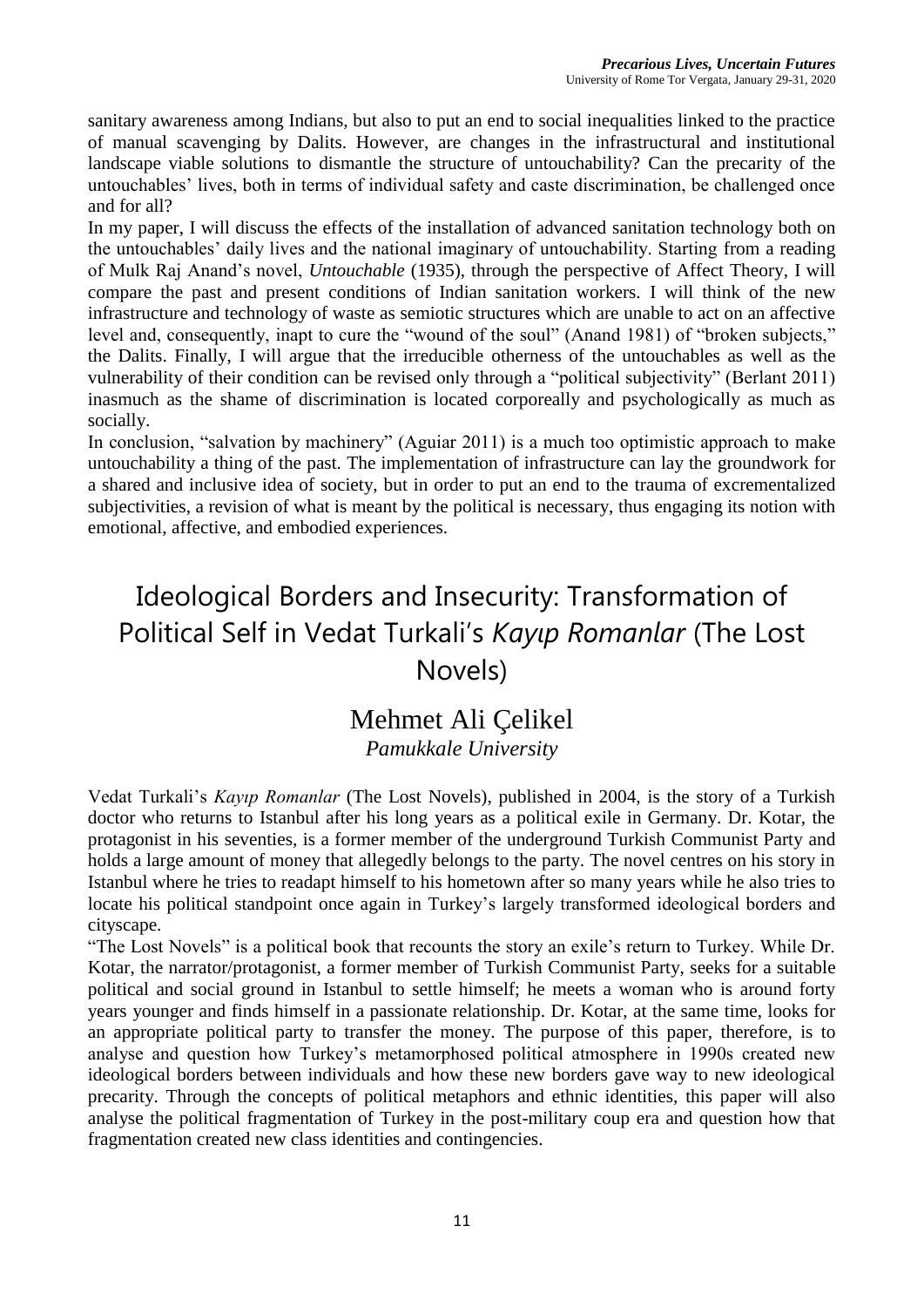# Precarious Mechanisms in Ravi Subramanian's Novel *Don't Tell the Governor*

### Monali Chatterjee

*Nirma University, Ahmedabad*

The uncertainty of human existence caused by upheavals and radical transformations in recent politics and society has instigated numerous manifestations of precarity. The masses of dispossessed and deprived people have long been victims of political social and economic neglect. However, the plurality of the multifaceted deliberations about the precarity of life is yet to lead to possible solutions that can help to allay the uncertainties and persistent insecurities. Ravi Subramanian recent novel *Don't Tell the Governor* explores and questions the lofty ideals of resilience, security and autonomy that often conceals the gruesome reality of insecurities, exploitation and ostracizing within the labour force. Documenting some of the recent changes in the political and economic policies of India through controversies, scams, scandals and faulty decisions taken by the hegemony, the novel depicts issues that are realistic representations of the precarity of the present time. This is pertinent not only to India but the world over where life is dominated by the precarity of existence. The paper examines the veracity of Subramanian's perspectives about financial turmoil, urgent decision making and the fickleness of human nature, psyche and morality that makes way for such volatility and instability.

### Neoliberal Discourse and Its Glamour "Trappings". On Revealed Precariousness

#### Sorin Ciutacu

*West University of Timisoara*

English, like any other language, is an offspring of its age and consequently its use allows us to gain insight into systems of belief that have a bearing on the language itself. English is subject to the concept of performativity (Butler), which implies that English features identity as "malleable and contingently expressed through contextualized linguistic performance" (Pennycook, 2003). In this way, the language ideologies vary according to the kind of audience they are meant to be addressed to.

Speaking of neoliberalism, we define it as an economic and political current stating that the market sways over the ethics and actions of individuals. Neoliberalism needs a specific kind of audience as it sets up specific ideological requirements of the global labour force, urging "individuals to prove themselves as having the skills and qualities necessary to succeed in a competitive global economy" (Bacon, 2018), where flexibility, autonomy in the work place, freedom of life style choice prevail, and where inequality is touted as a glamourized virtue in the aftermath of competition and social mobility may not climb up the ladder, but may hinge on precarious situations. Our age is one ruled by the cynical kind of reason (Sloterdijk, 1987), being very different from the original thrust of the ancient Greek "kynikos". The other side of cynical discourse is its revealed precariousness.

The present study shows that English is an objectified form of capital that can be gained and used to advertise the idea according to which one can thereby achieve educational prestige and enjoy better career prospects. English is looked upon as an economic tool as it is the symbolic bearer of an imperial past. Its spread alongside globalization partially as an "invisible hand phenomenon"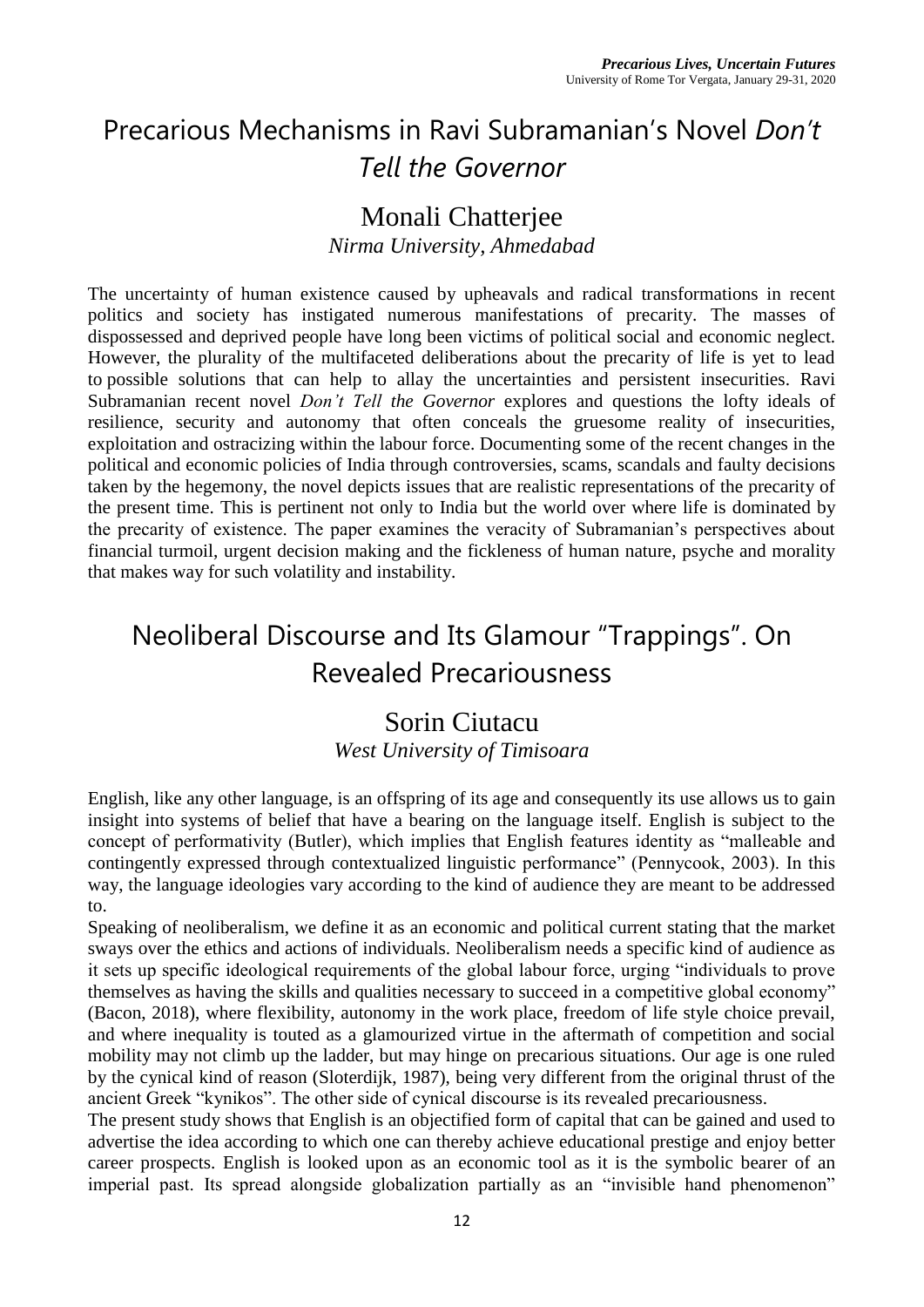(Ciutacu, 2006) has been accompanied by the unflinching stride of neoliberalism and English proficiency has been hailed as the gateway to a better life and connectedness.

The study discusses the meanings of Latin "precarius" and follows its evolution into English and links it into the contemporary weft of cynical reason meanings. It analyses stretches of neoliberal media discourse "trappings" and it shows forth the revealed precariousness of neoliberal discourse in English as "a commodified malleable and detachable resource or skill" (Park & Lo, 2012).

# *Sūardān* (The Gift of the Pig) by Roopnarayan Sonkar: A Dalit Dream of Development against Precarity

#### Alessandra Consolaro *Università di Torino*

*Sūardān* (The Gift of the pig) is a provoking Hindi novel published at the beginning of the 21st century. The title deliberately echoes Premchand's iconic novel *Godan* (The Gift of the Cow) and it is a Dalit response to that narrative, in the form of a bold dream about destroying the plague of casteism and creating a new culture through development. The protagonists are three educated young Dalit men who return to their native village after getting their degrees. Instead of looking for a good and remunerative job abroad, they want to eradicate religious superstition and casteism, that have oppressed Indian society for ages. They set up a piggery farm, which turns them into millionaires and creates jobs for the local people, thus promoting a general upliftment of the economic conditions in the whole region. Their antagonists are the local upper caste politicians and priests, who cry scandal in the name of purity, but actually seek their interest by manipulating Dalit society. The story presents the development of Dalit *chetna* (consciousness) through the character of the corrupted Brahman Devishankar: he slowly realizes the unsustainability of caste-based discrimination, and his conversion to an egalitarian view of society is so radical that before dying he performs a 'gift of the pig' instead of the customary 'gift of a cow.' In my paper I will discuss issues of development and environmentalism in the framework of Dalit empowerment, as they are revealed in this metafictional narrative that creatively manipulates Premchand's intertext.

### The Uses of Precarity: Figuring Self as Other in Hungarian Political Discourses Today

# Thomas Cooper

#### *Károli Gáspár University in Budapest, Hungary*

Since the election of a rightwing government in Hungary in 2010, political and cultural discourses in the country have been increasingly dominated by attempts to cast Hungarian culture (and the putative Hungarian nation) as a cultural entity existing in a precarious state on the margins of other dominant cultures, in particular the culture of the so-called "West". Interestingly, this insistence on the otherness of Hungarian culture in the Western world, though it draws on elements of populism in Hungary from the interwar period, runs in stark contradiction to a long tradition of emphasizing Hungary's place in Western culture, whether political or religious. I consider the appeal of this rhetoric of precarity in the Hungarian context today from the perspective of Benjamin Barber's concepts of Jihad and McWorld (1995). My intention is to examine the ways in which precarity is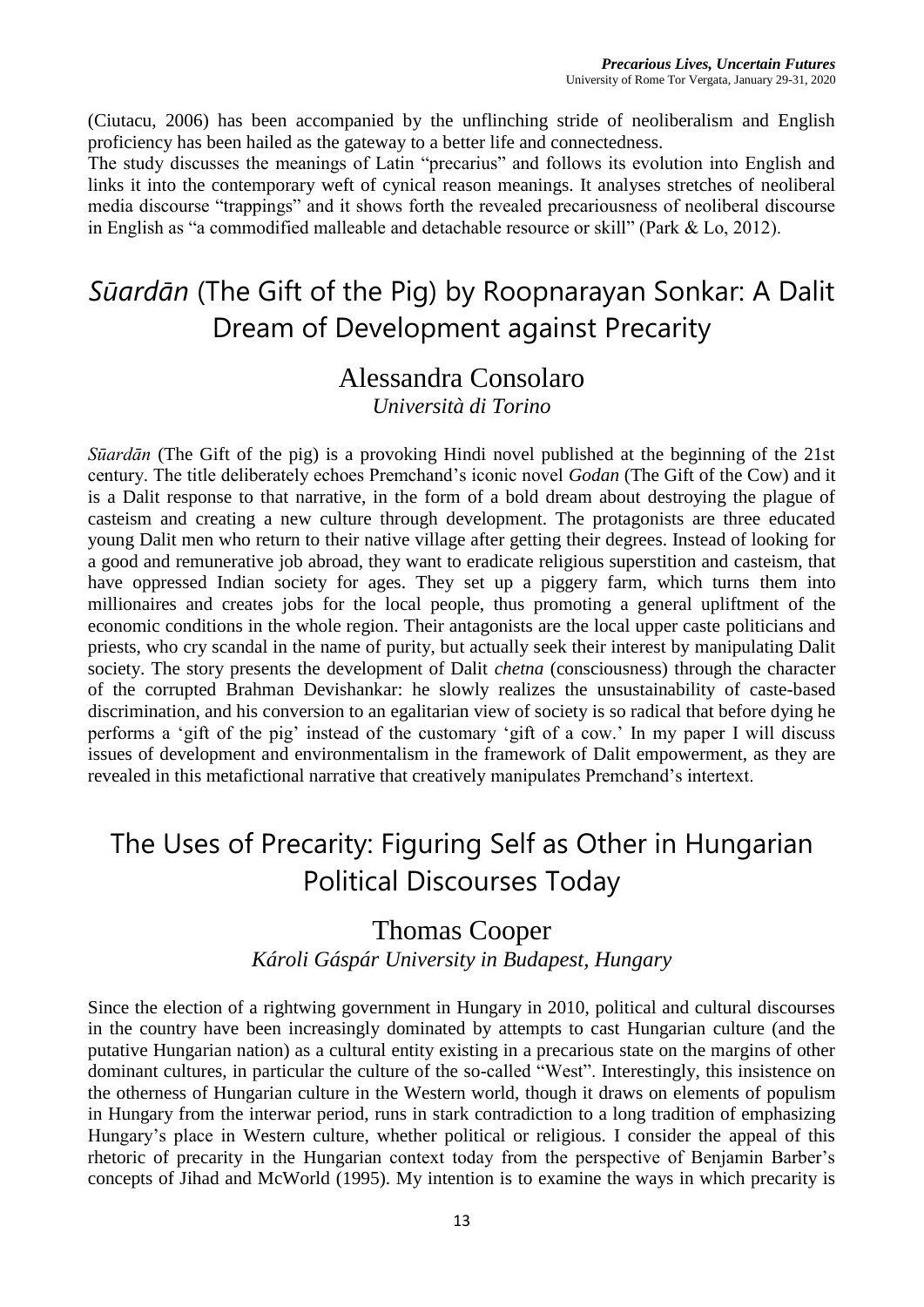being used in the Hungarian context as a means with which to reinforce fundamentally conservative value systems. I will consider how insistences on the precarity of Hungarian culture function as a tool with which to denounce nonconformity and dismiss criticisms of Hungary originating outside the country. I will consider, furthermore, how the rhetoric of precarity in the Hungarian context is used as a justification for revisionist narratives of Hungary's history in the twentieth century. Finally, I will offer specific examples of the ways in which this rhetoric draws on and, in doing so, revives populist trends in Hungarian culture. My essential intention is to consider Hungarian example as a possible illustration of (mis)uses of the concept of precarity as a tool with which to construct images of consensus and enforce notions of normalcy.

### Precarious Freedoms: The Artist's Challenges in Ben Okri's **Writing**

#### Mariaconcetta Costantini

#### *Università degli Studi "G. D'Annunzio" Chieti-Pescara*

My paper examines some fictional and non-fictional works by Ben Okri, all of which pivot around the idea of the artist's social commitment and responsibility. I will first focus on Okri's early celebration of the artist's ability to rethink reality and guide the masses, which are most powerfully expressed in his non-fictional collection *A Way of Being Free* (1997). As he claims in one of the essays: "It is precisely in a fractured broken age that we need mystery and a reawoken sense of wonder. We need them in order to begin to be whole again" ("The Joys of Storytelling I"). The question of freedom, in particular, is posed as a crucial issue at stake, as it is instrumental to creating better futures: "We are still learning how to be free. Freedom is the beginning of the greatest possibilities of the human genius. It is not the goal" ("Redreaming the World"). This early optimism is however replaced by deeper worries in his recent fiction *The Freedom Artist* (2019), a dystopian fable set in a post-truth reality where books are banned and people's freedom frightfully limited. By analysing this novel, I aim to reflect on the new challenges artists are invited to meet in a world strongly influenced by new instruments of social and political control, which are stifling the creativity and ethical impulse of the arts. What Okri invites us to reflect on are the dangerous effects of various forms of censorship and the possibilities of drawing new vital energy from the best products of human creativity in order to envisage better futures.

### Responses to Planetary Precarity in Larissa Lai's *The Tiger Flu*

#### Lidia María Cuadrado Payeras *University of Salamanca*

Larissa Lai's speculative fiction novel *The Tiger Flu* (2018) presents a world where environmental decay coupled with advanced biotechnologies have resulted in sharp societal divisions on the basis of unequal access to resources and responses to the lack thereof. These responses hinge on a series of binaries; especially, the pairs male/female and human/posthuman are central to the novel and provide a standpoint from which to explore the different possibilities of reaction to the challenges of increasingly precarious futures. This paper analyses how the posthuman and human societies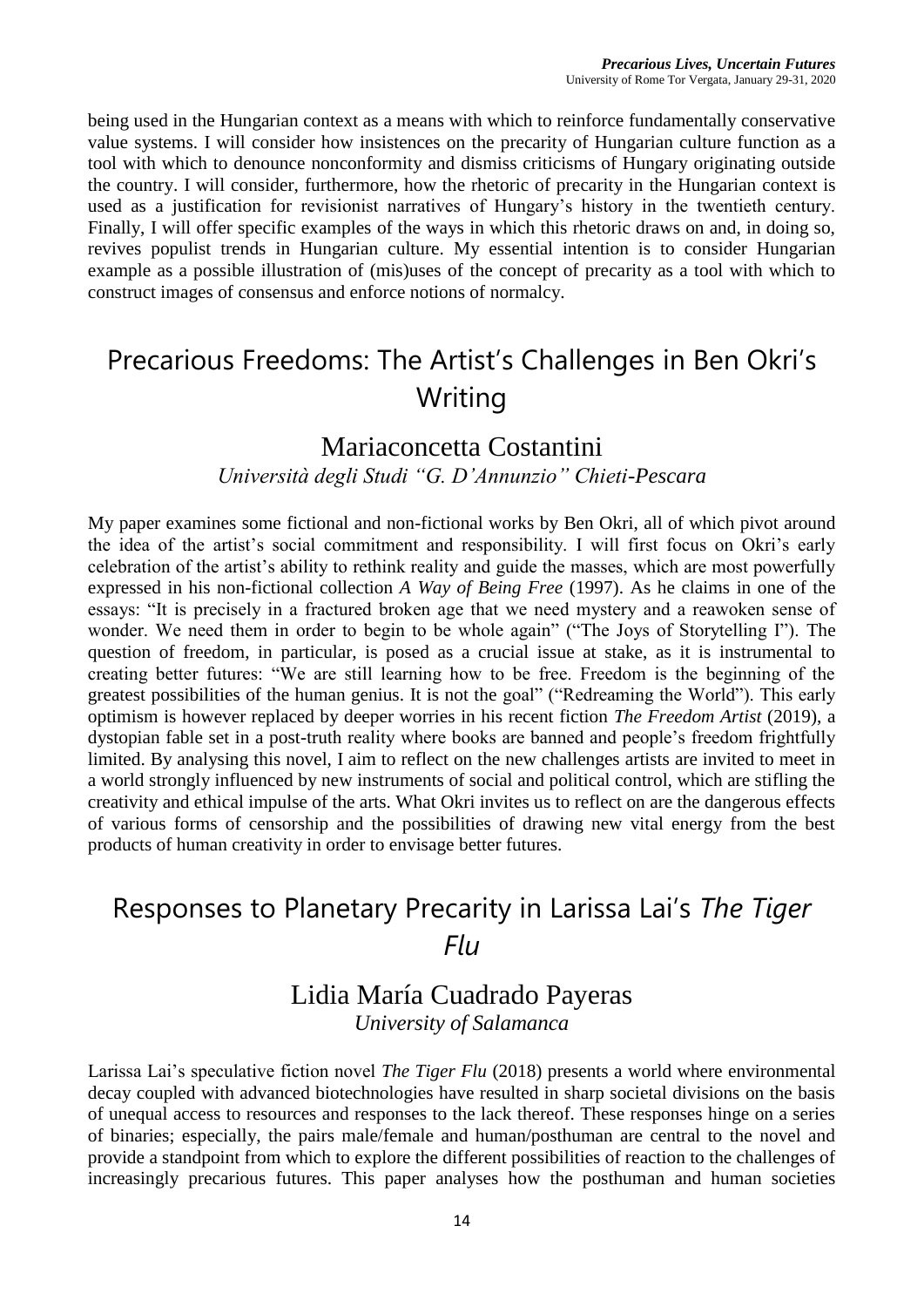represented in the novel cope with eco/technological precarity, including questions of food security and environmental breakdown. It aims to show how the situated forms of precarity in the novel produce similarly situated responses, and how different, layered forms of vulnerability are also essential in the production of these responses, which advocate, in turn, for radically different futures. For instance, under the human, male paradigms, reactions to planetary precarity turn towards a continuation of a patriarchal societal structure, a neoliberal capitalist superstructure and a perpetuation of authoritarian forms of violence, and instead point to a shift towards ecosophical modes of being under the female posthuman lens. Furthermore, this paper argues that, in *The Tiger Flu*, figurations of survival in increasingly precarious surroundings depend precisely on this turn towards ecosophy as a mode of resilience against the shared precariousness of post/human collectivity and as a way of resisting the particular forms of precarity that are currently being fostered by the products of our late capitalist technoscientific medium and our progressive immersion in the posthuman condition.

# What Future for Social Rights under the Global Trade? Reflections and Scenarios

### Antonella D'Andrea

*Università degli Studi di Roma "Tor Vergata"*

We are experiencing a slowdown, if not a real crisis of the models of regional integration, caused by the resurgence of economic nationalisms. Even Countries that have traditionally championed an open global economy are now looking into ways to put a brake on imports, limit immigration and favour domestic production. These developments have all contributed to the recent marked slowdown in the growth of global trade, to the point that some experts have predicted a future characterized by processes of "de-globalization" and of upswing of national States' sovereignty on economic processes and on monetary and trade policies. In this scenario a solution could be the passage from free trade to fair trade, through a new sustainable legitimation of social clauses. In fact, in the perspective of strong re- launch of the linkage between international trade and promotion of core labour standards we have a fair trade complying with the rules, the principles of equality, solidarity and correctness within exchanges; a trade (and an economic development) that is not founded on competitive devaluation of social regimes, but, on the contrary, become an occasion to promote a sustainable development.

Temporary Occupancy as an Urban Indicator of Precariousness in Brussels. An Homological Comparison between Socio-Economic and Urban Fields

#### Marie-Charlotte Dalin *UCL-LOCI Bruxelles*

For the last decade, «temporary occupancies» of vacant spaces have been considerably rising in Brussels. While this kind of urbanism is framed legally as «precarious occupancy» because of its short term and revocable nature, experts and stakeholders broadly avoid this terminology, favouring «transitory» or «temporary». This situation is due to the definition of «precarious», which is still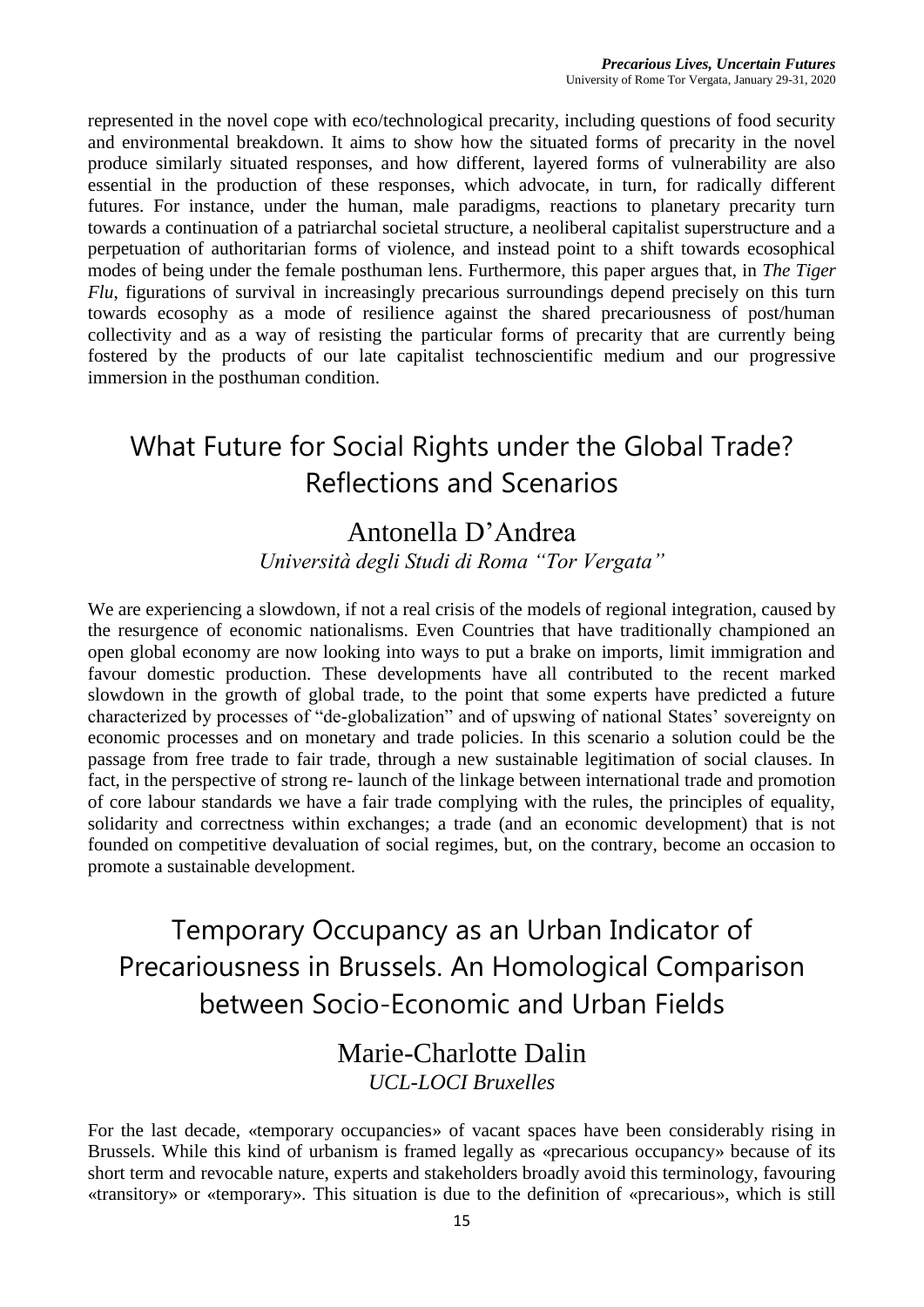restricted to marginal situations in the urban field. Conversely, in sociology, «precariousness» is nowadays acknowledged as a general state of uncertainty that displays a broader spectrum and consequently reveals a range of plural forms in neoliberal societies.

The limited and often negative use of «precariousness» does not allow the phenomenon of temporary occupancies to be fully analysed and understood. Nevertheless, these urban forms could be one of the features of the contemporary precarious condition, just as labor forms are. To explore this gap, this paper draws an homological comparison between the socio-economic field, on the one hand, and the urban field, on the other hand, by paralleling precarious occupancy and precarious work. This homology enables a new definition and typology of «precarious» forms.

Generally, temporary occupancies can be considered as «precarious» urban structures in the city that are not only «transitory» but encompass other characteristics such as «unsafety», «insecurity», «uncertainty» and «deregulation». In Brussels, their forms are manifold according to a socio- liberal gradient. Analysing temporary occupancies through the prism of precariousness may help better defining the social issue at stake.

# Speculative Friction, or, Neoliberalism Rhymes with Nothing: The Un-Poetic Turn of Resistance Writing and the Works of Derrick Jensen

# Roger Davis

#### *Red Deer College*

In *The Great Derangement*, Amitav Ghosh asserts that "what fiction…makes possible is to approach the world in a subjunctive mode, to conceive of it *as if* it were other than it is" (172), yet he suggests that literary fiction has failed to offer significant alternatives to the contemporary problems that contribute to climate change and environmental degradation. Despite Ghosh's identification of the subjunctive and often subjective mode of speculative fiction, this paper proposes the modified term "speculative friction" as a way to read our aesthetic discomfort with the potential didacticism of literary writing on the topic of climate change. Addressing the works of the American environmentalist writer Derrick Jensen, I will use his novel *Lives Less Valuable*—a story of social activists and dropouts murdering a corporate CEO—as one potential resolution to the contradiction of individual responsibilization faced by precarious subjects caught between neoliberal paralysis and the challenges of collective action. While Ghosh ends *The Great Derangement* with a hope that the into the future "will be born a generation that will be able to look upon the world with clearer eyes" (216-217), Jensen's novel and other writings refuse to defer the need for action and instead focus on immediate scenarios that unsettle the reader into recognizing the complex social and political histories embedded in the discourse of his novel's dime-store, crime-story aesthetic. Including a thinly-veiled metafictional rendering of the author himself in the novel, Jensen constructs his characters' dialogue partly from excerpts culled from historical texts of imperial conquest to illustrate that the ostensibly "uncertain futures" may be reasonably predicted through the Euro-American history of globalization. Read alongside Jensen's other environmental writings, the novel's aesthetic enacts the collective resistance of precarious subjects from disadvantaged economic, political, and environmental arenas.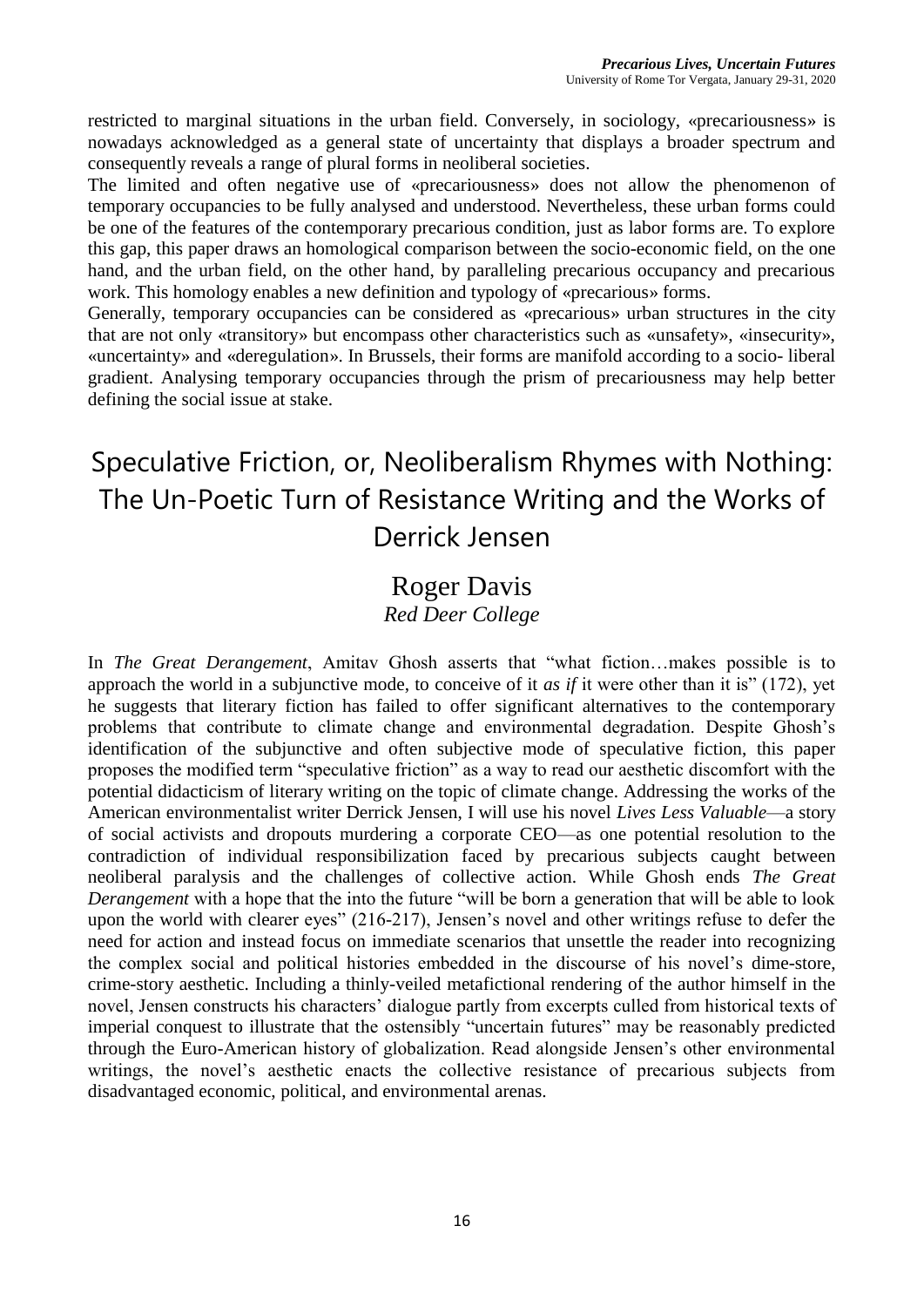### Islands, Borders and the Architecture of Precarity in John Lanchester's *The Wall* (2019)

### Lidia A. De Michelis

*Università degli Studi di Milano*

Drawing on recent academic research on the re-emergence of the category of the border and its paradigmatic representation through the image of the 'Wall' in political practice and rhetoric as well as in philosophy, governmentality studies, literature, movies and art forms, this paper aims to analyze John Lanchester's acclaimed eponymous novel (2019) against the backdrop of the current geo-political conjuncture and its imaginative and discursive fallout in the UK.

Striking a balance between oppressive 'concrete/ness' and versatile tropology, the novel brings to life a dystopian representation of post climate-catastrophe Britain as a country whose beaches, as elsewhere in the world, have been submerged by sea level rise, while the extant coastal perimeter has been entirely surrounded by the "long low concrete monster" (Lanchester 2019: 4) of a giant wall. Every citizen must serve a few years as a "Defender", on duty on the wall in order to fight and block "the Others" ─ armed bands of displaced people, mostly from the Global South, trying to find a new homeland. Survivors are enslaved and turned into "Helpers". The Defenders who fail to stop the "enemies", in their turn, are put to sea to drift for unlikely safety, experiencing the lifechanging shift from citizens to stateless persons and allowing for nuanced, unconventional representations of "Otherness" which upset more established 'us/them' dichotomies.

A challenging, polymorphic generic and thematic hybrid – spanning from 'instant' political satire and environmental dystopia to speculative fiction and from seaborne adventure story to postapocalyptic parable in the wake of *Waterworld* (1995) – this novel has been variously approached as an indictment of the Global North's assault on the human right to social justice and mobility, an anti-xenophobic satire and, even, "a riff on Brexit and Trump" (Allardice 2019) steering between Kafka and Ballard, Buzzati and Coetzee (and, I would like to suggest, Defoe).

Relying, mainly, on a conjunctural cultural studies approach (Grossberg 2018; 2019, forthcoming), on critical border studies (Mezzadra and Neilson 2014; Casas-Cortez et al. 2015; Schimanski and Wolfe 2017) and migration studies (Anderson and Hughes 2015; Nail 2015, 2019; Horvath, Benta and Davison 2019, Baldwin and Bettini 2017), I aim to explore Lanchester's work, instead, in the light of Mezzadra and Neilson's notion of the border "as method", of its "strategic role […] in the fabrication of the world" through practices and discourses meant to shape "new forms of domination" (2014: vii) which thrive on precarity and contribute to reproducing it.

### Precarity and Populism in the Brexit Debate in the British Press

#### Chiara Degano *Università degli Studi di Roma Tre*

The sense of growing precarity haunting UK middle class in the face of globalisation has played a huge role in the referendum over Brexit. The positions of the two camps during the referendum campaign morphed largely along the divide between populists, promising to raise a fence against these external threatening forces, and mainstream politics that came through as defending the status quo. Interestingly enough, precarity seemed to inform the discourse about Brexit also conceptually.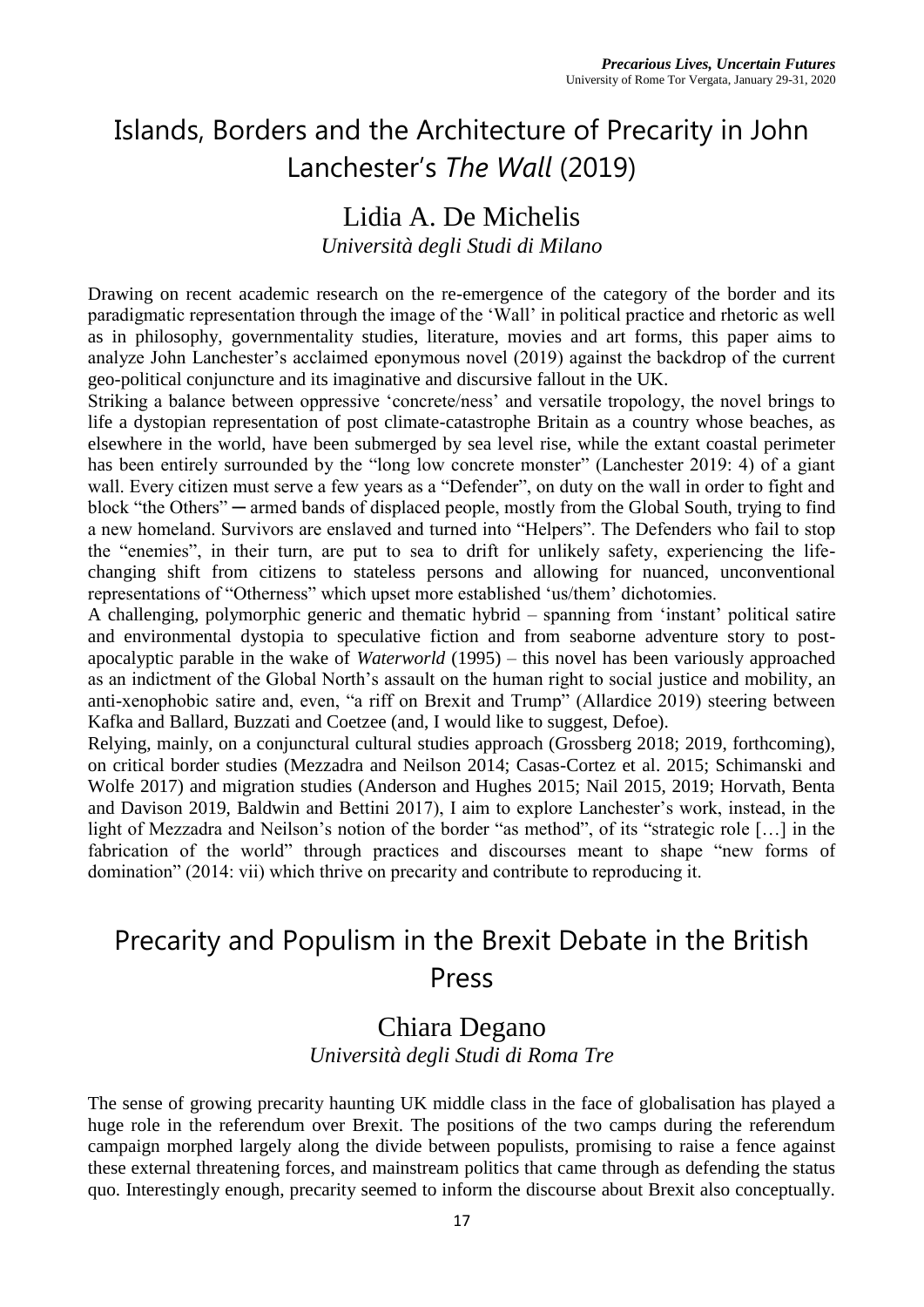If the vagueness inherent to the definition of people is what populism seems to thrive on, conversely, the lack of a unified definition of populism (Moffit 2016) is what allows its detractors to use it malleably against political opponents.

This paper addresses how precarity issues intersect the notion of populism in UK editorials on Brexit prior and immediately after the 2016 referendum, adopting a discourse-analytic perspective. Resting on previous work on the topic carried out by the author (Degano/Sicurella 2019), here the focus will be on definitions of populism that are explicitly given or assumed, and how these interact with the projected identity of the writers and other represented stakeholders. Identity is per se a precarious construct by virtue of its composite and stratified nature, as well as because of its being caught in the tension between self-perception and other perception. In times of crisis identity can become even more tenuous or conflicting and call for a renegotiation, which takes place first and foremost at the level of discourse.

# The Case of the "Unaccompanied Alien Children": Precarity, Dehumanization and the Discourse of Immigration in the Age of Trump

### Massimiliano Demata

*Università di Torino*

This paper is based on the analysis of a corpus of public statements made by current US President Donald Trump and his administrations regarding the so- called "Unaccompanied Alien Children" (sometimes also referred to as "Unaccompanied Minors"), i.e. the children separated from their migrant parents when crossing the US-Mexico borders. It will show how the discourse strategies used in public statements, speeches and interviews by Trump and other government officials are used to legitimise the progressive bureaucratization and dehumanization of children, with the effect of making their legal and human status precarious and under threat.

Family separation has become one of the trademarks of Trump's administration and specifically of his fight against illegal immigration. Under the new rules of the family separation policy, children travelling with adults and crossing the US-Mexico borders without authorization are taken away from their families and classified as "Unaccompanied Alien Children". An intense debate is currently raging between those who see the measure as a deterrent to stop the arrival of illegal immigrants and those who decry the dishumanity of a measure which could lead to traumatic psychological injury for the separated children (Hirschfeld Davis and Shear 2019).

On the basis of the analytical framework proposed by Critical Discourse Analysis (e.g. Reisigl & Wodak 2001, 2016), and of Halliday's transitivity system (Halliday and Matthiessen 2013), this paper analyses the grammatical and lexical strategies used to describe children separated from their parents. It will show how the definition of the minors as a group (or "nomination" strategy) and the action ascribed to them, or to which they are subjected (or "predication" strategy) may lead to their dehumanization, making repressive policies towards immigrants somehow more convincing to the general public. Ultimately the paper will show how discourses focussing on repressive policies against children are part of the more general anti-immigration discourse, which has been increasingly institutionalised both in the USA and in most of Europe (Wodak 2015).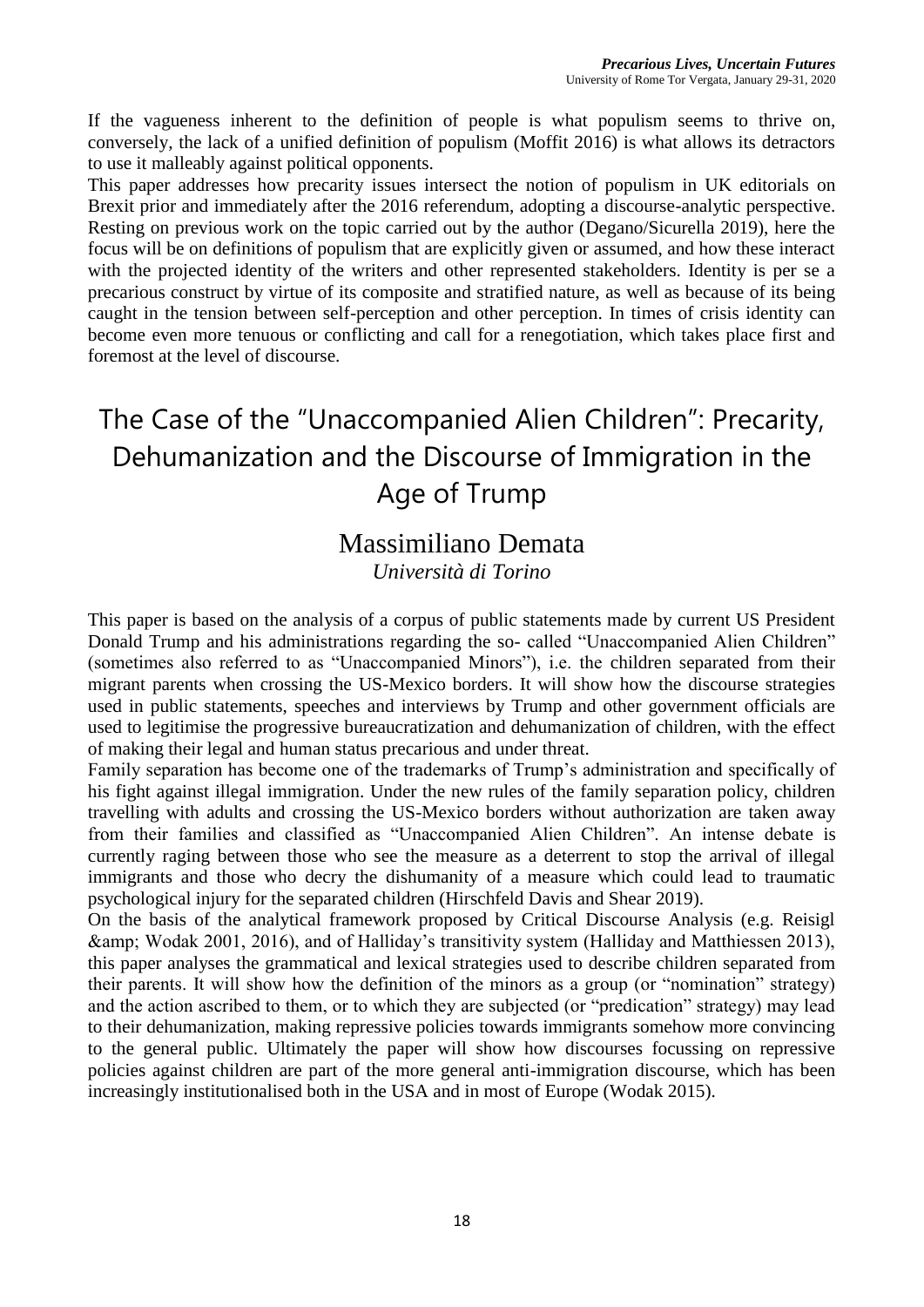# Precariat, Precariousness, Precarity: A Lexicographic Analysis of the Multiple Facets of Employment Insecurity and Their Implications in the Translating Process

### Laura Diamanti

*Università di Cassino e del Lazio Meridionale*

In an influential work, the philosopher Judith Butler has tackled the issue of "linguistic survival" concerning individuals injured by speech, highlighting that the act of "surviving takes place in language" (Butler, 1997: 4). Moreover, in the interview by Eliza Kania, she has focused on gender disparity and on how this term effects vulnerability and social change: in particular, she has noted that "precariousness is a general feature of embodied life, a dimension of our corporeality and sociality. And precarity is a way that precariousness is amplified or made more acute under certain social policies. So precarity is induced" (Butler, 2013). As regards these terms, they both stem from the lexeme 'precariat', a concept according to the economist Guy Standing that is to be referred to as "a harbinger of the Good Society of the twenty-first century" (2011: vii). Precariat in his stance has in fact become "global" (2011: 1) and should be even defined a "*class-in-the-making*" (Standing, 2011: 7).

From a linguistic approach the term precariat appears to cover a broad category of meanings: it was coined in mid seventeen century, originated from the Latin 'prěcārĭus', and is linked to 'precārī', in English to 'pray', as obtained from 'prex' that is 'entreaty, prayer' (Online Etymology Dictionary; English-word Information). Whereas 'precarity' is mostly utilised in sociology, 'precariat' and its related forms 'precariously' and 'precariousness' are generally used in legal, political, economic, and other contexts. The lexical features of the aforementioned terms are thus analysed, on the one hand by looking up their meaning in the standard English language dictionaries such as Collins Dictionary, Oxford Reference, Lexico.com. On the other hand, a selection of the occurrences retrieved from two language corpora, namely the British National Corpus (BNC) and the Corpus of Contemporary American English (COCA) are examined, along with some language variation occurrences from CORE: Corpus of Online Registers of English, aiming to discuss the implications of their linguistic use (and usage) when dealing with the process of translating from the English into Italian language texts.

# "Great Things Are Done when Men and Mountains Meet". Taking on Precariousness in the Literature Classroom: The Case of William Blake

### Marta Fabi

*Università degli Studi di Roma "Tor Vergata"*

According to CISL annual report, in the academic year 2019/2020 20% of the teachers in the Italian school system will hold a precarious position.

Recent studies have widely shown that precariousness affects the education systems in all of its aspects: teachers and students' lives, motivation, didactic contract and continuity of teaching and learning. Diffused precariousness in the school system doesn't allow teacher policies (OECD: 2005; 2018) to be developed. Consequently, students, above all disadvanteged students, are to be affected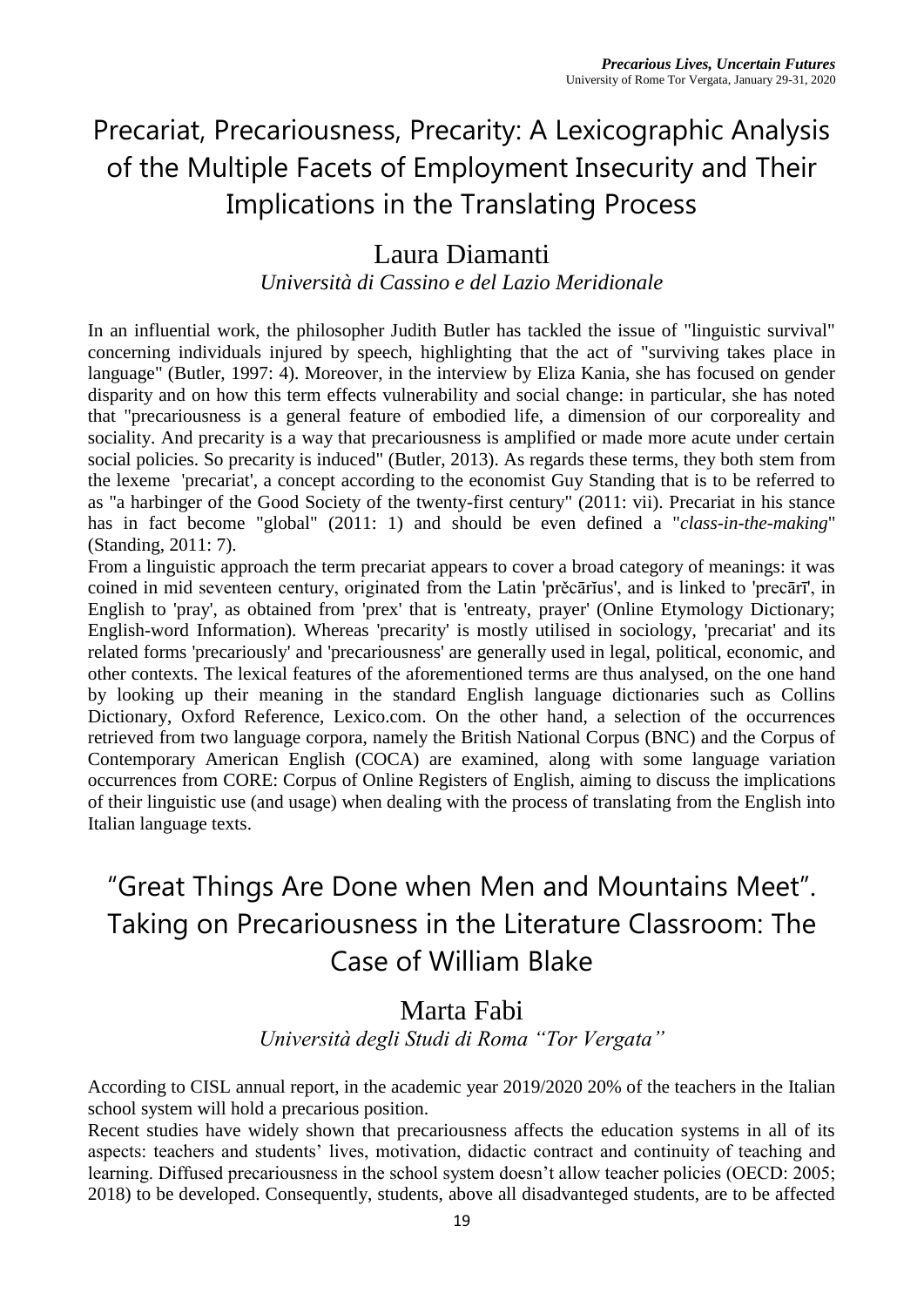by the lack of permanent, trained teachers and they develop a peculiar distrust of education and future work possibilities (OECD: 2018). What my study sets out to explore is how essential it is for the students to know what precariousness means, how important it is to talk about it, to discuss what their future might look like. This can be attained in class through the analysis of literary texts. This paper intends to demonstrate that it is possible to cope with precariousness using literature to explore social issues (Sills- Briegel/Camp: 2001). In particular, I chose Blake as a model to our students. The English poet lived with precariousness and instability all of his life and managed to face it, to be creative and committed despite the encountered difficulties. By working on his biography and texts, using new didactic methods to develop key competences, as well as encouraging discussions about contemporary issues, the goal of planned teaching units, and of this very paper, will be that of demonstrating how precariousness can be tackled in class. Furthermore, I will show how students can think of their own strategies to deal with it in their future experiences and optimistically see instability and uncertainties as a challenge with which it is possible to come to terms.

### Precarity and the Ethics of Love in the Canadian City

### Ana Mª Fraile-Marcos

*University of Salamanca*

The global cities of the twenty-first century appear as both thriving cosmopolitan centers offering the opportunity of individual and social growth and improvement, and as crucial sites for the proliferation and testing of all sorts of vulnerability and precarity. Taking on Judith Butler's notion of precarity as differential precariousness, i.e., a condition of vulnerability that is *politically* induced against certain populations, this paper proposes to look at the ethics of love in Dionne Brand's novel *Love Enough* (2014) as an antidote against the differential exposure to violence and even death. Built as a collage of intertwined vignettes, the novel presents a myriad character who grapple through love to overcome and come to terms with their deracination and alienation in a city that is praised as the embodiment of the success of Canadian multiculturalism. I will explore the way in which various forms of love—*agape, eros, philia, and storge*—compete in this novel to counteract precarity and create the city of Toronto as the site of human sociability, cooperation and selffulfillment.

My analysis draws on the theories of a variety of critics who have pondered the ethics of love in the context of affect and postcolonial theories, namely Terry Eagleton, Sara Ahmed, Lauren Berlant, Slavoj Žižek, Michael Hardt, Rosi Braidotti, Frantz Fanon, George Elliott Clarke, and bell hooks.

### "When It Rains, It Pours Down". Migrant Workers and Precarious Lives in Steinbeck's *Of Mice and Men*

### Carla Francellini

*Università degli Studi di Roma "Tor Vergata"*

The paper analyzes the precarious lives of the travelling and migrant workers as they are described and narrated in Steinbeck's writings, focusing mainly on the characters of the two protagonists of the most famous *Of Mice and Men* (1937). His works are often set during the Great Depression of 1929, when the economy began to decline rapidly and the stock market continued to deteriorate up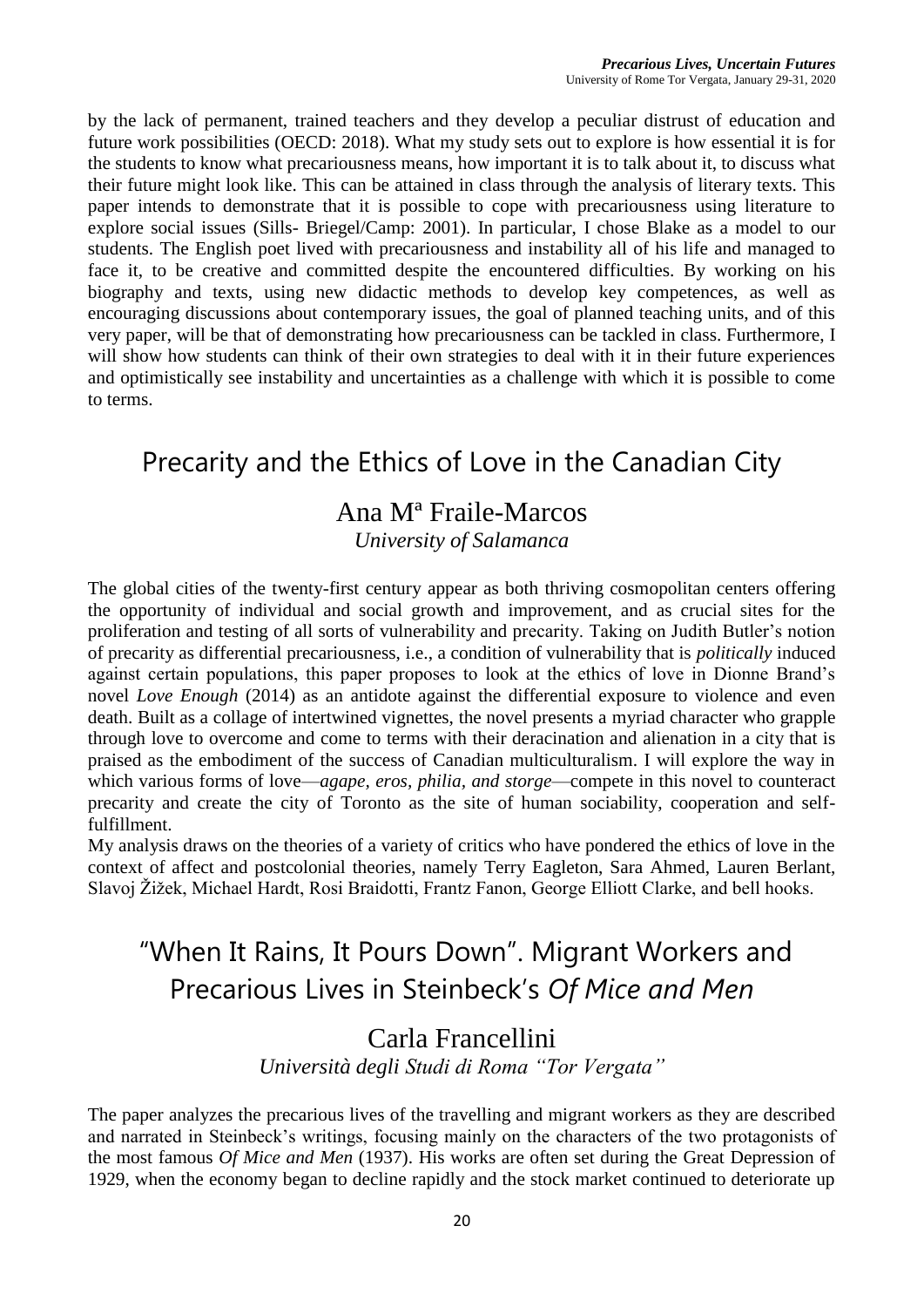until the dramatic crash in October of the same year. People lost their jobs and homes, while the profits of a great number of businesses fell dramatically, so determining the impossibility for most workers to find a job if not just moving North or West in the country, accepting temporary and precarious conditions of life. Often focused on the figure of the "migrant worker", both *The Grapes of Wrath* (1939) and *Of Mice and Men* are set during this highly stressful period in American history, to which the terrible drought experienced by the Midwest made things much worse as the decade progressed. By focusing on migrant workers, Steinbeck presented an exhaustive analysis of what people did in order to survive. Most of them, having lost their houses and their jobs, felt they had no reason to stay where they were and left in search of greener pastures, heading mostly North or West towards California. Besides analyzing the main threads of the plot narrated *in Of Mice and Men*, the paper takes also into consideration the reasons why the book ended up on the banned book list put out by the American Library Association, because of vulgarity, racism, and its treatment of women.

### Settling in Precarity: Paradoxicality in Yann Martel's *Life of Pi*

### Bennett Yu-Hsiang Fu

*National Taiwan University*

Reading Canadian novelist Yann Martel's work *Life of Pi* (2001), this paper employs precarity as a trope for paradoxicality and as a reading strategy to understand Canadian sensibility and psyche where many paradoxes derive from the haunting (un)national consciousness through two discursive modes: deterritorialization as territory and globality as locality. The protagonist Pi embarks on a sea voyage with his family from Pondicherry, India, to Canada, but a shipwreck leaves him alone in a lifeboat with a Bengali tiger and other three animals. Set in the terraqueous immensity, Pi is faced with poignant interrogations with survival, belief, and relationship. *Life of Pi* reiterates paradoxicality in its deterritorialization and globality. The deterritorialization in this novel is symbolized by the un-territorial waters and the fluidity of personal identity and physical sovereignty by the seawater. The precariousness of the seawater obfuscates visible national boundaries, allowing Pi to claim no fixed identity, and the religious syncretism – Pi's subscription to Hinduism, Islam, and Christianity – also deterritorializes and breaks down rigid religious doctrines. The narrative also renders precarious more philosophically taxonomical boundaries between humans and non-human animals, thus participating in the discourse of globality to paradoxically create a textual locality. In Canadian literature, the insistence on "locality" or "precarity" has been perplexed by Northrop Frye's "garrison mentality", and Martel's narrative dwelling in globality to eschew the dire locality makes him a "Canadian" and global writer. The narrative also settles in a precarious setting to expose the paradoxes of life and of a nation. Reading from a panoramic perspective, this paper rethinks, in the terms of precarity and precariousness, the parameters of globality in today's literary production and dissemination and redefines the globularity and planetarity from other spectacles.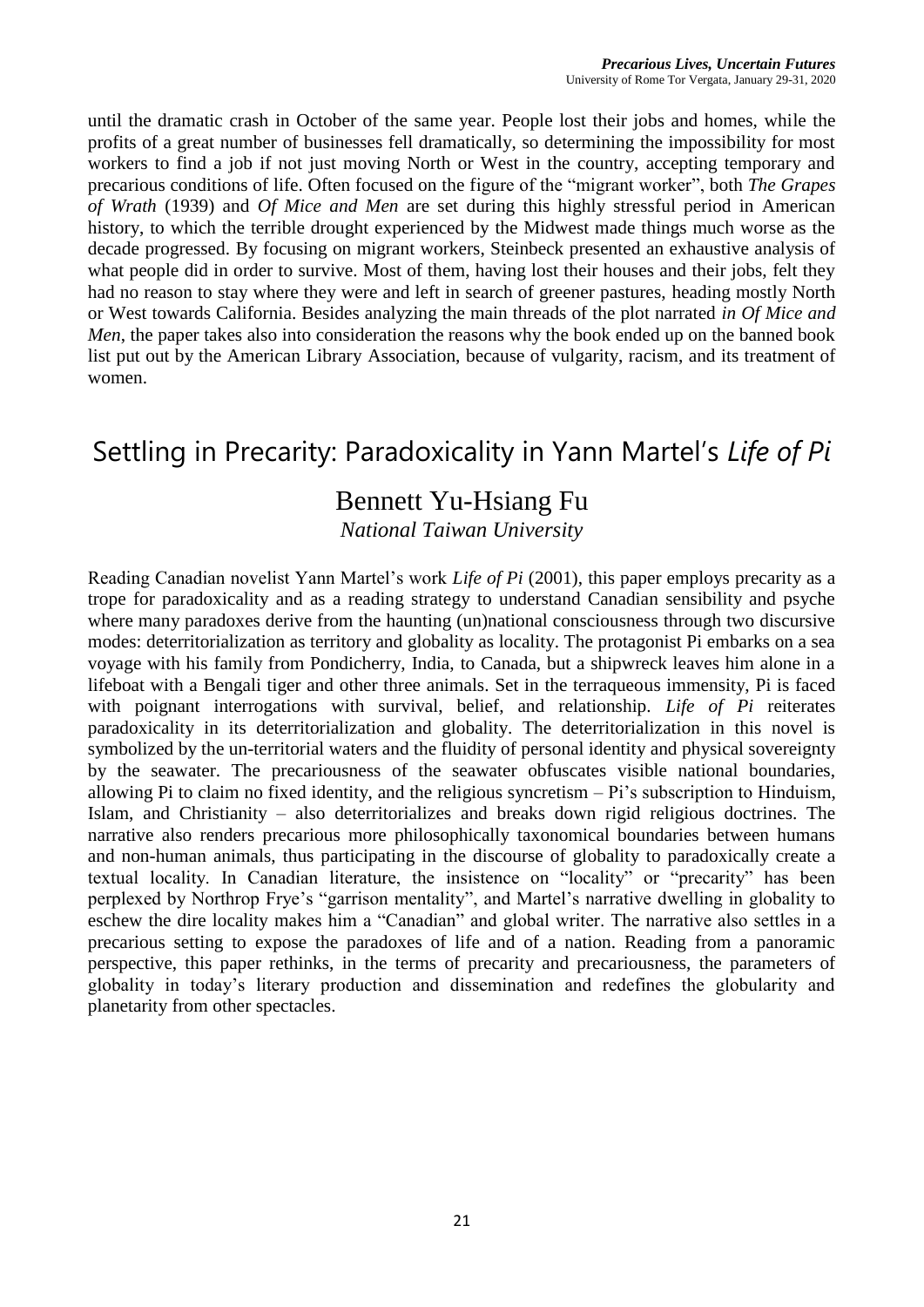# The Elusive Sense of National Affiliation: Mohsin Hamid's Precarious Characters

### Carla Fusco

#### *Università "G. D'Annunzio" Chieti-Pescara*

It is well-known how our time is dominated by the phenomenon of globalization which has been assuming the important role of destroying local cultures considering them as categories of diminishing significance. The objective is not only to foster economic business, but also to create a cosmopolitan society in which people could idealistically overcome national boundaries. However, the attempt to standardize culture, believing that what is ethnic had to be necessarily inferior, doesn't take into account the so-called "structures of feeling" according to Raymond Williams. Big cities especially in the Western world have been more and more characterised by a melting-pot of different people, ethnicities, cultures, religions. Newcomers are not only people in search of better life conditions, but also high educated people from the middle class. They all struggle between the desire to maintain their identity and the necessity to be assimilated in society. "Just what kind of assimilation is taking place today?" Tamar Jacoby asks. I would like to answer this question assuming the perspectives of two Mohsin Hamid's novels: *The Reluctant Fundamentalist* and *Exit West*. Borrowing Rebecca Walkowitz's definition, Hamid's novels are 'born translated' as he is a Pakistani raised in the USA where he lately becomes a writer. Like his characters, Hamid thinks that the process of assimilation suddenly fails when the terroristic attack at the Twin Towers of the World Trade Center in New York occurs. The September 11th attack indelibly marks the international scene and leads to formulate new questions. Are postmodern fragmented identities the result of some external impositions or the result of an inescapable human condition? Does the sense of national belonging arise through the clash with other cultures? Through a close reading of Hamid's novels, my analysis will investigate on the sense of precariousness and alterity expressed by his characters.

### 'Passing' and Caste Precarity

### Toral Jatin Gajarawala

*New York University*

This paper considers the logic of "passing" as a subaltern strategy of social life, by which the subject wears the veneer of a caste-other. How does the everyday violence of a stratified society produce new social forms and ways of being? The title of Yashica Dutt's memoir, *Coming Out Dalit* [2019], gestures to precisely that phenomenon. Dutt's story, beginning with the birth certificate that attests to her Scheduled Caste [SC] status, and the Dalit caste name 'Nidaniya' that her grandfather abandoned, details decades of dissimulation, and the legitimate privileges it ensures. It also charts Dutt's "coming out," after a lifetime of swallowed insults-- thin gold earrings and plaited hair, English classes and birthday cake-- the labor of which forms the compelling narrative of the memoir. Costuming, cross- dressing, masquerade and mimicry: as Dutt says, "Artifice is not easy". The lineage of caste- passing could begin with B.R. Ambedkar's own poignant reflections in his autobiographical writings ("Waiting for a Visa"); passing requires both material and metphysical transformation, and is inevitably a failure. Thrown out of a Parsee hostel, a Brahmin home, and a Muslim village, momentary passing yields to revelation. The failure of "passing" might also be said to generate, dialectically the need for self-recognition. For while passing as a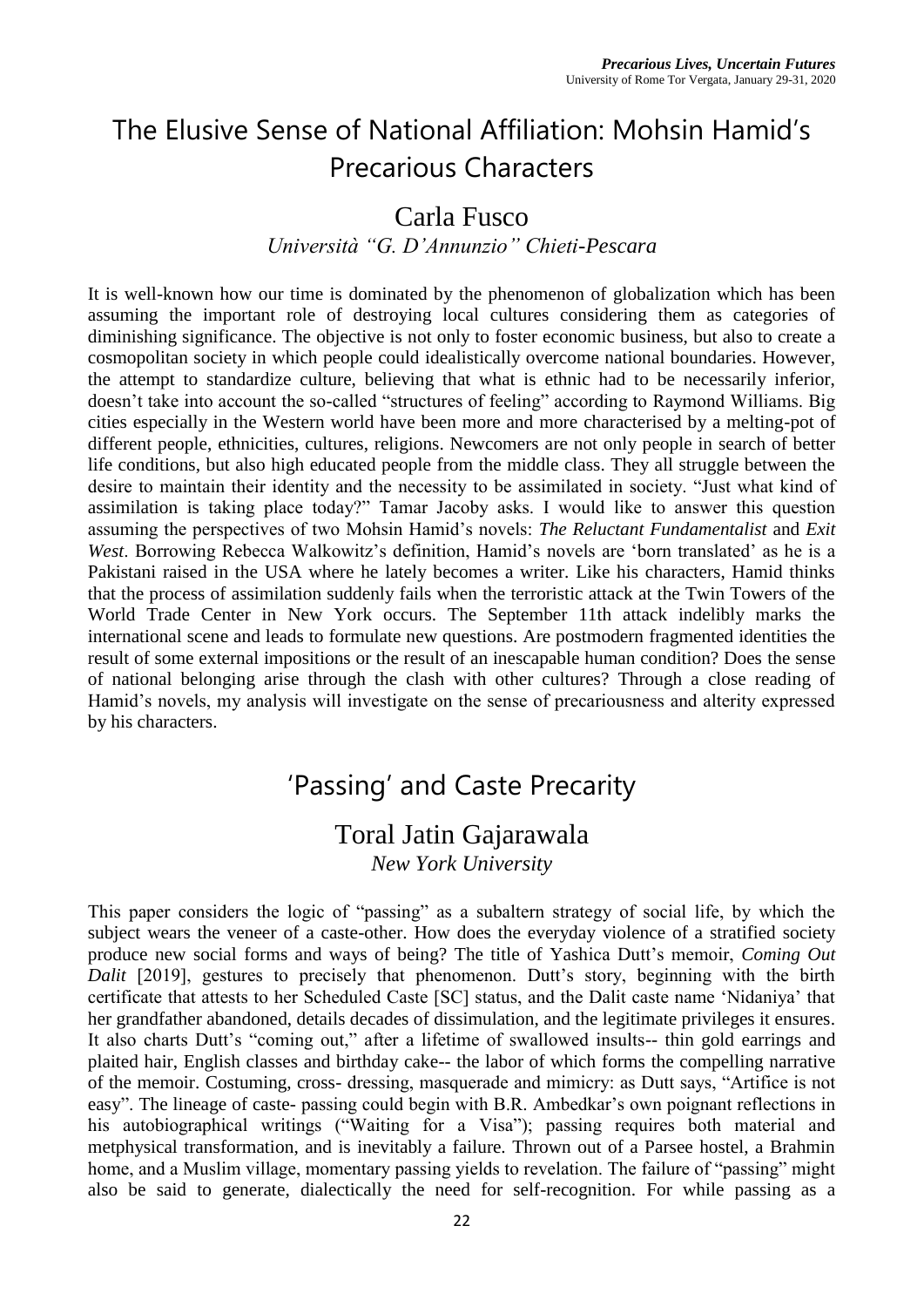phenomenon is prompted by the existential and material conditions of caste existence, passing also reads as the 'bad faith' of caste inauthenticity. In this paper, I study passing as a way to consider the precarity of Dalit life—temporary, in between, uncertain-- as well as a way to consider the demands for Dalit self-recognition. I will gesture to the history of both "passing" and "coming out", drawing on seminal Dalit texts like Baburao Bagul's *When I Hid my Caste* [1963] as well as the African-American experience and the logic of "double consciousness" to which many Dalit writers refer. I also mention the contemporary work of two visual artists who address "passing" and the caste question in recent exhibitions: Rajyshri Goody ("Body Building", Ishara Gallery, 2019) and Shilpa Gupta ("Altered Inheritances, Ishara Gallery, 2019).

# Globalisation and Eradication of Human Values: A Study of Manjula Padmanabhan's Play *Harvest*

### Sachin Namdeo Gadekar

*SP Pune University*

*Harvest* by Manjula Padmanabhan is a futuristic play, extends the vision of an early decades of the 21 st century. This dystopian play dramatically narrates the tragic story of a middle class family from the Third World. Poverty and unemployment force them to sell their body to a buyer from the First World i.e. the United States. It exposes evils of globalization may likely befall on the people from poor or developing Third world countries. It also focuses on the issue of fear and reservation, which have witnessed an extreme advancement in wealth, technology and fundamentalism and social insecurities. In such a chaotic situation human beings, their culture or more seriously their existence is in danger. It losses the humanistic approach.

Globalisation has changed the socio-political, economical and cultural realities of the world. The use of technology has accelerated this process. Moreover, it has diminished the geographical and cultural boundaries. Globalization has brought people together, simultaneously, brought uneven development around the world along with an inequality. This is not only an economic dominance of the prominent countries but also the subjugation or distortion of the life and culture of the economically weaker nations. The play *Harvest* has rightly caught this exploitation and also marginalization from the major players of the developed countries. This modern colonialism has made the poor or developing world unease. In words of Obidah Yamma Soloman the interplay between nations offers an apparent state of disequilibrium (12).

The paper aims to focus on this panoptic vision of the power relation between the two

worlds. It also intends to bring out the sadistic truth about the commoditization of human body and life which eventually leads to an eradication or annihilation of human values. It is "a dark, bitter and savagely funny vision of the cannibalistic future that awaits the human race" as described on the cover blurb of the play.

The power game is a form of domination or the modern form of colonialism where the power is obtained through control over mind, similar to Michael Foucault's notion of creating ultimate surveillance that renders an invisible power at the centre. In terms of Jeremy Bentham it is "a new mode of obtaining power of mind over mind" (Prabhakaran 2). This is in tune with Gramsci's notion of 'cultural hegemony' where control is obtained through consensus. Foucault argues in his *Discipline and Punish: The Birth of Prison* (1975) living human being with consciousness can be turned into a tool of power through systematic sophisticated mechanism.

The socio-political study reveals various ill effects of globalization on the Third World countries. It has dehumanized and exploited people through trade of everything including human organs. However, the paper will also shed light on globalization and its impact on human lives. It has made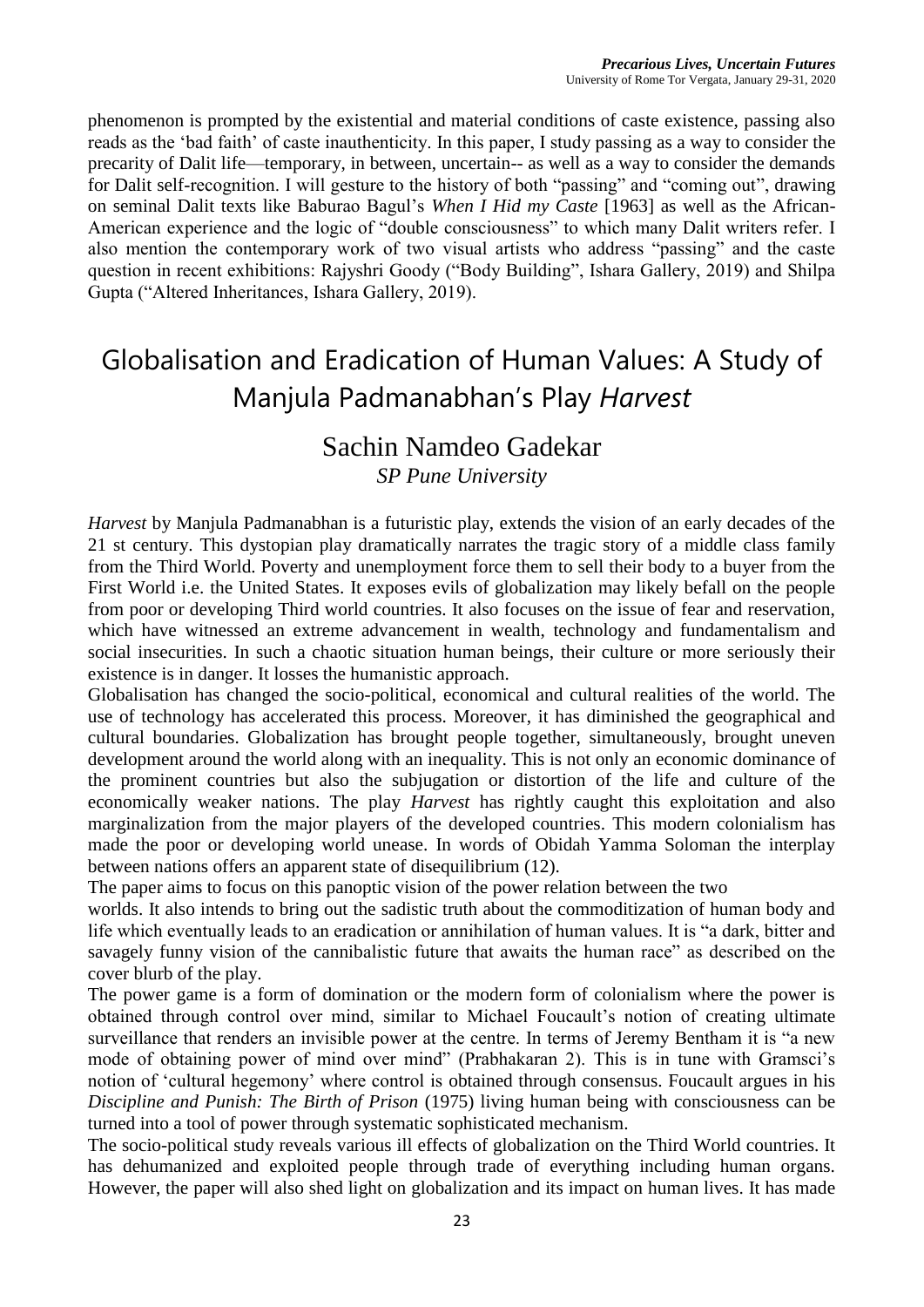the lives of poor more adverse. Commoditization of human life becomes more evident. People have turned into a commodity as the subject of global market. Simultaneously, it has created multiple power centers. The play raises this issue of globalization and focuses on the power structures and more significantly the relationship between the First and the Third worlds.

### Freedom Lost or Found? Neoliberal Expulsions and City Transformations in Aman Sethi's *A Free Man*

#### Cristina M. Gámez-Fernández *University of Córdoba*

The aim of this proposal is to read Aman Sethi's *A Free Man* (2011), a non-fiction piece of literary journalism, employing Judith Butler's notion of *precarity* as developed in *Precarious Life*. *The Powers of Mourning and Violence* (2004), Amartya Sen and Martha C. Nussbaum's concept of *human capabilities approach* (Sen 1992; Nussbaum 2011), Saskia Saseen's "Urban Capabilities" (2012) and *Expulsions* (2014), and Mike Davis's *Planet of Slums* as a key theoretical resources about poverty, precarity and freedom.

Sethi's literary reportage reflects the impact of globalization and poverty in the life of Mohammed Ashraf who, despite being educated in biology, a succession of menial and low-qualification jobs such as a butcher, a tailor or an electrician's apprentice finally took him to homelessness in Delhi. Specifically, this paper will look into such (hi)story precisely to point towards the neoliberal mechanisms operating behind and will open up a theoretical space to consider the nature of freedom amidst such maelstrom. Sassen states that "urban spaces possess the capacity to make new subjects and identities that would not be possible in, for example, rural areas or countries at large, which are dominated by different norms" (2012: 86) and adds that "joint responses required to solve urban problems place emphasis on an urban subject or identity, rather than on an individual or group identity, like one's religious creed or ethnic background" (Sassen, 2012: 87). This line of enquiry finds a unique response in Sethi's piece. Thus, the contention in this paper is that the city also brings about particular identities and subjectivities, driving together various adverse attributes, such as endemic mental pathologies and addiction on one hand, and synergies such as affective bonding, community organization, and individual freedom on the other.

### Boundaries & Belonging, a View from Athens

#### Vasiliki Gavra

*Independent scholar*

The main idea behind precarity's 'rise' is that the broadening of deregulation in (economic and geographic) space has brought transformations that blur the boundaries of established social representations.

Here, I suggest broadening our optic towards their invisible aspects is tied to understanding their specific, local contexts. I present a view from Athens that highlights from an 'other' angle the space where the 'blurring of boundaries' and fragility of belonging can be better discussed.

Athens' crisis landscape (2014-2018), was a challenging context where I examined precarity and deregulation's dialectic. I used the concepts to articulate hypothesis that focus, between current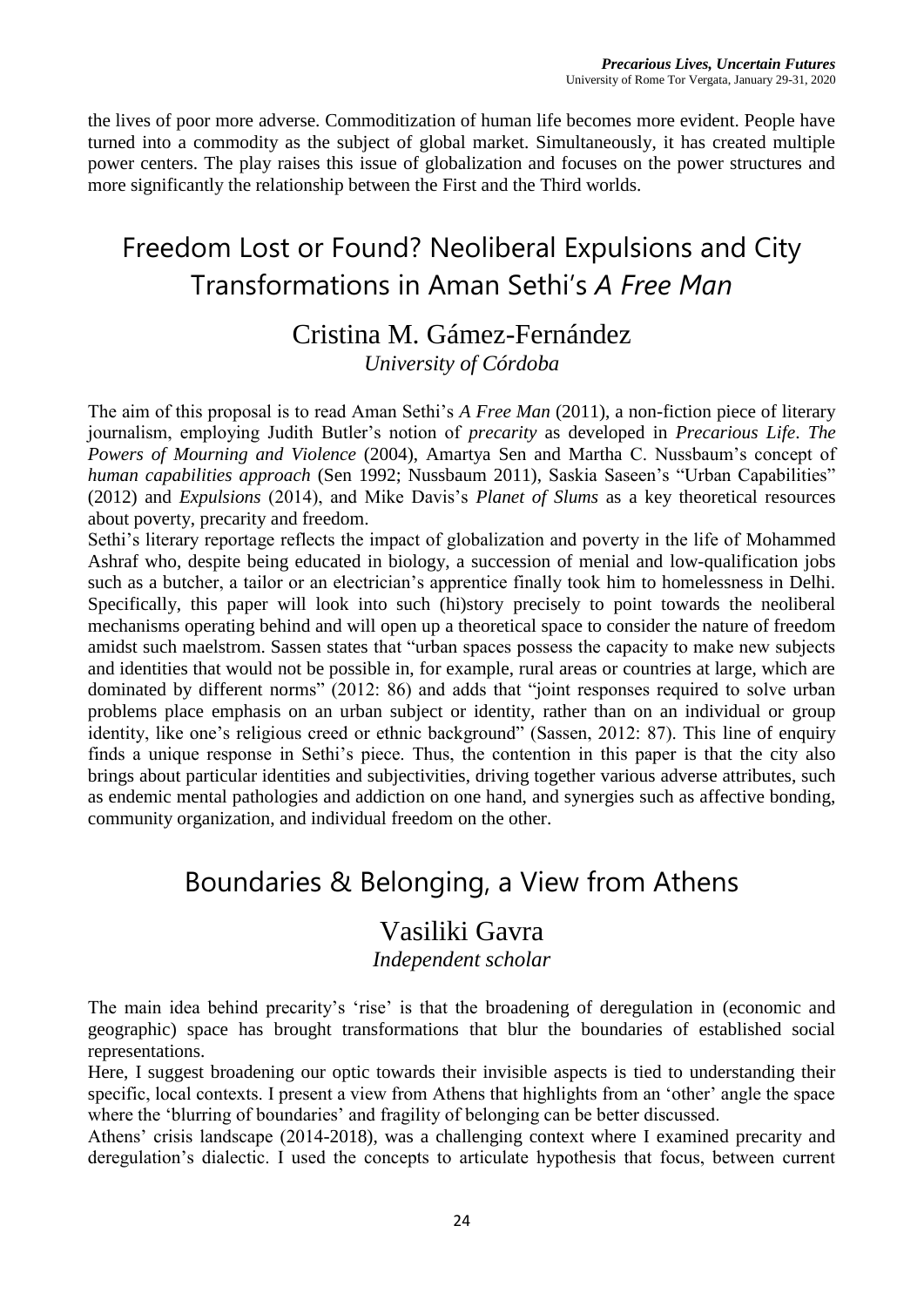phenomena and an already complex socio-economic background, into aspects of daily life experience where critical issues co-evolve (housing, youth, immigration).

The research advanced with an in-depth examination of empirical evidence and their capacity to highlight precarity as a combined experience of multiple dynamics in specific places. I focused in qualitative data with interpretative rather than statistic power: on self-precarization practices observed among asylum seekers in Athens, and the local conditions that place them around immigrant districts, in and out of endangerment trajectories.

This minimum empirical understanding allowed the restructuring of (available) information into a spatial representation: Within the dense nexus of daily relationships precarity's dynamics multiply, combine, reproduce. Into the 'details' where big issues are embedded (place, neighbourhood, time, individual stance) scale, borders, geographies blur and precarity runs deeper.

To the degree those spatial qualities are not Athens' idiom, but an idiomatic expression of characteristics that encompass established spatial representations, we may, at place, need to reexamine their validity as a hyper-context within which we research precarity 'everywhere' today.

### Uncertain Futures: The Case of Unaccompanied Foreign Minors

### Giovanna Giurlanda

*Università degli Studi di Roma "Tor Vergata"*

Sudden changes in social, cultural, political, technological and economic context, that follow each other in the era of globalization, carry within them a plurality of interdependent crises, such as the crisis of world economic, of politics, of traditional societies, of values and ideologies, the ecological crisis, the crisis of humanity. Faced with this planetary crisis, man is seized by a persistent feeling of uncertainty and insecurity that generates in him a sense of anguish, precariousness and loss. The speech will highlight the effects of the crisis on young people and, in particular, it will deepen concerns, fears and the difficulties encountered by those children who, motivated by different factors, (wars, persecutions, poverty, discrimination, study), come to Italy alone. Unaccompanied foreign minors constitute, indeed, one of the most vulnerable categories and they are at risk for Trafficking in Human Beings, exploitation, violence and abuse. This contribution will intend to address the theme of growing and living in precarious conditions, with the aim of analysing, on one side, the possible risks to which migrant children left to themselves might be exposed and, on the other side, their ambitions, dreams, opportunities and future expectations.

Educational reflections must provide urgent, concrete and long-term to the new educational challenges, in order to improve person's condition, to prevent and counter juvenile distress and delinquency. Therefore, the intervention will be aimed to design educational actions of care to help young people accomplish an integrated policy, intended to meet their needs; develop and enhance their abilities to become active members of society; to acquire those skills necessary for their development and to achieve autonomy. The results and the patch of this qualitative research will be presented and discussed at the Conference.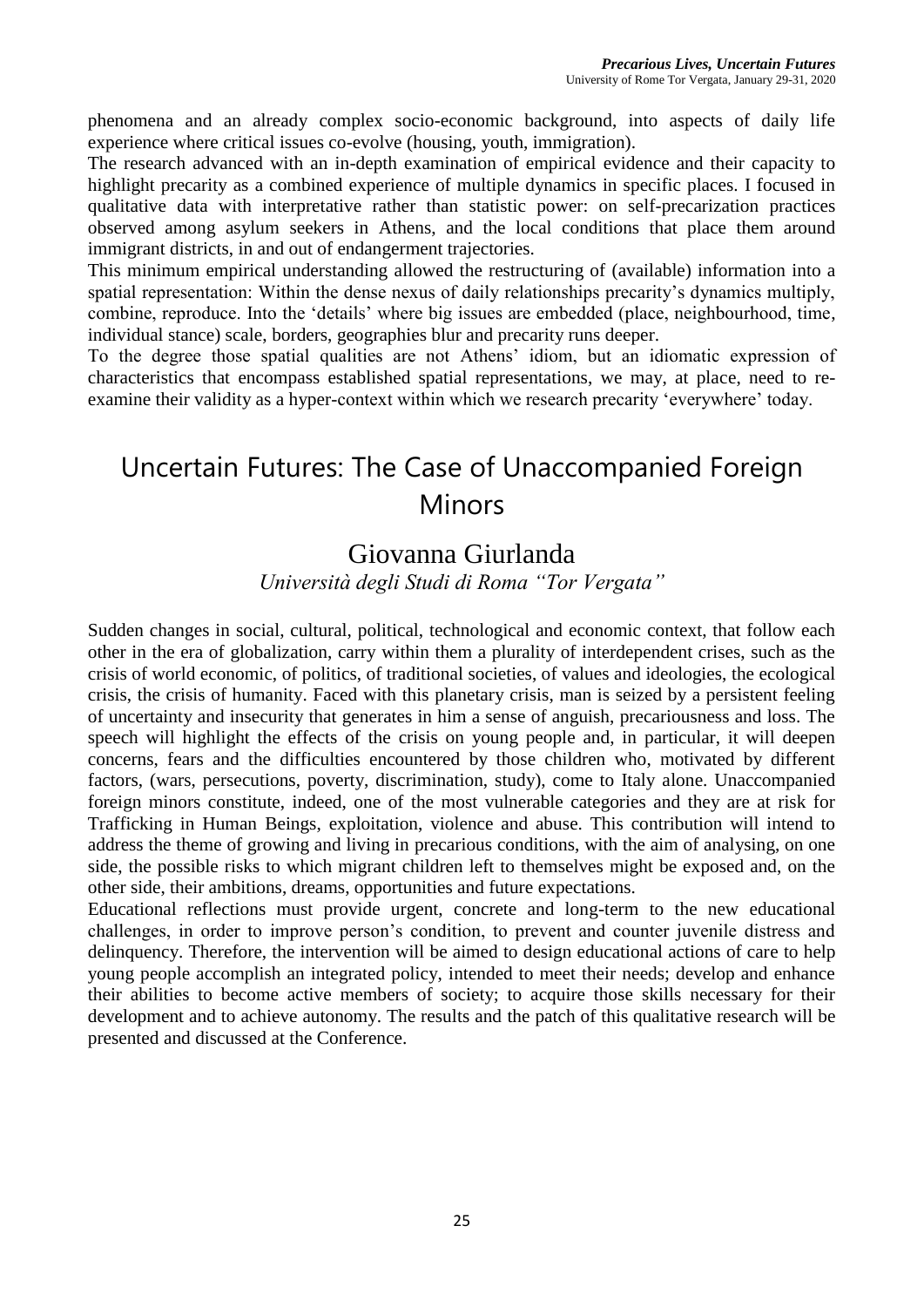# The Role of Education and Migration in Evolution of Romanian Society. 30 years after 1989 Revolution

### Mihaela Gligor

*The Romanian Academy, Cluj-Napoca*

30 years passed already since the Romanian Revolution from 1989. And the Romanian society still feels and struggle with the gap between socialism and capitalism. Poverty, migration, education and social challenges are more and more affiliated with the political evolution of the contemporary Romanian society. There is a massive migration of a large part of the active population, especially in Europe. In a free open Europe this is normal, but in Romanian case there are two distinct conditions: on one hand, some very talented and educated people leave Romania and establish in other countries, like Germany, Italy or Spain. They pursue a career and Romanian society is proud of them. On the other hand, parents who choose to work in Europe, for the sake of their families, leave their children behind in the care of relatives, usually grandparents, and those children have limited access to education and in many cases they leave the school. This is the Romanian paradox. There are many NGOs who are trying to do something in this matter and there also are many programs founded by the EU, but still there is a long way to go to solve these issues. My presentation aims to show some concrete examples, some successful stories, but also the sad part of a system who failed.

Populism and Planetary Precarity in Contemporary Indian Dystopian Fiction: The Case of Nayantara Sahgal's *When the Moon Shines* by Day (2017) and Prayaag Akbar's *Leila* (2018)

# Dolores Herrero

*University of Zaragoza*

Although dystopia has always been a long-lasting trope in human culture, it is particularly now that dystopian and apocalyptic fiction has become especially popular all over the world. This has led many critics to conclude that we are living in a dystopian/post-apocalyptic Golden Age. In this respect, Indian fiction in English is no exception, as many well-known Indian writers are nowadays delving into worrying global issues, such as the precarious working and living conditions resulting from the rise of exclusionary nationalisms, right-wing populisms, ecological disasters of unprecedented dimensions that can make life on the planet eventually impossible and, last but not least, the global refugee crisis and its concomitant undeterred flows of people forcibly displaced worldwide as a result of the consequences of climate change, persecution, conflict, violence, and human rights violations of all sorts. The main aim of this presentation will be to discuss how contemporary Indian fiction denounces the barbarity of contemporary Indian nationalism, in particular the policies enforced by a repressive Indian state where tradition and purity are valued above multiculturality, dialogue and equality. In order to do that, I will focus on two internationallyacclaimed novels, namely, Nayantara Sahgal's *When the Moon Shines by Day* (2017) and Prayaag Akbar's *Leila* (2018). In different ways, both dystopias draw a telling portrait of India's contemporary precarious times. Whereas the former is a dystopian political satire that warns against the dangers of Indian fundamental Hindu nationalism and cultural censorship, the latter brings to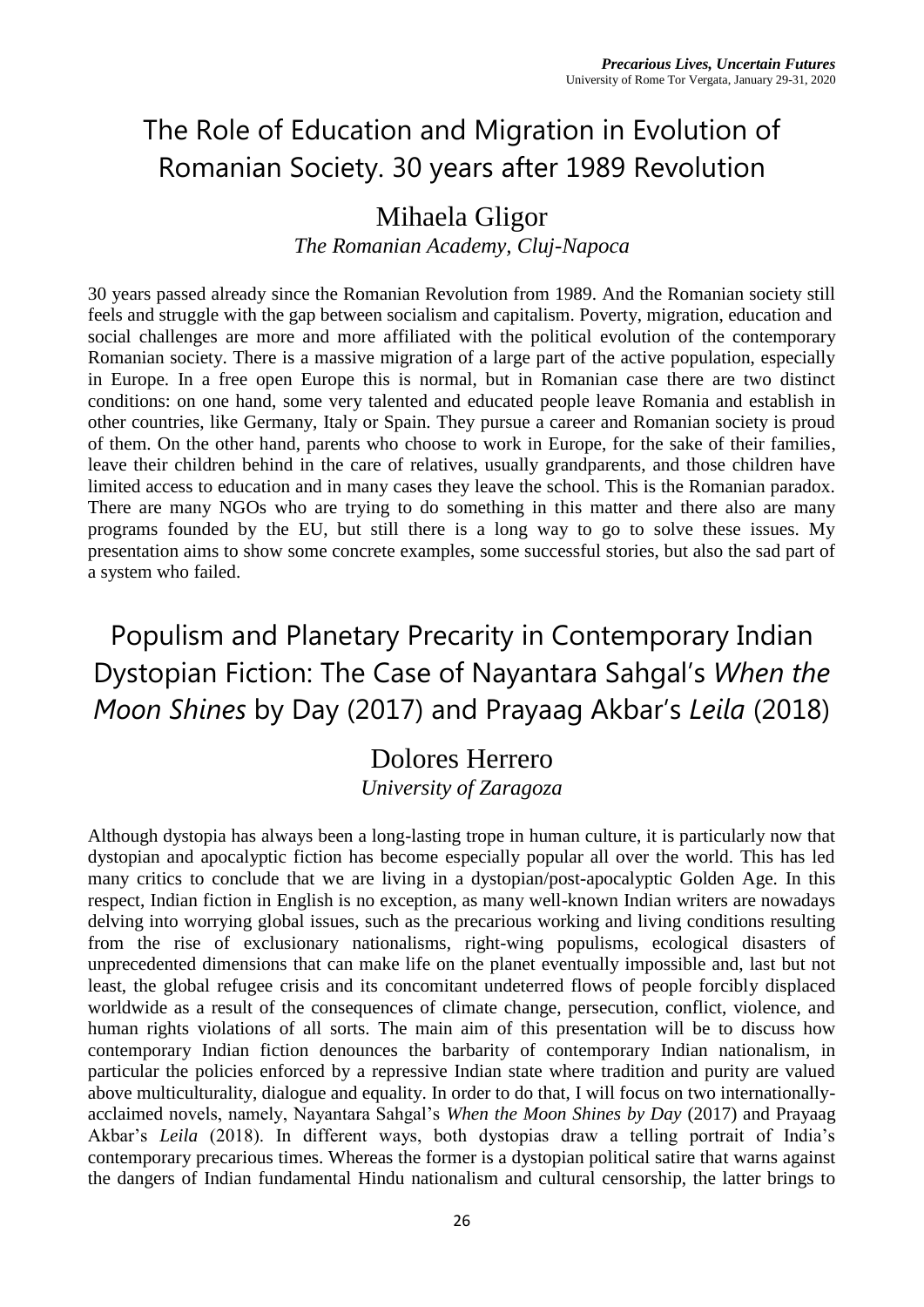our attention the irreversible environmental damage, heat, dust and grime of a world on the verge of a terrifying tipping point, in which the ones who dare to defy the established power are condemned to live outside the city walls, and thus forced to live in filth and oppressive heat, as if they were less than nothing.

### Precarity – The Great Unresolved Issue of Our Time

### Sanchita Islam

#### *Artist*

The world has never seen such an abundance of wealth yet the divide between the haves and have nots grows wider. Nothing is certain, a whole life can be incinerated in minutes - what is left to rebuild out of the ash? As people struggle to hold onto jobs, buy a home, build a meaningful career, manage their mental health, navigate through stormy relationships and face a planet that is facing unprecedented climate change how does anyone find a way to carry on in the face of such uncertainty?

If the world chooses to remain in a bubble, in which Netflix continues to churn out content; the Kardashian's try and sell another useless product; and art and culture seem to be a rarefied pleasure that is redundant - how do you stay motivated to carry on? Some might say stay connected to nature, be in the present, put all the thoughts of doom and gloom to one side - the actions of one person can make a difference in a world that seems to have lost its way. Yes, these are precarious times that we are living in, which makes it more important than ever to stick your head above the parapet and scream your truth for everyone to hear.

### Unsettling Precarity: The Representation of Migrants and Xenophobia in Contemporary South African Writing

#### Johan Jacobs

*University of KwaZulu-Natal, Durban*

The renewed eruption of xenophobic violence in South Africa in September 2019, which has left 12 people dead and many foreign-owned shops looted and burnt down by marauding mobs, recalls the widespread xenophobic outbreaks of 2008 and 2015, in which scores of foreign nationals – mainly Africans – were killed and tens of thousands displaced across the country. In the aftermath of this latest outbreak, Zambia and Madagascar cancelled sports fixtures, retaliatory attacks were made on South African businesses in Nigeria, and the Nigerian government sent planes to repatriate 600 of its nationals. A shamed President Ramaphosa hurriedly sent a delegation under the Minister for International Relations and Co- operation to the opening of the UN General Assembly in New York to persuade the gathering of world leaders that South Africans are not xenophobic; and he also dispatched a team of special envoys to various African countries to reassure their heads of state about the safety of their nationals in South Africa as well as the country's commitment to the ideals of pan- Africanism. In 2018, Loren B Landau, from the African Centre for Migration and Society at the University of the Witwatersrand in Johannesburg, called for a recalibration of how stories are told about migrants by civil society and academics: the binary narrative of victimhood needs to be unsettled by recognising the complex interrelationship of agency and precarity between migrant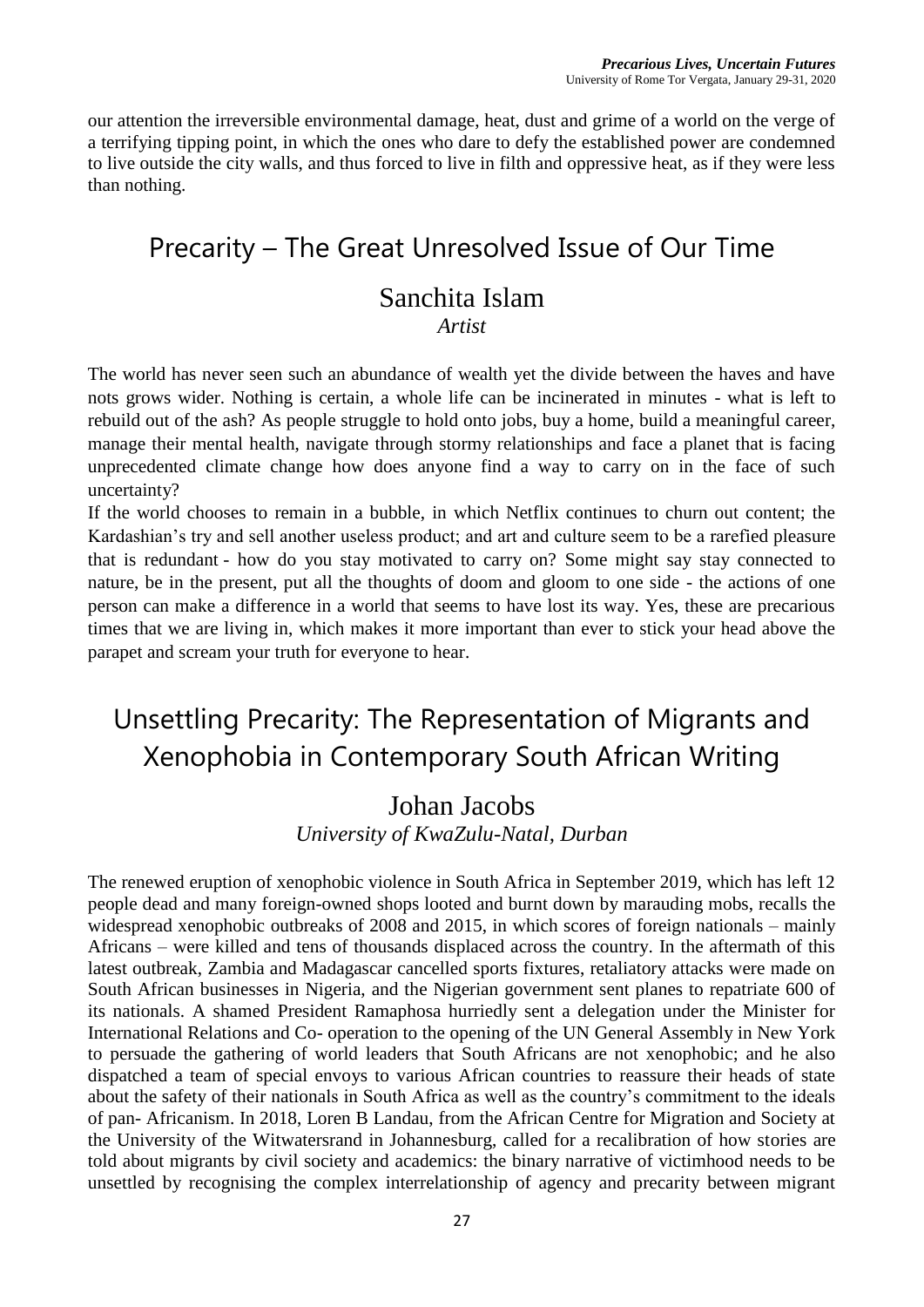victims and their victimisers. This paper will examine how the nexus of precarity and xenophobia is represented in contemporary writing about African migrants caught up in the upheavals in South Africa, with reference to works of fiction (Nadine Gordimer's novel *No Time Like the Present* and Novuyo Rosa Tshuma's short stories in *Shadows*), refugee memoirs (Aher Arap Bol's *The Lost Boy* and Jonny Steinberg's *A Man of Good Hope*), as well as Loren B Landau and Tanya Pampalone's collection of stories, *I Want to Go Home Forever*). These works suggest that the economic and social precarity of the majority of South Africans, despite 25 years of democracy, as manifest in the ongoing civil unrest and daily violent service delivery demonstrations, must be factored into an understanding of South African xenophobia.

### Community Resurgence: Challenging Indigenous Precarity Through Lee Maracle's Fictions

#### Lucía López Serrano

*University of Salamanca*

"Our stories are about our recovery, not our demise" —Lee Maracle, "Understanding Raven"

In her body of writing, Salish author and critic Lee Maracle has focused on advocating the incorporation and validation of Indigenous systems of knowledge to the process of decolonization, taking a stance for the cultural resurgence of Native communities based on self-reliance and selfdetermination. As part of her proposed model, she theorizes and illustrates the role of storytelling in the Indigenous renaissance, focusing on the Salish people, who not only understand it as a pedagogical tool for the transmission of science, but also for model of learning that encourages delineating conflicts in order to imagine possible solutions. In this line, her novels *Ravensong* and *Celia's Song* challenge the precarious position suffered by the Indigenous populations in Canada by illustrating the complex systems of oppressions that have and still work to the detriment of their well-being and ability to heal by their own means. Although her works are aware of the long history of assimilating policies by the Canadian government upon the Indigenous communities that share the territory, Maracle takes a contemporary view to address the root of stereotypes of welfare dependence, alcoholism and violence that surround the Indigenous community. Moreover, she examines the ongoing impact of colonization on their creation, highlighting the intergenerational transmission of cultural trauma: what Duran and Duran have named the "soul wound" of colonialism (45) and aligns with Marianne Hirsch's studies on postmemory; an added contribution to the precarity of Native communities that, Maracle argues, can only be remedied through the resurgence of Indigenous systems of knowledge. In this paper I argue that Maracle's fiction effectively shifts the emphasis from victimhood to resilience through her focus on Indigenous precarity by imagining a possibility of overcoming it through community resurgence.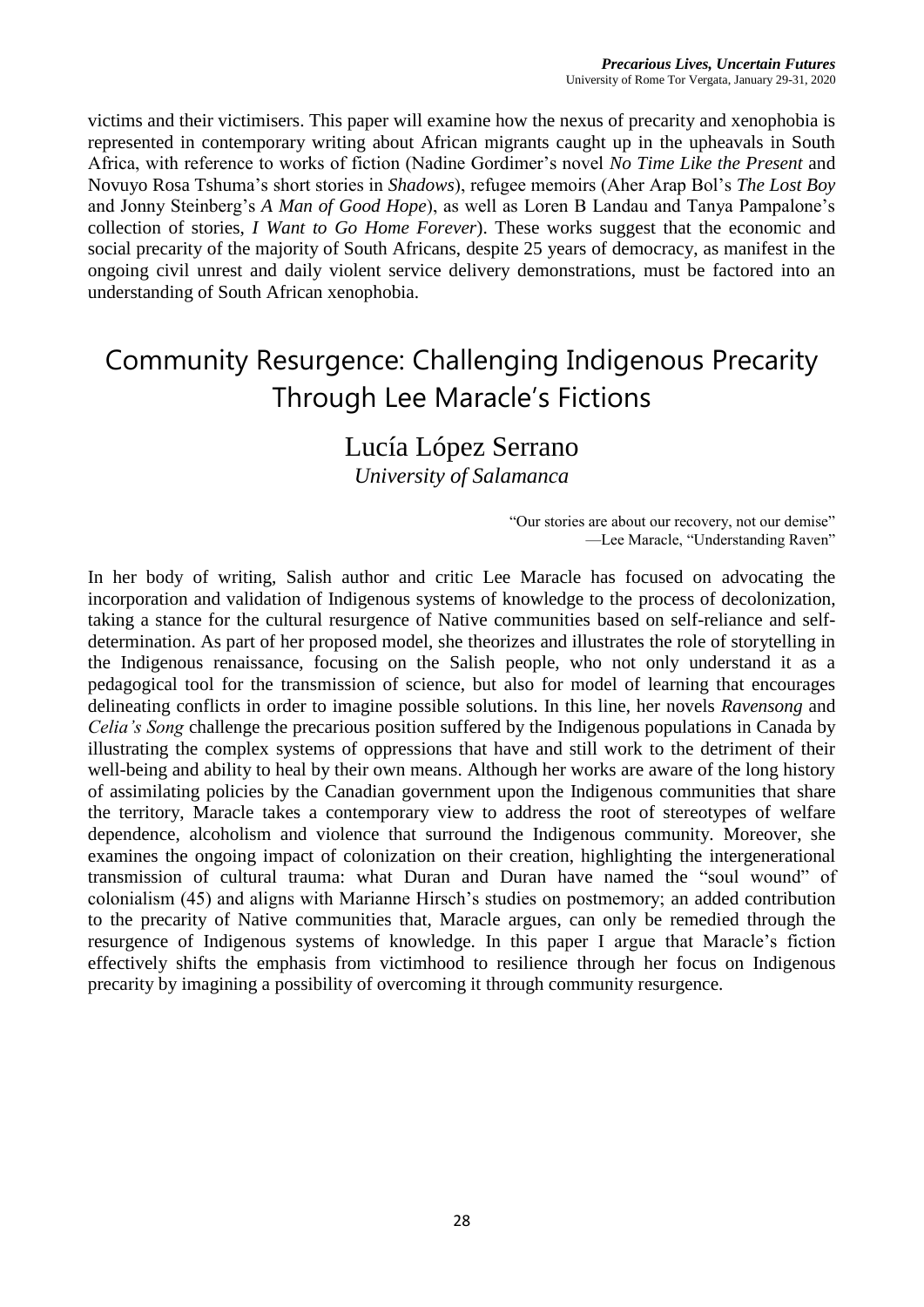# Women, University and Academic Research. A Gender Sensitive Analysis on Research Products

### Elvira Lozupone

*Università degli Studi di Roma "Tor Vergata"*

As Judith Butler in 2015 pointed out, in modern societies "precarity is not a passing and episodic condition, but a new form of regulation that distinguishes this historical time" (2015, vii).

Instead of being regarded as a social liability, inequalities caused by neoliberal forces are, thus, often enhanced and glamorized: but behind the appealing labels of flexibility, freedom, and autonomy in the workplace and in life style choice, lurk the specters of isolation, insecurity, and subservience to hegemonic forces. This represents an issue concerning feminism and gender equality also among academics, so that in the contemporaneity a real appreciation of femininity at any level of education, is far from being recognized.

The relationship between education and the construction of the subject's personality assumes an even greater weight in constructing a correct relationship with the feminine universe and the knowledge that emanates from it.

All interpersonal dynamics, moreover, do not take place in a vacuum of culture traditions and mentality, but are affected and accomplished through education and training practices that express pedagogical and existential anthropological conceptions.

This work presents itself as a research line, through the collection of data on male and female presence in the degrees of academic teaching in the university of Tor Vergata starting from the results of the first and second National Scientific Qualification (2014 - 2018) and by a qualitative (content) analysis of research products that are supposed to be influenced by gender.

This research is part of a broader reflective pedagogical issue concerning the possibility of a cultural transformation in which it is possible to appreciate women's contribution to society and the possibility for effective equality for the person who should be understood as an uniduality female/ male.

The persistence of difficulties in fully understanding the resources that women can provide for human growth and progress, creates even more dismay when the recognition of the value of difference with respect to diversity is firmly recognized in the intercultural dialogue, in the integration of disabilities and recently in the field of sexual orientation as well, despite the fact that this issue, from a historical-cultural perspective, accompanies or even precedes all those just mentioned.

# "But, My God! It Was My Material, and It Was All I Had to Deal with". The Precarity of Writing a Text: The Case of *Tender Is the Night*

#### Marta Lucari

*Università degli Studi di Roma "Tor Vergata"*

This paper will explore the precarity of writing a text. It will be about how stories come to be ordered in significant form, what shapes a story and gives it a certain direction or intent of meaning. According to Peter Brooks: "Our lives are ceaselessly intertwined with narrative, with the stories that we tell and hear told, those we dream or imagine or would like to tell".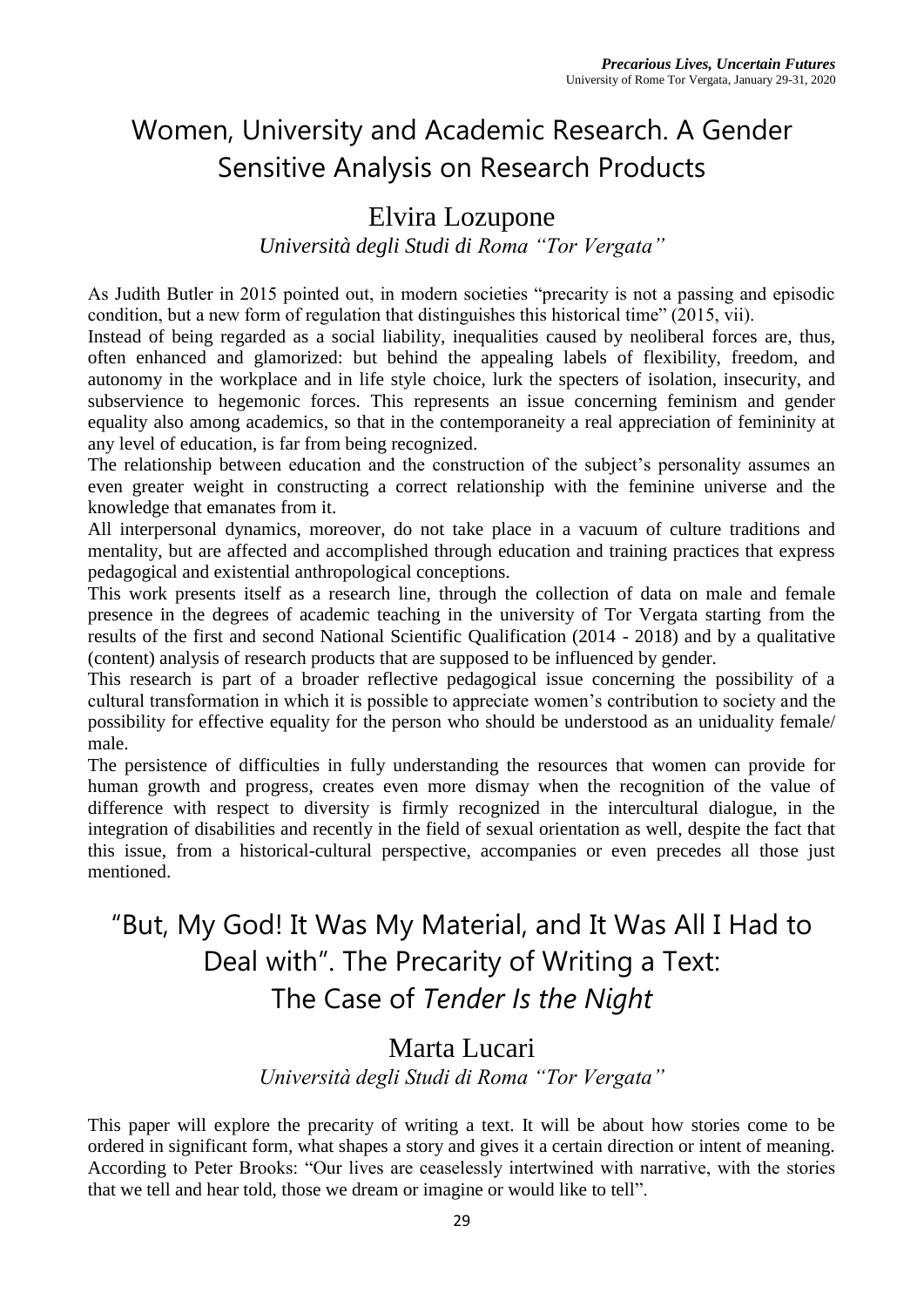Moreover, Roland Barthes believed: "If I read this sentence, this story, or this word with pleasure, it is because they were written in pleasure […] But the opposite? Does writing in pleasure guaranteeguarantee me, the writer-my reader's pleasure? Not at all".

According to Sieglinde Lemke the three main characteristics of a precarious text relate to its content, its form, and its intent. I will explore this precarity examining the tortuous and painful process in Fitzgerald's writing of *Tender Is the Night*.

*Tender Is the Night* is known to have had the most intricate history of all of Fitzgerald's novel. The author struggled with it for ten years. The most common notions are that Fitzgerald worked on *Tender* so long that he rewrote it to death. He changed his plot three times and he introduced a basic confusion into the book. Moreover, he wrote *Tender* drunk.

In the summer of 1925 Fitzgerald began write the first version of *Tender, The Melarky Case*. It was to deal with matricide. In 1939, Fitzgerald discarded the matricide plot for a new plot, the Kelly version. In 1930, Fitzgerald returned to the matricide idea. In 1932, the author changed again the plot. The novel will be published only in 1934. The experience of Fitzgerald shows that the status of the novel's project in development is precarious for a large amount of time. What is happened in these nine years?

### Frames "Trump" Facts: An Analysis of Donald Trump's Use of Language

### Giulia Magazzù

*Università degli Studi di Roma "Tor Vergata"*

Donald Trump is clearly one of the most interesting participants in the international political scenario, not only due to his unexpected victory in the 2016 presidential election, but also for his use of the English language. Over the last two years, the President has become a permanent fixture in the news. The media have analysed not only his political agenda, but also his appearance and his language. His unconventional use of language is detected both in formal speeches, and on Twitter, a social media he frequently uses. For the purpose of this paper, I will draw from the work of Lakoff (2011) that is necessary to investigate the role of frames and metaphors, both in general and in politics.

Moreover, drawing upon the work of Luntz (2002), Heath & amp; Heath (2010), Berger (2003), and Cialdini (2009), I will focus on the main recurring features that make a speech persuasive. These features will be divided into two groups: those related to the message itself, and those affecting the speaker and his role.

I will show an analysis of various communicative events involving Trump, using the features of persuasiveness as lenses through which I look at Trump's language. Two joint press conferences (one with the Canadian Prime Minister Justin Trudeau and one with the German Chancellor Angela Merkel), two formal speeches (the Inauguration Speech and the Speech before the 72nd United Nations General Assembly), and several tweets related to these four communicative events will be investigated and discussed.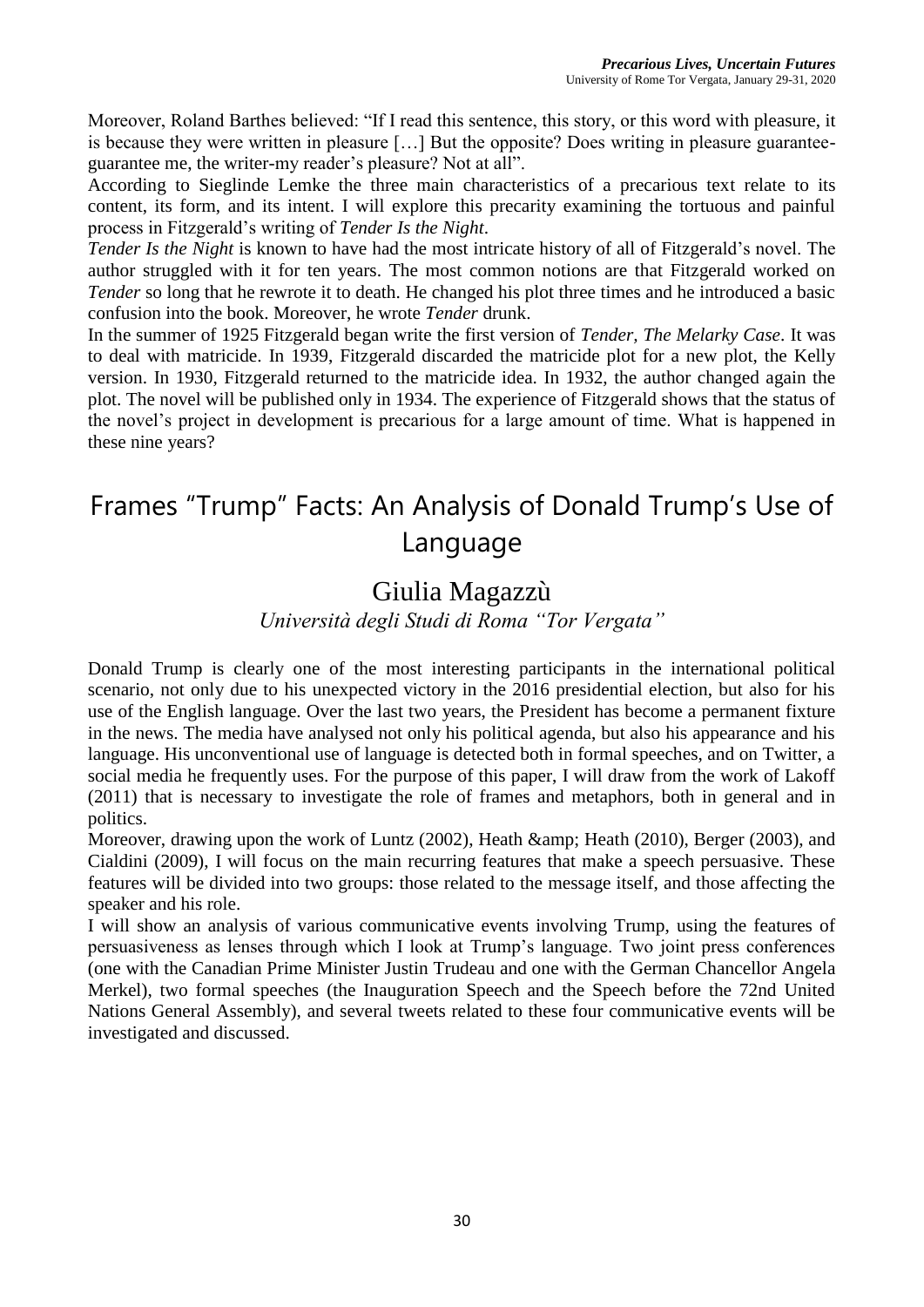# Daoud's *Picasso* in 'Time of Cholera': Between "Cultural Genocide" & (Im)Possibilities in the Arab World

#### Bootheina Majoul *ISLT, University of Carthage – Tunisia*

Le preneur d'otage, le loup solitaire ainsi nommé par la littérature du fait divers et du djihadisme, le radicalisé est porteur d'une colère, d'une irréalité qui frappe le monde autour de lui, d'un absurde qu'il veut confronter avec sa croyance, d'une délinquance intime qu'il veut convertir en épopée. *-Le peintre dévorant la femme*, 101 Fundamentalists do not just ban texts that fail to fit their world-views; they also reduce the texts they privilege to singular interpretations. They offer one answer, one moral.

-Tabish Khair in *Terrorism in Literature*, 6

When precarity touches the cultural terrain, our future becomes uncertain. The Algerian writer Kamel Daoud invites readers into a journey inside Picasso's exposition in Paris entitled *Picasso 1932, année érotique* [*Picasso 1932, Erotic Years*]; he thus takes them into the cobweb of paintings by *Le peintre dévorant les femmes* [*The Painter Devouring the Woman*]. He spends a night at the museum and imagines how would an extremist react to Picasso's painted bodies and shapes. His main protagonist, he calls Abdallah, embodies radicalism with all its excesses. Daoud excavates through Abdallah's experience all his pain and anger against the "cultural genocide" committed and witnessed in the Arab world in the name of religion. Daoud's text sways between resistance  $\&$ amp; resilience, between denunciation and renunciation. It is an invitation to rethink art in the Arab world.

Socio-political insecurities, inherited conservatism, narrow mindedness, intolerance, extremism, religious misinterpretation or over interpretation are exposed and denounced, and the text becomes a canvas full of allegories, metaphors, insinuations, loaded with hidden/ revealed messages to the Arab reader and to the world. East/West dichotomy takes then a different trajectory. Daoud penetrates an extremist's mind in order to shock and shed light on the precarious socio-cultural situation in Algeria and elsewhere in the Arab world; he at the same time tries to understand how art and artists are still being condemned, persecuted and even executed in the name of religion.

### Migrations, Re-locations, Border Crossings

### C. Bruna Mancini

*Università della Calabria*

Starting from "Precarious Lives, Uncertain Futures" by Judith Butler, but also Salmon Rushdie's "Step Across This line" and other famous essays that analyse the vexed and sadly famous question of migration, re-location, and border crossing, I will focus on Caryl Phillips's works; in particular, his essays and novels centered on transnationality, multiple identities, and the liquid space of ocean and sea. Phillips's writings go straight to the heart of the matter, giving voice to the dis- and/or relocated selves in search of their mythical homeland, always fighting for an uncertain future. Reading them can be useful to put oneself in someone else's shoes and to assume a different perspective, opening oneself to whom was once considered as 'alterity' and 'otherness'.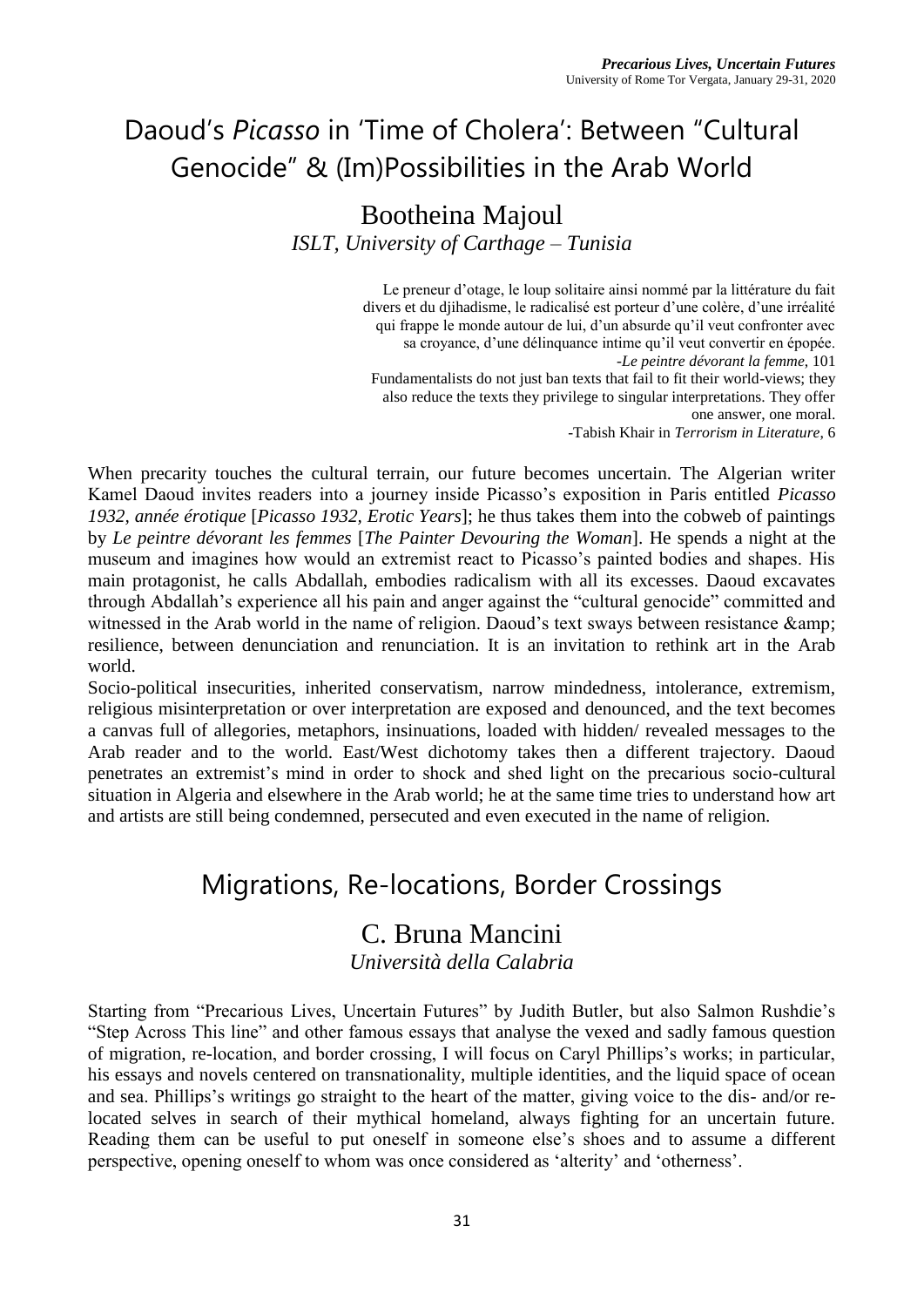# Beyond Invisibility and Isolation: *Asylum and Exile: The Hidden Voices of London* by Bidisha

### Elisabetta Marino

*Università degli Studi di Roma "Tor Vergata"*

A film-maker, a broadcaster, a writer, and a newspaper journalist (*The Independent*, *The Daily Telegraph*), Bidisha (born Bidisha Bandyopadhyay) had devoted much of her young life exploring the margins, and casting light on what is normally concealed or overlooked. Against the background of a global north where walls (both physical and psychological) are being increasingly built, through her multi-faceted activities, Bidisha has constantly strived to investigate what lies behind stereotypes, misconceptions, and generalizations.

This paper sets out to explore her latest volume entitled *Asylum and Exile: The Hidden Voices of London* (2015), the outcome of her outreach work −in the East End of London− with refugees and asylum seekers from different countries (Syria, Cameroon, Iran, to name a few) and diverse experiences. As will be shown, a sense of precarity is what binds their lives together, coupled with the frustration of belonging to the *precariat*, the new and unacknowledged "dangerous class", in the words of Guy Standing (2011). Drawing from Judith Butler's notion of ungrievability (*Frames of War*, 2009) and Hannah Arendt's politics of pity (*On Revolution*, 1963), this paper will focus on the strategies employed by Bidisha, a socially responsible artist, to contribute to the creation of a wider and more inclusive community beyond borders.

### Uncertain Future of the Humanities. The Case of Poland

### Halina Marlewicz

*Jagiellonian University*

In October 2019, a new law on Higher Education and Science has been introduced in Poland. Its foremost aim is "catching up" of Polish universities with the West. The catching up, also described as "aiming at perfection" of the given university is to be reflected by its higher classification on the globalised University ranking lists, such as Academic Ranking of World Universities (the Shanghai ranking). The official propaganda of the Polish Ministry of Higher Education also boasts that the law will limit the "publish or perish" trend, and the qualitative evaluation of the academics will replace the quantitative one. The quality of the academic achievement will be guided by means of bibliometric measures, as well as by in which publishing house or journal the research output is published. The best proof of the high quality of an article or a book will be publishing it in English with the high-rank English-language publisher. What more, the quality of the research will be evaluated according to an authoritatively pronounced number of disciplines, which was limited to 47. It forced some academics to determine their research profile according to a ministerial list and not according to their actual scientific profile.

In my talk, I shall focus on the conceivable long-term harmful effects of the new law on the future of the humanities in Poland. On chosen examples from particular disciplines such as philology, or Oriental Studies, I shall discuss the already noticeable vulnerability of the humanities in Poland, which may not survive the disastrously uncritical neoliberal, as well as neo-colonial – in its overall nature – reforming of the Polish academia.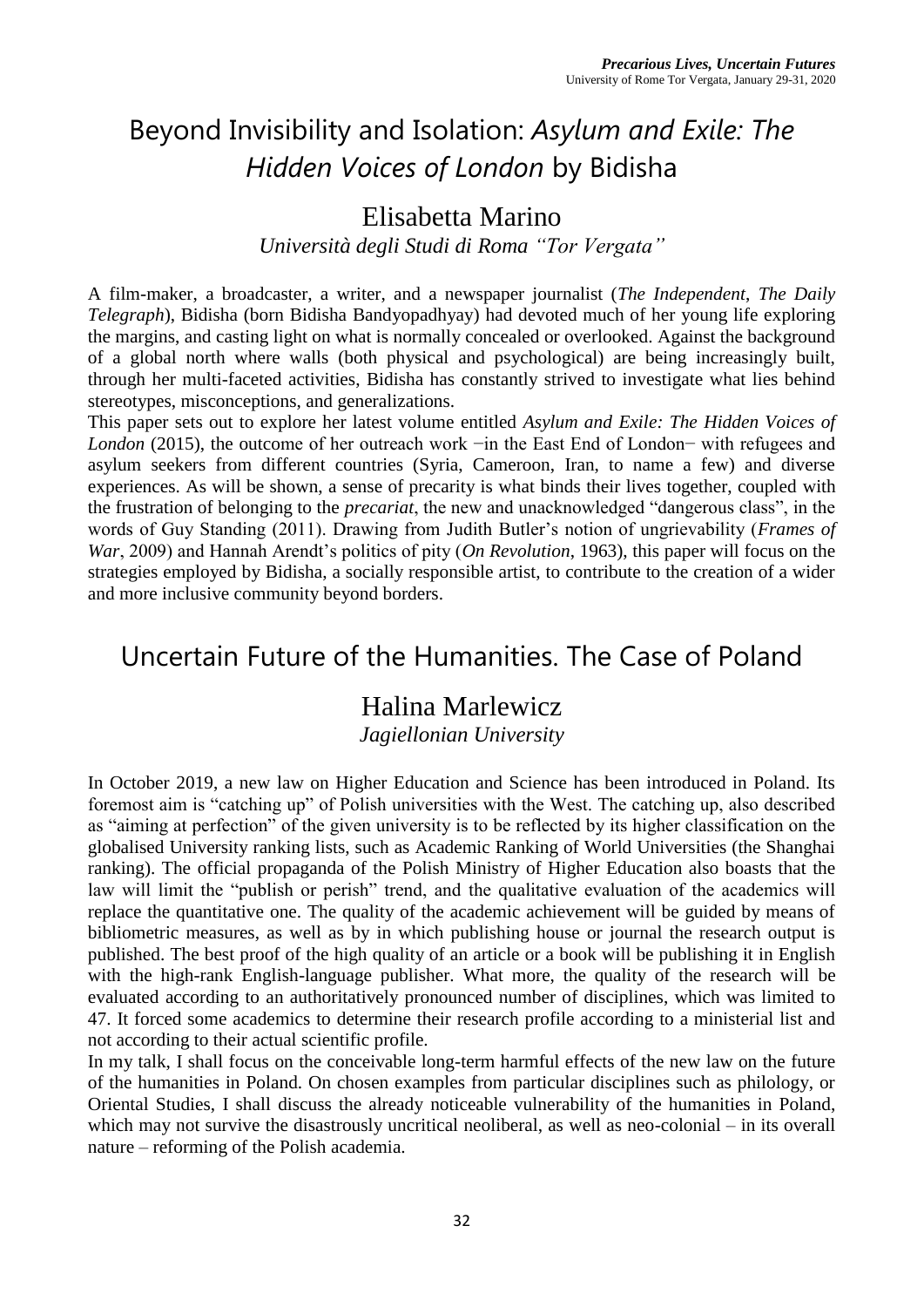### Precarity, Marginality and Dispossession: Crossing Borders in *Babel* (Inarritu, 2006) and *Frozen River* (Courtney Hunt, 2008)

### Gilles Menegaldo

*University of Poitiers*

*Babel*, Inarritu's third feature film, interweaves four different stories taking place in three continents over a five-day span. An incident (an American woman shot in Morocco on a tourist bus) triggers a series of events and affects the fate of several people. The events of the film are shown from various perspectives. The film stages characters having different social positions, from the rich American couple to the Moroccan goatherd or the undocumented Mexican nanny. We shall focus in particular on that character Amelia (Adriana Barazza) who undergoes a series of ordeals as she transgresses the orders of her employer and crosses the Mexican border, with dramatic consequences. She is marginalized, criminalized and finally expelled. Inarritu uses several narrative and formal devices (quick editing, colour schemes) in order to emphasize her predicament. He especially frames Amelia in close-up (fragmented body), in restricted spaces and uses a variety of camera angles (high-angle shots in the Sonora desert sequence).

*Frozen River*, set in and around the Mohawk reservation on either side of the US- Canadian border offers another approach of precarity and marginality also using the border motif. The film brings together two marginalized women, one white, Ray Eddy (Melissa Leo) the other, Lila Littlewolf (Misty Upham), a young Mohawk Indian. Both are mothers, deserted by their husbands, struggling hard to make a living. They team as immigrant- smugglers, driving Asian aliens hidden in the carboot across the frozen river (St Lawrence) into the USA. The film deals with several issues (money, race, gender), as things start to go wrong while a sort of friendship develops between the two women. The film convincingly portrays the economic, emotional and social effects of poverty, destitution and alienation. It also emphasizes some deep-rooted prejudices. Again the use of closeups is quite noticeable in order to favour idenfication with the characters.

### Scopic Economy and the Spectacle of Labor

#### Minoo Moallem

*University of California, Berkeley*

In this paper, I interrogate the relationship between capital, labor, and systems of representation through commodity fetishism and what I call the "spectacle of labor". I argue that it would be impossible to understand questions of exploitation without examining the politics of vision and practices of mediation and mediatization. I explain that while the spectacle of the commodity has been crucial in commodity fetishism and concealment of the labor, we still need to understand how particular display of laboring bodies complement the ways in which power makes itself permanent. Through an analysis of the representation of the carpet weavers, I show how the spectacle of labor has been crucial in the transnationalization of exploitative labor since colonial modernity.

Most literature on the international division of labor dismisses questions of representations. The specific history of the intersection between capital, labor, and systems of representation in each locality is unique and would require careful genealogical and historical work. However, representational practices, I argue, have made it possible for distant and historically complex locations to come together without any contradiction, enabling feminization of some of the most precarious segments of the market within a global context.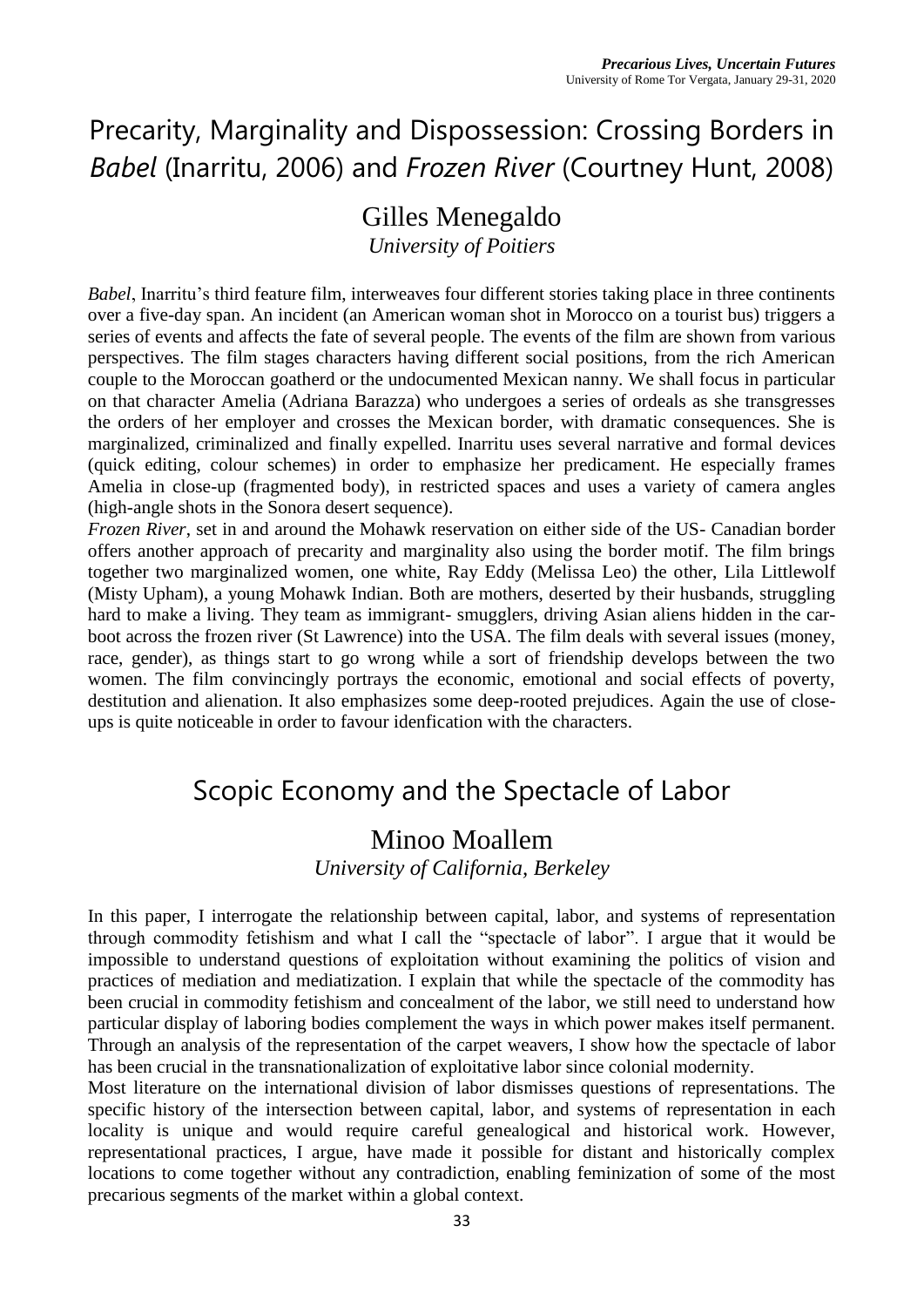# Precarious Lives, Challenging Futures: Reviewing the Rights of Nachni in West Bengal

#### Monami Nag

*Principal, Tarakeswar Girls High School*

The folk culture of a land is not always a healthy preserve of its long forgotten tradition and heritage, it can also showcase the age-old manipulations of the society.Strangely enough different forms of art are born from such neglected corners of the society. When one takes a panoramic view of the folk art of Bengal one is struck by the myriad forms of oral art given birth by precarious conditions. This paper will concentrate on the travesties of the art form called Nachni. Nachnis are a group of female dancers who perform different episodes of myth like Mahabharata, Ramayana and Puranas etc. lf such oral renditions of these artists are enjoyed on one hand then these woman performers on the other hand are dishonoured and ostracised socially. These woman do not enjoy the basic rights of being a woman. Being born to poor families the precarity of their condition is such that most of these performers are sold by their parents to the highest bidder so that they can earn the bread for the family. Ironically Urmimala Sarkar Munshi in her article *Century of Negotiations the Changing Sphere of the Woman Dancer* points that the world appreciates a woman confined to the walls of domesticity but fails to accept a woman who is a nachni. She points out how the family which is being reared by such a woman forbids her as a part of the family. The Nachni goes through unfortunate folds of life – from being sold to the highest bidder to being sexually exploited by her rasik who happens to be the saviour and the trader of her calibre. A veteran 90-year old Sindhu Baladebi rues in *Ganashakti Daily* that "Our art is dying". The Nachnis are not only refused to enter the domestic threshold they are also denied from decent cremation after their death. Nachnis are unfortunately forgotten after they leave the stage. They can never enjoy the rights of being a woman, a wife, a mother. Yet they survive these social deprivations and keep the oral traditions of Bengal alive to contribute to the future of the folk forms.

# Dystopian Settings and Climate Change on Stage: Images of Twentieth Century Theatre

#### Susana Nicolás Román *University of Almeria*

The uncertainty and vulnerability of our collective condition as human beings has been enhanced by a progressive deterioration of freedom and autonomy by placing precarity as a permanent condition in our globalized era. Interdisciplinary scholarship on precarity also debates whether this phenomenon may include political ecologies as catalyst for a new politics of everyday life (Malone, 2017; Lorey, 2010). Over the last couple of decades, the menace of climate change has turned into more real. Teenager activists have become habitual in news' headlines whereas political actions seem to be silenced. Children and adolescents firmly hold a valuable understanding of the risks implied in the present model of aggressiveness towards nature. Thus, our argument focuses on the role of learning and education for successfully debating development issues in a changing climate. Playwrights are not blind to the urgency of raising awareness among people to fight against the degradation of the planet. This paper presents an overview of different plays focused on social justice, dystopia and environmental concerns by offering a panorama from the English playwright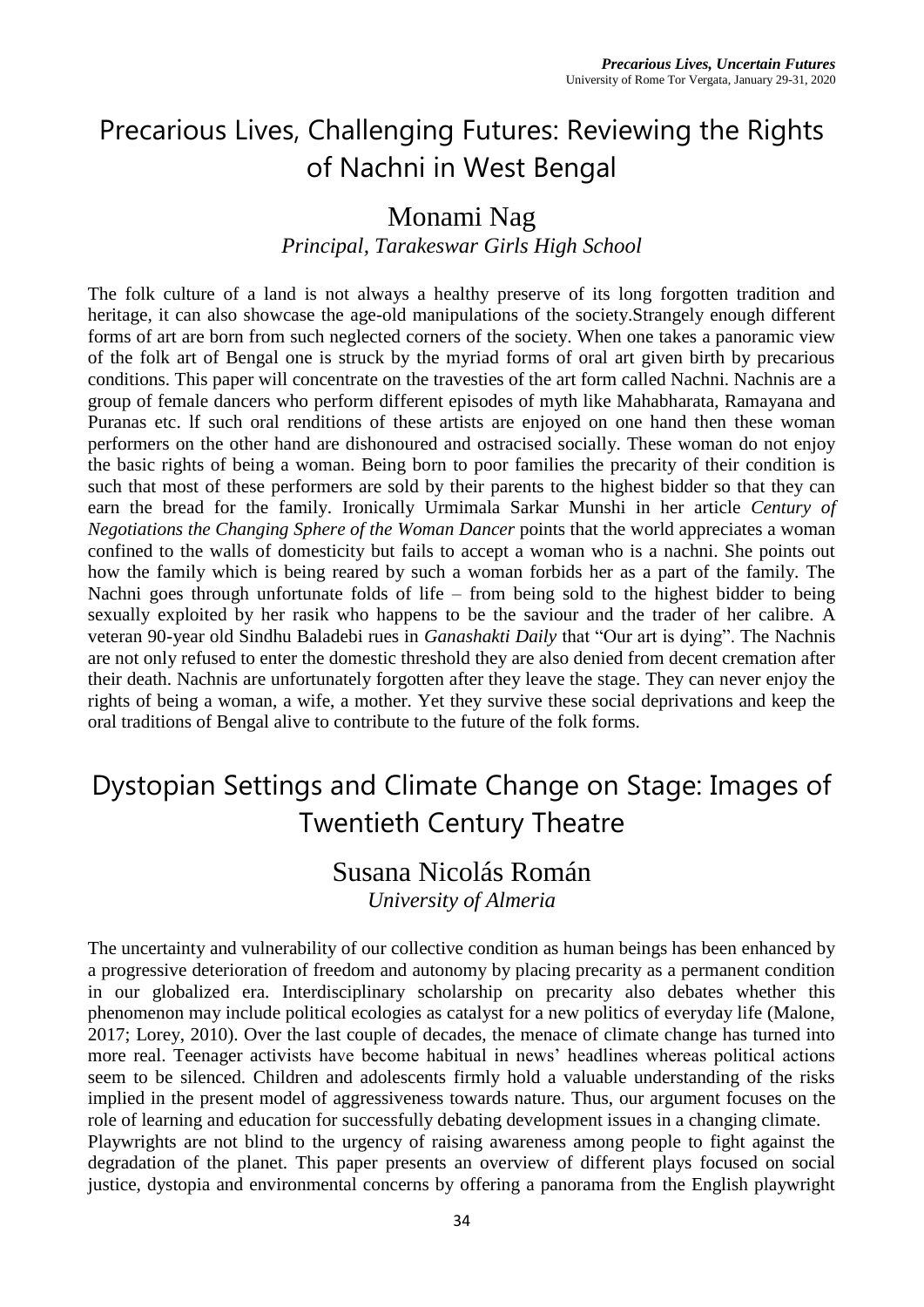Edward Bond, who insisted on the importance of drama as the most important weapon to denounce the problems of the real world, to the association *Climate Change Theatre Action* (CCTA). In 2015, fifty playwrights of this interesting group, representing every continent as well as several indigenous nations, were commissioned to write five-minute plays about an aspect of climate change. This collection of plays serves as an example of the empowering function of theatre as vivid communicator of the potential dangers of climate disasters.

# New Generations Conquering a Voice. Italian and German "Second Generations" Organize Themselves

#### Veronica Pastorino

#### *Sachverständigenrat Deutscher Stiftungen für Integration und Migration*

The intervention will focus on two networks of new-generations' associations, NDO (*Neue Deutsche Organisationen* – New German Organisations) and CoNNGI (*Coordinamento Nazionale Nuove Generazioni Italiane* – National Coordination of New Generations of Italians), established respectively in Germany and Italy. Starting from the analysis of the reason why these similar networks are born in two European countries during the same period, I will argue that their birth was strictly correlated to the rising of the Right-populistic discourse against migrants, in general, and the non-acknowledgment of 'second/third generations' as people part of the society, in particular. One of the main goals of the people acting in NDO and CoNNGI is hence demonstrating their belonging to the reality in which they are born. In order to illustrate the dynamics that made the establishment of NDO and CoNNGI possible, I will recall the interpellation theory of Louis Althusser together with the frame of the subjection theory given by Judith Butler. In the end, I will analyse the power of speech act (Butler 1997b), which will help to identify the processes that led the actors in responding (and counter-speak) actively against the offensive speeches of which they were victims.

In particular, I will answer the following questions:

Would these groups of people – that are highly diverse on religious, sociological and cultural bases – have been reunited under the definition of "new generations" if they had not been negatively addressed by the European racist public discourse?

What strategies are used by CoNNGI and NDO in order to challenge the situation of discrimination experienced by the people with a migratory background?

### Are These Lives Real? Precarious Migrants' Existences and Relationality in Kiran Desai's *The Inheritance of Loss* (2006)

#### Alessia Polatti

*Università di Verona*

The aim of the paper is to investigate the involvement of concepts such as precariousness and precarity, global citizenship, home, class and belonging in the migrant existences of precariat described in Kiran Desai's *The Inheritance of Loss* (2006). As Mari Ruti posits, when they are not treated badly, subalterns are treated unilaterally, which means that they are completely at the mercy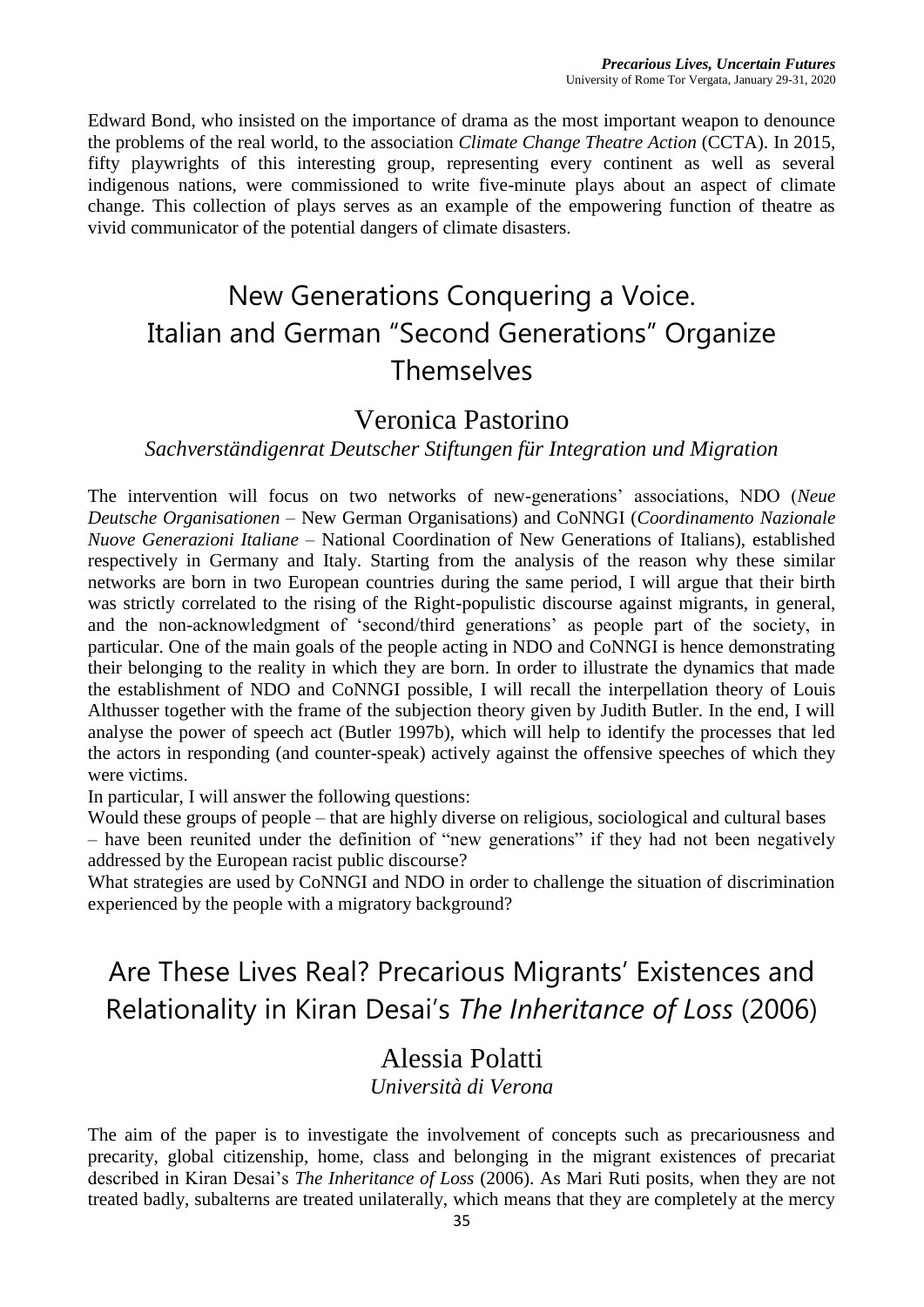of others. And "our masochism is inevitable in the sense that we are forced to cathect to those who harm us; our very survival depends on such wounded attachments" (Ruti, 2017). In a context of alienation – also according to Judith Butler's theorization of precarity – relationality acquires indeed a fundamental role. According to her "My relation with the others is what I am". Precariousness, by contrast, "has to be grasped not simply as a feature of *this* or *that* life, but as a generalized condition" (Butler, 2010).

Kiran Desai's novel deals with these paradigms. She describes agglomerates of migrant identities who struggle to survive to their own sense of loss and to react to their personal precarity and global precariousness. In a world of exploited labour force, relationality acquires a significant meaning: the suffering relationships between western employers and migrant workers contribute to the creation of both migrants' identities and that sense of precarity which destroys them. In order to resist, the protagonist Biju constructs a solid community in New York, but a community of migrants and outcasts. By acquiring the standpoint of the Indian migrant Desai tries to reverse the "them/us" dichotomy. As a result, the "other" is the western man, the American citizen who should empathise with poor foreigner workers. Thus, the novel is also raising an ontological question to its readers: are these precarious lives real? Through this query, Desai seems interested also in investigating the social impact of literature by exploring whether the act of reading can actually create - or not - a sense of empathy and agency.

### On the Frictions of the Virtual Frontier: Labor in Cyberpunk

# Salvatore Proietti

*Università della Calabria*

In years when a pervasive rhetoric was deterministically hailing the advent of "friction-free capitalism" thanks to computer technology, by definition associated with notions of complete malleability, and updating to Post-Fordist times the traditional imagery of the Frontier, in North America some crucial cyberpunk science fiction went against the grain.

In William Gibson's Sprawl trilogy, beginning with the ground-breaking *Neuromancer* (1984), a main focus is on the characters' role as labor-force, and on their strategies for gaining a degree of autonomy and self-determination against the forces of alienation. Connected by Gibson (an author whose Appalachian origins should not be downplayed) with earlier generations of workers and of working-class cultures, their strategies are about survival and endurance. At the same time, in their struggle as subaltern subjects, they often appear endowed with a standpoint conducive to a better understanding of the power roles at play in the new dispensation.

In later years, in dialogue with Donna Haraway's cyborg theory, women's and feminist cyberpunk will further elaborate on the centrality of labor in cyberspace, from Pat Cadigan's Synners (1991) to works by Laura J. Mixon, Melissa Scott, and others.

In their attempt to reclaim a place for embodiment as a site of resistance, these works (associated by Tom Moylan and other critics with a "critical" renewal of dystopian fiction) open up spaces of utopian hope.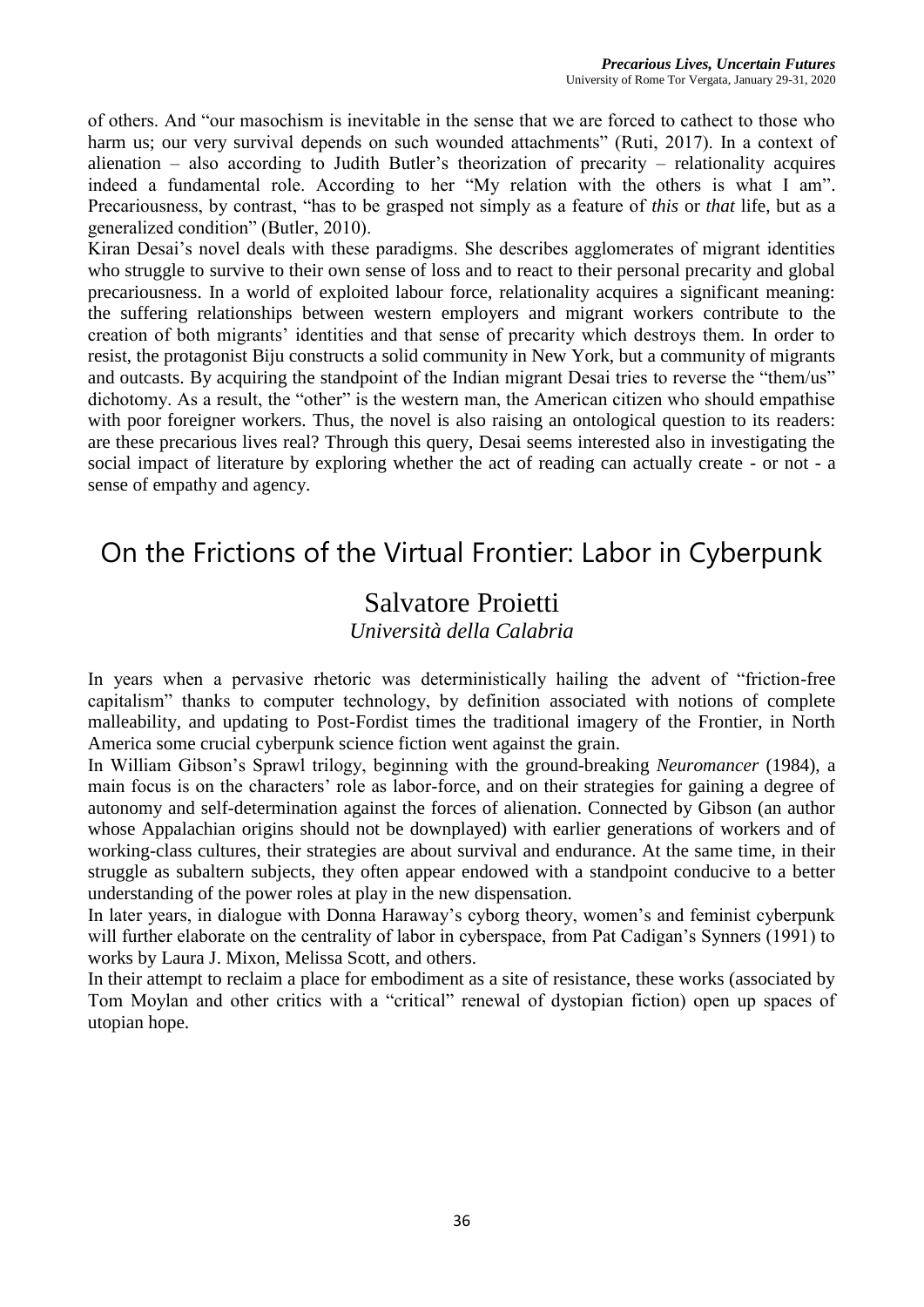# Precarity and Neoliberal Self

#### Dhananjay Rai *Central University of Gujarat*

Precarity discourse is crucial in contemporary time. It exhibits accentuations of the precariousness of both the vulnerable and relational effectivity. Neoliberalism, in the case of former, withdraws not only the political assurance of protection of vulnerable citizens but also commodities the existence of being. Being is unprotected (even with the theoretical assurance per se, leave alone in the substantive sense) and reduced to exchange value. In the case of relational effectivity, one's vulnerability is not isolated from persistent vulnerability of others. These two aspects have invited succinct and sufficient attention in the precarity discourse. The present paper focuses on the relationship of precarity and self in neoliberalism era. This aspect needs attention on the following grounds: what has changed in the locations of 'self' in earlier capitalism (Capitalism One) and neoliberalism (Capitalism Two)? What are the changes in 'bourgeois values' from Capitalism one to Capitalism Two and their relationship with 'self'? The paper introduces the concept of 'neoliberal self' to denote a significant change concerning self and its relationship with inalienable bourgeois values.

### The Geography of Uncertainty: A Model to Interpret the Globalization

### Alessandro Ricci

*Università degli Studi di Roma "Tor Vergata"*

Is it possible to associate the concept of uncertainty to the geographical field? At a first sight, it could seem an oxymoron, because geography is first of all about the study of the certain elements that compose the world reality and historically is the science useful to put order in the world. The main question of this contribution is: how can we define a situation of chaos, where a geopolitical centre misses, establishing a situation of global disorder, as we are living in the present times? The Geography of Uncertainty can be a model to interpret the actual globalization, starting from the

study of the early modern age, in which the uncertainty paradoxically emerged in the first steps of the globalization and in the acquisition of the scientific methods to represent the world.

# A Tragedy of Precarity: *The Mourning Bride* by William Congreve

### Valentina Rossi

*Università degli Studi di Roma "Tor Vergata"*

Although *The Mourning Bride* (1697) was one of the most successful – if not the most successful – works by William Congreve, it did not obtain the attention of contemporary scholars (Potter, 1943; Avery, 1951). Nonetheless, it is clear that the peculiar structure of the tragedy, as well as the main theme, are deeply rooted in the phenomenon of precarity. Therefore, this paper aims to explore the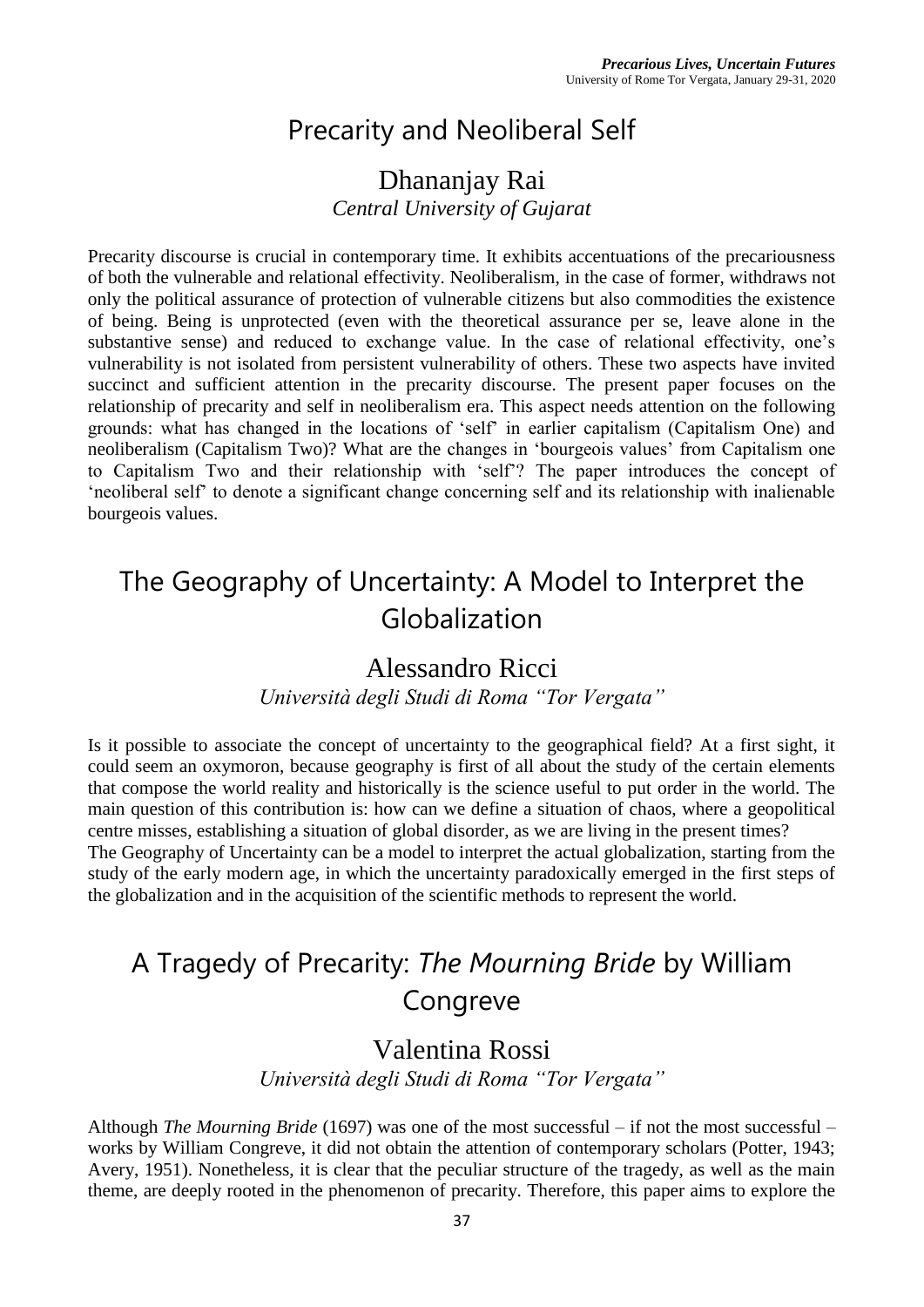manifestations of precarity which are contained both in the main structure and in the main themes and characters of this tragedy.

As a matter of fact, *The Mourning Bride* distances itself from the Restoration tragedies that were typically performed at the end of the XVIII century: that is, the epic drama. The precarious adhesion to the conventions of the tragic *genre* will be discussed in this paper, as well as how precarity influences revenge: the central theme of the play which is denied due to the lack of courage and conviction of the revengers (Thomas, 1992). Finally, I will focus on the female protagonist, Zara: an ambitious queen whose precarious choices will menace her options and will lead her to failure and death.

# *Gun Island*: Amitav Ghosh's Literary Challenge to the Eurocentric Anthropocene

#### Pilar Royo-Grasa

*University of Zaragoza*

This paper will focus on the analysis and discussion of Amitav Ghosh's recently published novel, *Gun Island* (2019). It will look at the novel's representation of the present climate and forced human mobility crises. As Amitav Ghosh's novel makes it clear, the reasons and effects of both crises are inherently connected with Europe's long history of empire. The major economic progress that European states enjoyed during the Enlightenment period would not have been possible without their capitalist exploitation of their colonies' natural and human labour sources. According to Braidotti (2006; 2013), such exploitation was carried out on the premise of the European Anthropocene's assumed superiority. Western imperialist discourses have generally justified their legitimacy to freely exploit their colonies' sources by establishing a competing relationship between the two halves that constitute the human self, namely, their socio-political discursive nature (*bios*) and their biological one (*zoe*). While westerners presented themselves as those closer to bios, and thus the most intelligent ones, they associated their colonised lands and peoples with *zoe*, which, due to its irrational inferior nature, they felt entitled to exploit. However, the catastrophic effects that the acceleration of global warming is having on both the environment and human beings worldwide have brought to light the unsustainability of such Euro- and anthropocentric capitalist system.

In *Gun Island*, Ghosh relies on the human faculty of storytelling as a strategy to decentre the privileged position that the capitalist Anthropocene has generally occupied. For this purpose, the novel intertwines a series of plotline connections between the characters and settings of the 17 th century Bengal legend, titled "The Gun Merchant", and the experiences undergone by the 21 st century environmental refugee characters that Ghosh includes in his novel. The main aim of my paper will be to demonstrate how, through those connections, the novel creates a transnational and trans-species community that effectively challenges the bios/ zoe dichotomy on which the expansion of capitalism has always depended.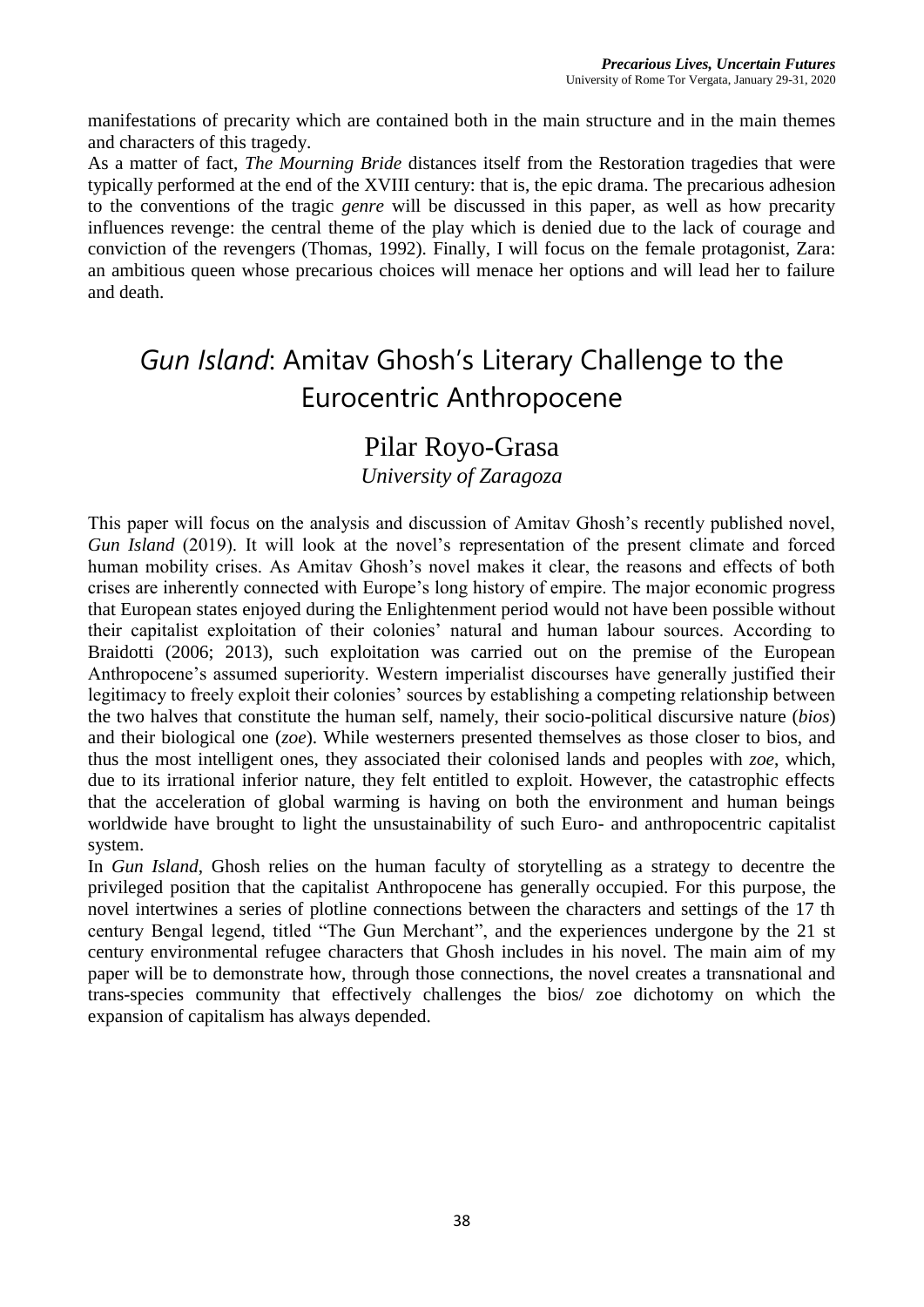### Towards Dalit Aesthetics

#### Jaydeep Sarangi *New Alipore College, Kolkata*

Recent years have witnessed the rise of writings by dalits from another cultural position in India. Translation from regional languages to English plays an important role in transferring power dynamics in a stratified caste pyramid in Indian society. This 'cultural rigging' endorses the fact of 'cultural silence'. We may use an Anglo-Bengali expression to explain it and that is what we call the 'Nirbakaization'(silencing) of dalit culture. The most common feature found in case of Dalit literature irrespective of whichever Indian regional language it is written exhibits the application of Dr. B.R. Ambedkar's thought and philosophy. The aim is to build the society in new form in this postcolonial phase. Dalits are seen to raise voices of protest against torture unleashed upon them in each of the states. Women who lack consciousness, knowledge and power to change their condition in life are not represented in the mainstream feminist discourse. This is evident in the case of Dalit women in India whose voice has completely been excluded from the Dalit Movement and the Women's Movement. A call for Dalit Feminist Standpoint is necessitated which privileges the dayto-day lived experiences of Dalit women in India. Most of these novels are written in regional languages, except a few in English. This marks how the literary medium and the power of word helped marginalized women not only to articulate but also demand redress for their grievances.

Urmila Pawar's *The Weave of My Life* is a narrative account of her lived experiences and the experiences of other dalit women who bear the burden of multiple oppressions and are dehumanized, reduced to the category of beasts of burden and face culture of sexual exploitation, humiliation, violence, silence and impunity. This corpus further strengthens the call for Dalit Feminist Standpoint. Jaydeep Sarangi (2018) says, "Conceiving the ideology of Dr B.R. Ambedkar: 'Educate, agitate, organize' dalit women write back". This engaging body of discourse by dalit novelists glitters with militant use of metaphors, words, phrases and punctuations and achieves laurels in the reading world with a semiotic tag, 'writing as resistance'.

### *To Resist Means (not) to Survive.* Challenging a Butlerian Critique of Minoritarian Violence on the Case of Marielle Franco

#### Carla Schriever *University of Oldenburg*

The Brazilian political activist Marielle Franco – a black, gay single mother – was a fearless fighter in a country dominated by inequality, police violence and racism. On 12th of March the Rio de Janeiro city councilor was assassinated in her car, only 18 months after her election. She had been characterized as a politician with social integrity challenging a country which president Michel Temer described as  $\alpha$ , all-male, almost exclusively white cabinet, in which more than half the population is black, mixed race or female". Franco coming from the endemic inequality of the favelas, challenged a critical approach to topics such as abortion, police crimes and gender equality. Just a few hours after the attack, ten thousands turned out across Brazil to protest about the murder of Franco. Hundreds of thousands have pledged their refusal to forget in more than 30 languages using the hashtag #MarielleFrancoPresente. The presentation aims at challenging a Butlerian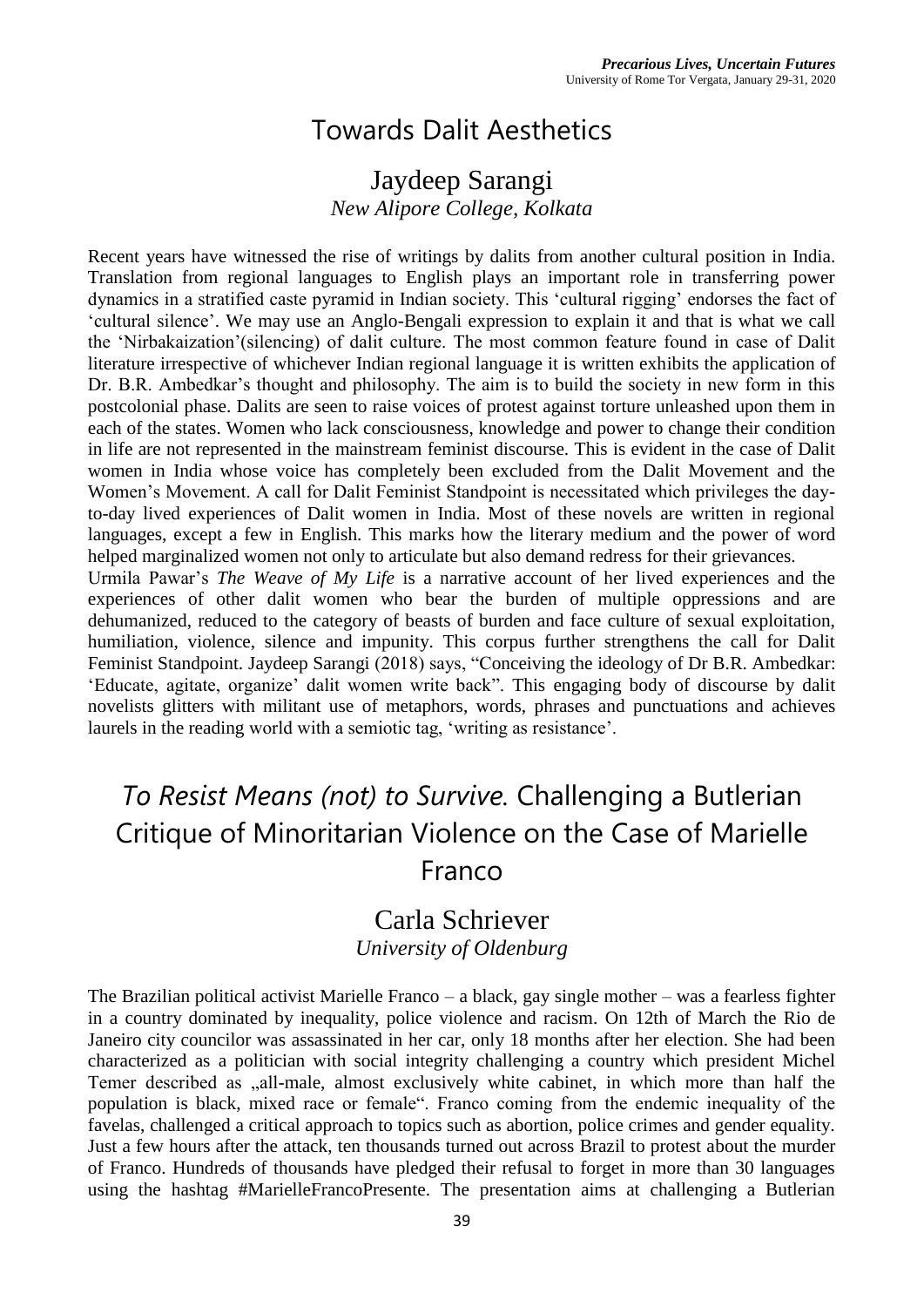approach to Franco's case: How does vulnerability becomes a highlighted spectrum in Franc's marginalization as a black, gay, single mother and politician? How does the international protests interplay with Butler's concept of grievability? And how can political activism and theory evoke a critique from thinking to acting against violence?

### Hilary Mantel's Trilogy. A Literary and Historical Vision of Unstable Human Lives

#### Rossana Sebellin

*Università degli Studi di Roma "Tor Vergata"*

Precariousness and uncertainty about the future is a paramount, paradigmatic problem in contemporary global society, bearing on the lives of millions of people in several ways and in multiple aspects of life: social, political, financial, economical and personal. This same sense of uncertainty, though, is far from new and has been experienced at various degrees in human history across the globe, particularly at times of political upheaval or authoritarian power. In my paper I would like to analyse how such sense of precariousness of personal life, faced with tyrannical political power, surfaces in the work of a contemporary writer: Hilary Mantel. In her Wolf Hall Trilogy, of which so far only the first two volumes have been issued (Wolf Hall, 2009; Bringing up the Bodies, 2012; the third novel, The Mirror and the Light, is due for March 2020), the author deals with the life of Thomas Cromwell, a blacksmith's son who climbs the social ladder up to the King's (Henry VIII) inner circle, where he is established as the King's Master Secretary. I wish to explore a contemporary vision of the past, through the lens of our current feeling of uncertainty, keeping in mind that any historical novel is bound to explain more of the times the author witnessed than give an accurate account of the past, even though Mantel's extensive historical research reached astonishing exactness. The political instability of the life at the Court of King Henry VIII, where human life is subjected to the whims of an unpredictable monarch and to the violence of a cruel, unforgiving social environment, becomes the lens through which the author describes our own unstable social and personal relations.

### Precarity and Its Socio-Political Trends

#### Vijaya Sethi

*Shri Ramswaroop Memorial University*

The term 'Precarity' refers to the condition of human existence despite of security, affecting material and psychological welfare. In context to the ongoing economic 'crisis' several scholars of Europe and America discuss the concept and politics of precarity. It is inextricable from our evershifting understanding of bodies, labour politics, the public sphere, space, life, the human and what it means to live with others. Judith Butler and Lauren Berlant were the most prominent US- based thinkers on precarity taken up from the European context, particularly in Germany. It has become a byword for life in late and later capitalism. Beyond the effects of specific global events and macroscale structures precarity inhabits the microspaces of everyday life. However, people attempt to disengage the stress of precarious life by constructing the illusion of uncertainty, Reaction to 9/11 by the Bush administration represents a case in point of reflexive denial of precarity through strategies that created illusions of certainty with deleterious results. In the developing country like India, the growing incidence of precarious employment across many sectors has a serious challenge.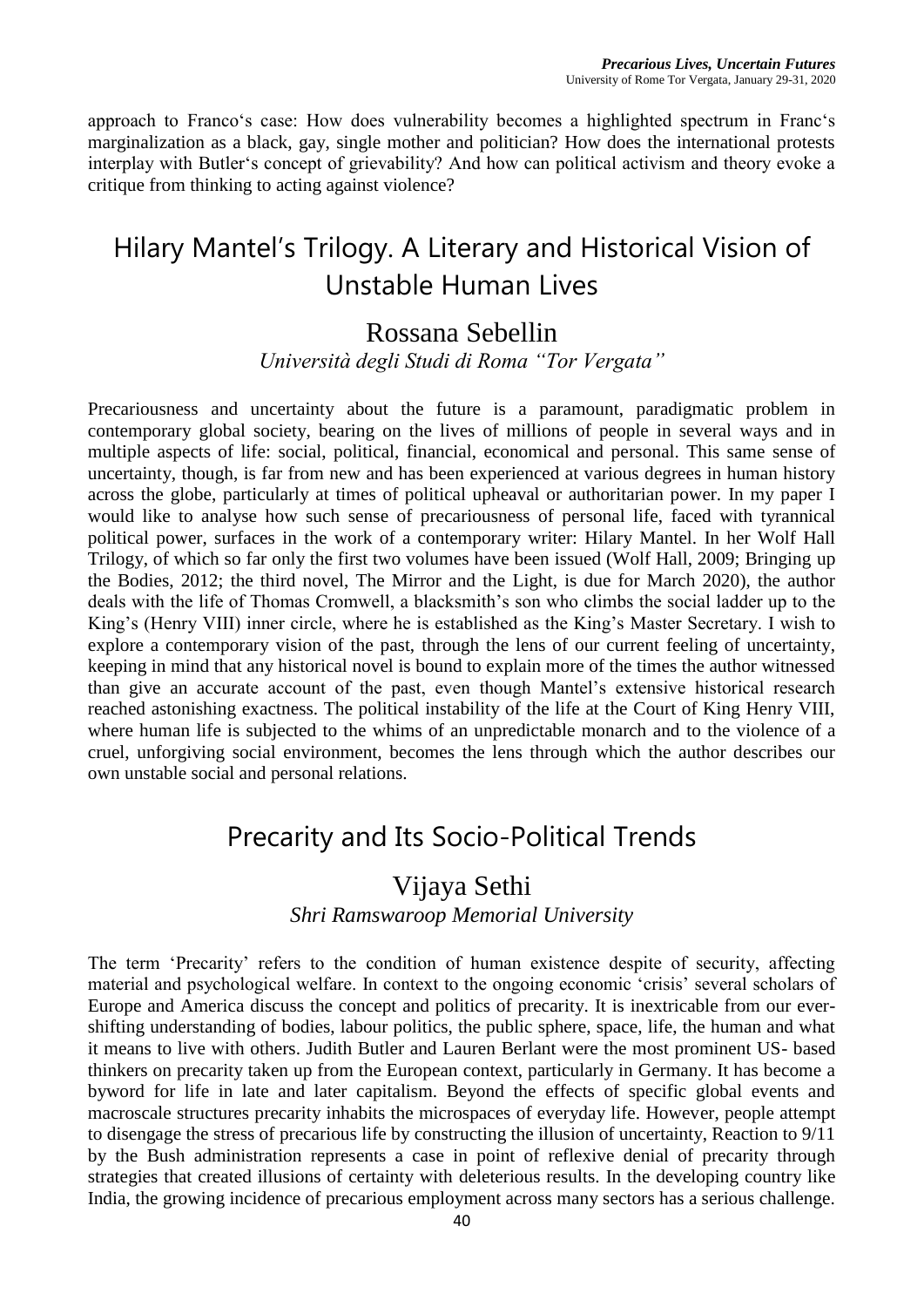The Neo-liberal arguments justify precarity as mandatory for the development of the free market economy. The precarious employment is also most pronounced in states where labour intensive industries are exposed to global import competition and where labour laws are rigid. In literary approach, Judith Butler's writing is a cornerstone for the growing body of precarity. He says that precarity is experienced by marginalised, poor and disenfranchised people who are exposed to economic insecurity, injury, violence, and forced migration. Even the cultural enthropologists are particularly attuned to the structure of feeling associated with precarious life worlds. They focus on emotion and subjectivity, uncertainty and displacement.

Thus the purpose of the present paper is to frame the ontological condition of people and their social marginality and vulnerable lines through the affect of precarity and precariousness.

# Ecological Crises and Sociological Gesellschaft/Gemeinschaft in the Literary Representations of Migrant Pastoralist Community of the Indian Western Frontier

### Yamini Shah

#### *Ramnarain Ruia Autonomous College*

Community is maintained by the sociological notions of cohesion and embeddedness. Ecological communities rejecting utilitarian contractual foundations and thriving on the Gesellschaft of having social relations based on impersonal ties as duty to a society or organisation. Socially, economically, linguistically backward Rabaris and Maaldharis occupational castes from Kachchh in Gujarat, India are pastoral migrant communities that continually relocate for their cattle so that the grazed land gets enough time to regrow. The lands assigned to them by royal decree are under threat owing to the usurpation by forest and tax department. At a time of climate crisis, depleting natural reserves, species going rapidly extinct, dying dialects, ethnicities and sub-castes, need for collective will to be proactive is essential. A socio-literary and ecocritical analysis of willingly migrant communities based on selected regional and anglophone literary works, folklore, local activism, political and legal issues faced that map the constantly shifting social reality shall be attempted.

### Precarious Translators, Uncertain Translations: From Invisible to Automated Translators

### Angela Sileo

*Università degli Studi di Roma "Tor Vergata"*

Debates concerning the role of translators have been going on for decades: from the translator's invisibility theorized by Lawrence Venuti (*The Translator's Invisibility*, 1995) through the unsuccessful experiment involving machine translations proposed by Umberto Eco in his *Dire quasi la stessa cosa* (2003), translators have been facing challenges to their status and role. On the one hand, their efforts have been aimed at acquiring and maintaining visibility on their produce: some publishers do give emphasis to translators' names on their translated book covers (some of them, namely Einaudi Editore, even devote space to translators' bionotes on back covers, as communicated by Strade – Sezione Traduttori Editoriali). On the other hand, however, they have been facing the 'menace' of automatic translations: Google Translate, iTranslate, Speak &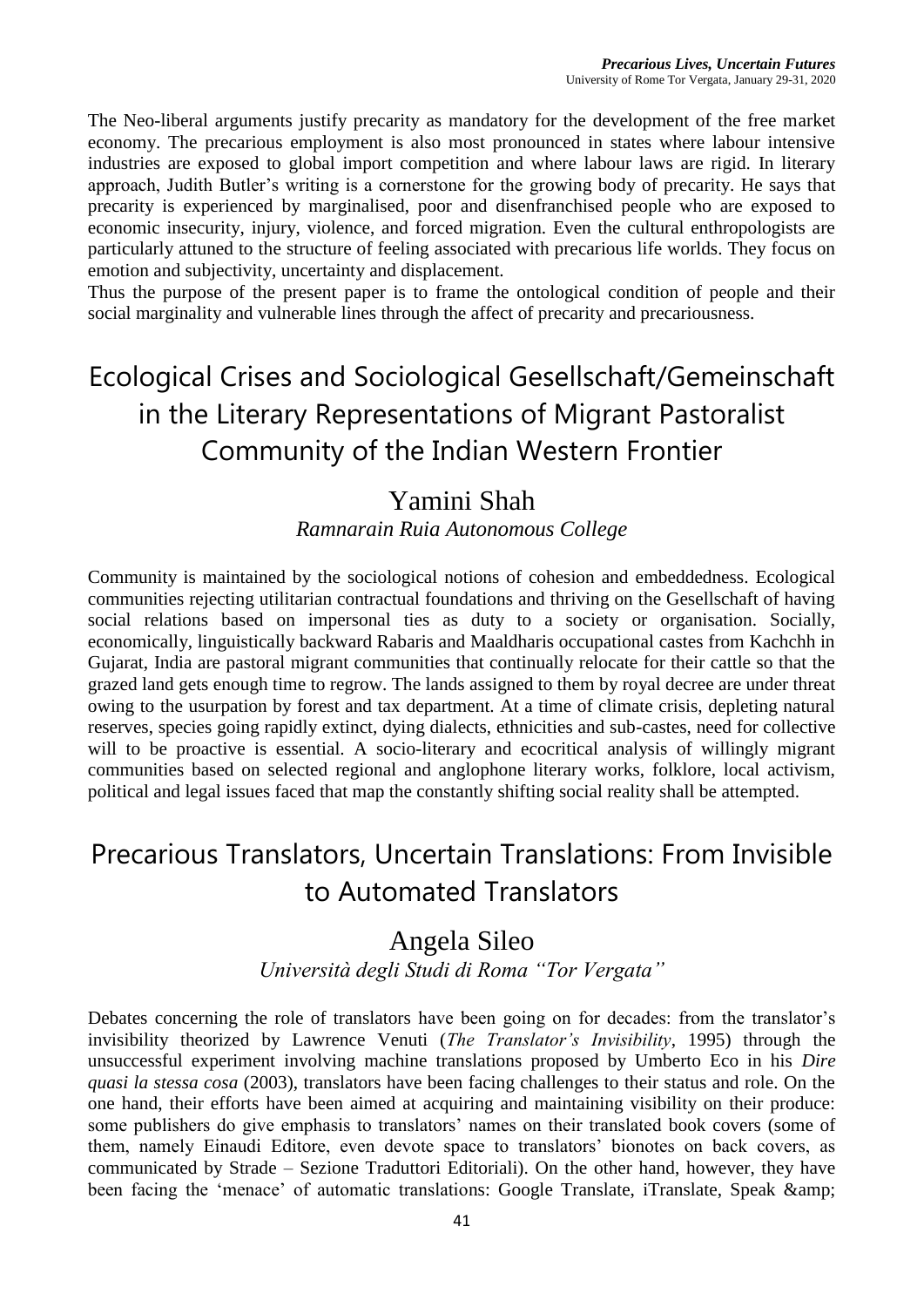Translate, and Microsoft Translator seem to be increasingly used and replacing human translators when money saving turns out to be imperative.

This presentation is aimed at providing an overall perspective on the precarity and uncertainty of the future of translation and translators due to the lack of universally acknowledged agreements to regulate the transaction between the contracting parties (where such agreements do exist, they are not necessarily and mandatorily complied with). The paper shall be focused on both contemporary socio-economic conditions of translators (copyright, visibility, and so on) and future perspectives for the profession in terms of automated challengers. Practical examples shall be provided in order to highlight whether and how a human translator is more efficient than an automated one.

# Suspended Life in The Wait of Citizenship: *L'Afrance* or the Story Of Non-Belonging

### Adriana Simoncelli

*Jagiellonian University*

The history of the planet has always been characterized by migrations and population movements. This has led to constant contact and interaction between cultures, but today more than ever, people are closely connected by interdependence due to migration on unprecedented scale. And yet, the history of humanity is a history of migration.

Italian geneticist Luca Luigi Cavalli-Sforza was one of the first to prove that we all are the result of the infinite series of migrations originated in Africa tens of thousands of years ago, because our genes still contain a trace of the history of humanity left by this great migratory movement. The revolutionary discovery not only refutes the controversial concept of race but also reveals the relationship between genes and cultures and their multiple interactions in the name of *Liberté, égalité, fraternité.*

Despite that scientifically proven fact about the common origin of the entire human population and of largely proclaimed brotherhood, the attitude of xenophobia does not decrease. The migrants, the refugees, the others are still perceived as a potential danger, as barbarians, savages or anyhow they are treated as inferior and unwanted. The narratives about cultural collision, shattered dreams, alienation, sense of non-belonging, guilt about abandoning one's own homeland, sense of rejection, are numerous. The aim of this paper is an insightful confrontation of expectations with harsh reality on the example of El Hadj, a Senegalese student, protagonist of the Alain Gomis' film "L'Afrance", came to France with a hope to become someone he will never become. Divided between the desire of returning home and being the man he used to be and the desire of staying in a new country and of creating a future which turns out to be precarious if not unreachable.

### Narratives of Displacement: Precarious Citizenship in Aruni Kashyap's Creative Imaginary

### Rimika Singhvi

*IIS (Deemed to be University), Jaipur, Rajasthan, India*

The Paper seeks to conceptualize citizenship as a narrative construct. Focussing on a few selected works, it will problematize the juridical, political, and cultural ideal of universal citizenship. The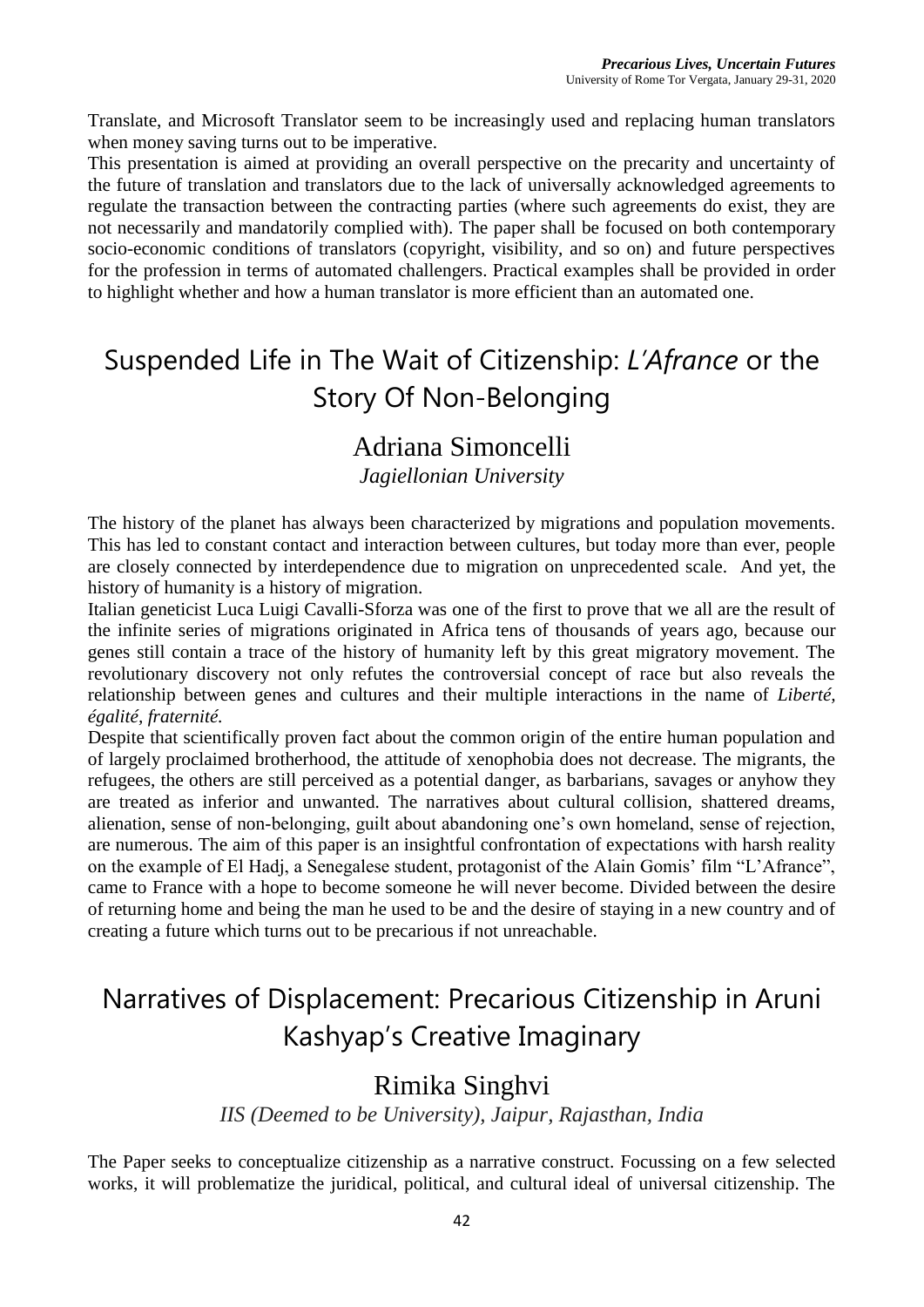attempt will be to envision the nation-state as a product of constant tension between the coercive practices of exclusion and assimilation, as seen in the works of Aruni Kashyap. A writer, translator, and editor, Kashyap is one of the brightest literary sparks from northeast India and one of Assam's most original and compelling voices. A self-confessed political writer, he is interested in the many ways in which human rights intersect with literature. His fiction is shaped by Assamese politics, aesthetics and literary traditions - both oral and textual - and he uses those to write about the fundamental aspects of contemporary Indian reality. Writers have often meditated on questions concerning the nation, identity, exile, im/migration, assimilation, and acculturation, as they reconcile what it means to be "othered" while seeking to simultaneously juxtapose the loss of home with the search for belonging. In fact, both fictional and non-fictional works can take on a sense of urgency as they attempt to reconcile the writer's relationship with the nation. In this vein, the Paper seeks to explore narratives that pay particular attention to form as they ruminate on themes of identity and belonging. Such narratives challenge our conception of the world literary space by interrogating how these texts of and about movement travel themselves. In more recent years, as "diaspora" is replaced by "migration" in providing an ontological framework for understanding displacement, do we still find examples of literary transnationalism that reject the assimilationist drive of border politics in today's precarious times and uncertain futures?

### Global Population Ageing: Triumph or Disaster?

#### Laura Tommaso *Università degli Studi del Molise*

For some years now, 'a silver tsunami'; in western societies has been forecast and its impact on business, healthcare and public policy is constantly interpreted and reinterpreted. Population ageing is generally regarded by economists and commentators as an unmitigated disaster, a burden or drain on resources. The inverse of this argument is that the addition of 25 years to life expectancy represents one of humanity's greatest triumphs. The aim of this article is to examine the news-press representations of population ageing and the visions of the future they offer. In particular, a qualitative analysis will be conducted on a selection of news stories as reported by prominent U.S. and U.K. newspapers.

# "The Burning City": The Memory of the Fall of Saigon in the Works of Diasporic Vietnamese Authors

#### Giacomo Traina *Sapienza Università di Roma*

Treated as a troublesome legacy both by former war supporters and former war protesters, the South Vietnamese have been sidelined in all the major historical and fictional retellings of the Vietnam War. It is only recently that a new generation of Overseas Vietnamese scholars and artists has finally emerged, giving voice to the South Vietnamese refugees who fled their homeland after 1975, settling in the United States or in Europe. Authors like Viet Thanh Nguyen, Thi Bui, Ocean Vuong, Marcelino Truong and many others are conveying the South Vietnamese perspective through their literary works, telling the story of a lost nation that is no more, but has become a flourishing 'counter-nation' dotted around the world. The triggering event of their war narratives is April 30,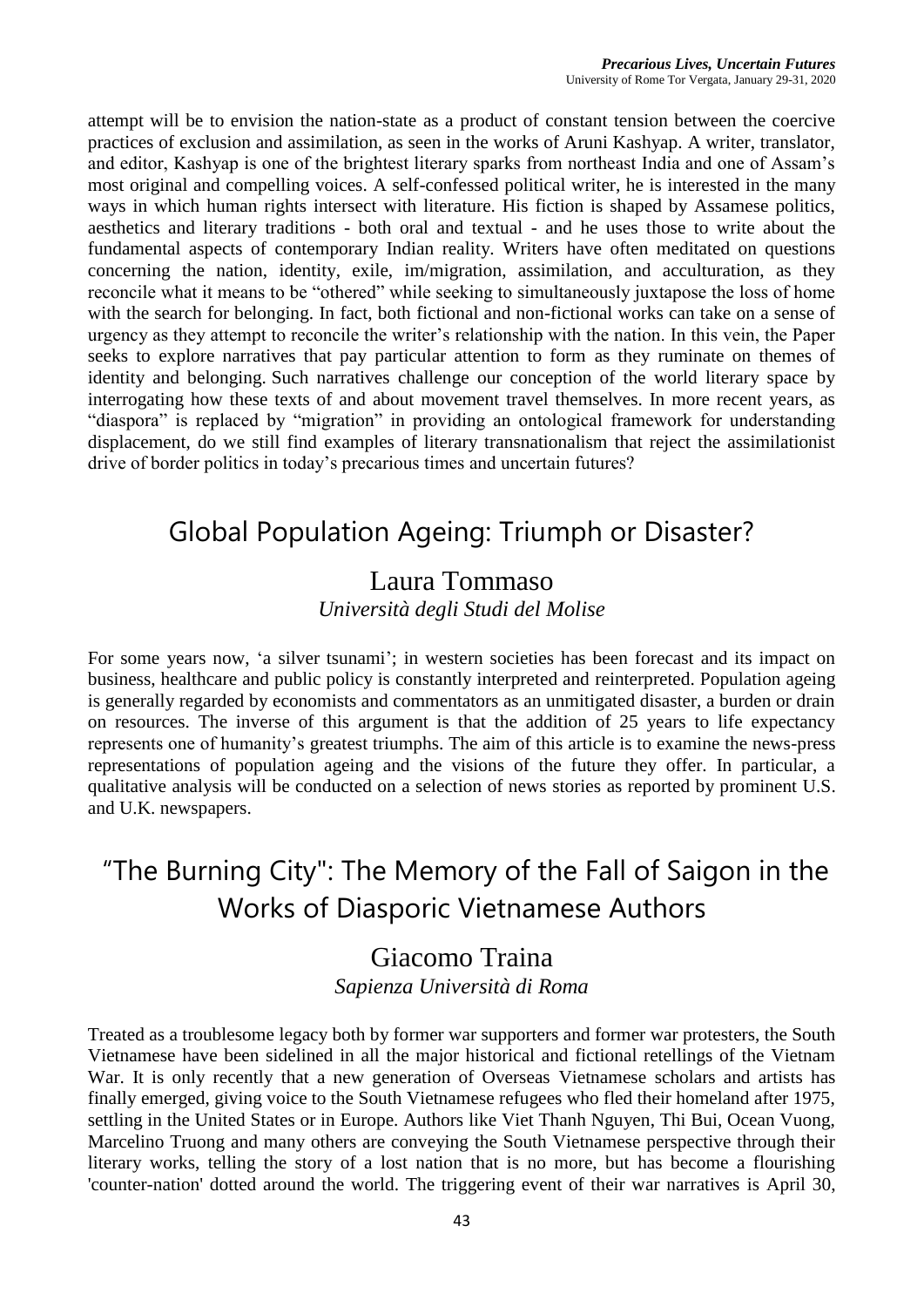1975, the day in which Saigon fell under the siege of the North Vietnamese and NLF troops, provoking the final collapse of South Vietnam, which was soon to be followed by the dramatic 'boat people' refugee crisis that took place in the second half of the decade. This symbolic date is still an highly divisive anniversary: if the winning side regarded April 30 as the rewarding culmination of three decades of unending military struggle, the losing side deemed this same recurrence as the undisputed darkest day of the twentieth century. Thus, the importance of April 30 in the Diasporic Vietnamese narratives (novels, poems, graphic memoirs) is paramount. The Fall/Liberation of Saigon is truly the foundational event of the Diasporic Vietnamese imaginary as much as is the foundational event of the modern Vietnamese national myth, and its resonance is shown in pivotal scenes of critically acclaimed contemporary works such as The Sympathizer or The Best We Could Do.

### Transnational and Intergenerational Uncertain Legacies in Jonathan Safran Foer's *Extremely Loud & Incredibly Close*

### Sabrina Vellucci

*Università degli Studi di Roma Tre*

Jonathan Safran Foer's *Extremely Loud & Incredibly Close* (2005) has been one of the first novels tackling the issue of the 9/11 terrorist attacks. This paper will look at the novel within the framework of criticism related to the notion of precarity focusing on the issues of trauma and postmemory. It will stress the problematic lack of temporal distance from the traumatic event that is at the core of the narrative, while also emphasizing aspects such as the novel's dialogic imagination, plurivocality, and intermediality. Questioning the possibility of the transgenerational communication of memory, the heteroglossia of the text does not produce a real dialogue among the characters. Yet, decentering the unilateral narration of the 9/11 attack – connecting it with other national tragedies such as the 1945's bombings of Dresden and Hiroshima – and shifting points of views (from the victims' to the persecutors'), Foer's novel contributes to expanding the framework of interpretation for such collective traumas. A descendant of victims of the Nazi genocide, the author succeeds – at least partially – in fostering empathy for what is perceived as utterly "Other," articulating a version of that ethics of vulnerability and precariousness (Butler) that seems to have been too quickly buried under the rubble of the Twin Towers' collapse.

# Fatherhood, Education and Cosmopolitanism. The Bangladeshi Diaspora between Rome and London

#### Piero Vereni and Simone Cerulli *Università degli Studi di Roma "Tor Vergata"*

Usually associated with extreme poverty, overpopulation and environmental instability, the Bangladeshi diaspora demonstrates, however, its being rooted in the capacity to aspire and on the concept of future built on the basis of multiple stimuli, in the form of media images and ideas of a desirable life that circulates in our hyper-connected world.

Reversing the old idea of migrants as agentless individuals, moved by the forces of macrostructural powers, they seem to be able to imagine and position themselves in the present, using their agency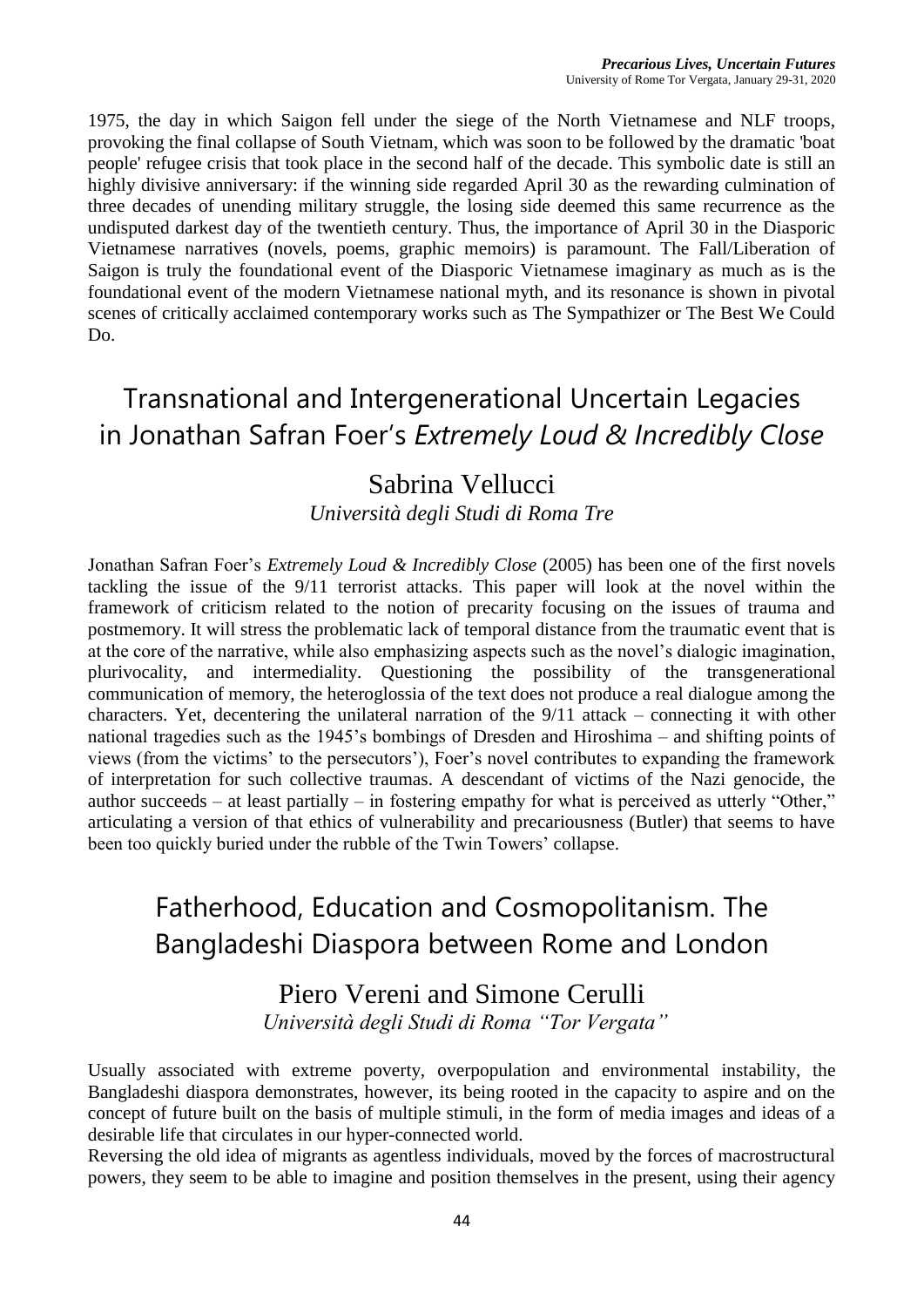to take advantage of the possibilities the globalised world offers, in order to complete the life project they designed for their future.

In the specific case-study, the internationalisation of education system, and the importance of English as the key language for education, fundamental to accessing the global labour market, strongly influenced both the trajectory of their migratory path, and the collective narration over the historical significance this specific language have had in a country that emerged as a nation-state out of a strong linguistic identity. A three-years ethnographic research project, carried out on the Bangladeshi community of Rome, made it possible to overcome the dominant perspective of a periphery attracted by the centre, and demonstrated to what extent the centre itself, in a world where local imaginaries are heavily affected by the global circulation of dominant models, indirectly contributes in reshaping regional collective identities and activate mobility strategies.

### Andamans and Nicobar: An Indian Colony

### Alessandro Vescovi

#### *Università di Milano*

My talk will discuss Pankaj Sekhsaria's work on the Andaman Islands. Sekhsaria is a biologist and nature conservationist based at the Indian Institute of Technology Bombay. Beside his more technical papers, he stands out as the author of pamphlets on the history and the present state of the Andaman Islands (recently collected in the volume *Islands in Flux: The Andaman and Nicobar Story*, 2017), where he criticizes the governmental policy in protecting encroachments on both the fragile natural environment and the native population of the Andamans. Sekhsaria also wrote an island novel that introduces the bio- and cultural diversity of the Andamans through the eyes of a young metropolitan Indian anthropologist (*The Last Wave*, 2014). Sekhsaria presents the Andamans as a territory colonized by metropolitan Indians that endanger the ecosystem and the native population with the modality that Rob Nixon has called "slow violence". I will next argue that his novel and papers are in line with what Ursula Heise calls environmental world literature, thus joining romantic sublime, political justice and scientific data.

# A Feminist Analysis of the Effects of Climate Change on Precarious Lives: Jesmyn Ward's *Salvage the Bones* and C. Morgan Babst's *The Floating World*

#### Chiara Xausa *Università di Bologna*

This presentation will approach the effects of climate change on women whose lives are already precarious though a close reading of Jesmyn Ward's *Salvage the bones* (2011) and C. Morgan Babst's *The floating world* (2017). Both novels deal with the effects of hurricane Katrina on New Orleans's most vulnerable citizens, the African-American working class, with a focus on women. Women bear the brunt of climate change and are more severely affected than men by ecocatastrophes; the most harsh effects are felt by women from the Global South and the poorest areas of the North. Traditional gender roles impose duties associated with food and water collection and caregiving and set limits on women's mobility. The result is that women and children are fourteen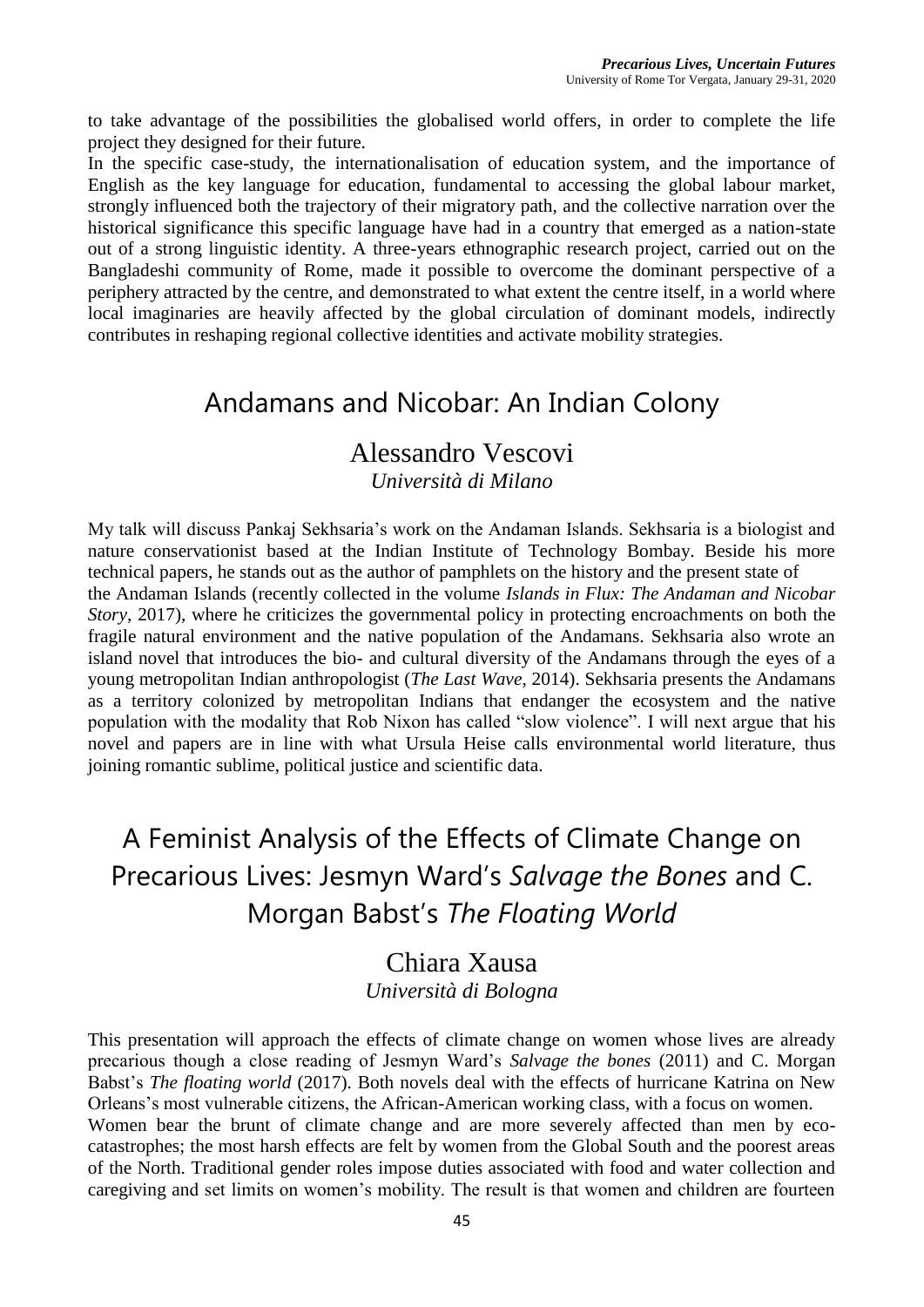times more likely to die in eco-catastrophes than men, while women who survive eco-catastrophes face the likelihood of gender-based violence. International discussions recognize that women are disproportionately affected by climate change, but tend to focus on women as individuals rather than gender as a social structure causing inequalities.

Similarly, apocalyptic climate change fiction lacks a situated and intersectional perspective: humanity is most of the times saved by a white male scientist-hero, while women are a silent backdrop and a site of innate vulnerability. My close reading of Jesmyn Ward' and C. Morgan Babst's novels will highlight how these authors are responding to the apocalyptic discourse of climate change. Their novels are narrated form a situated perspectives, and represent the violence of climate crises as a culmination of historical tendencies that render some bodies more vulnerable than others. I will connect these novels with the concept of "everyday Anthorpocene" proposed by Stephanie LeMenager (2017): living day by day through climate crises, and through the interconnectedness of environmental degradation, racial oppression and sexism.

### Sharing Suffering: The Photograph of Jakelin Caal Maquin as an Unstable Personal, Political, and Ethical Witness

#### Diane Zeeuw

#### *Kendall College of Art and Design of Ferris State University*

This paper will analyze multiple iterations of a widely disseminated photograph of Jakelin Caal Maquin, the 7-year-old girl from Guatemala who died while in U.S. Border Patrol custody, as filtered through philosopher Kelly Oliver's notion of the "witness". I assert that this humble snapshot demonstrates the precarious and shifting function of the photograph as "witness". My analysis will follow the many permutations of this image as it moves from its initial life as an underexposed personal cellphone picture to its redeployment as meta-pictorial political iconography, to the image's ultimate apotheosis connoting sacrifice, healing, and renewal.

Oliver insists that we need to consider something beyond the "mere" recognition of others, or the demand to be seen, hence suggesting a mode of approach that bears "witness to a pathos beyond recognition and to something other than the horror of [...] objectification". However, Oliver goes on to suggest that this need to demand recognition from dominant culture may also be understood as symptomatic of a "deeper pathology of oppression", noting ironically, that subjugation is the very condition giving rise in the first place to "the need for the oppressed *to be recognized* by their oppressors". Such a demand for recognition, Oliver suggests, further supports and even underscores the assumption that something is lacking on the part of the subjugated—something only the oppressor may supply. Thus theories espousing such notions may inadvertently perpetuate and reinforce the value system they are ostensibly seeking to challenge. Given Oliver's complex understanding regarding the function of the witness, my question is this: "How has the posthumous recycling of a very specific photograph of a migrant child impacted the unstable personal, political, and ethical narratives surrounding immigration?"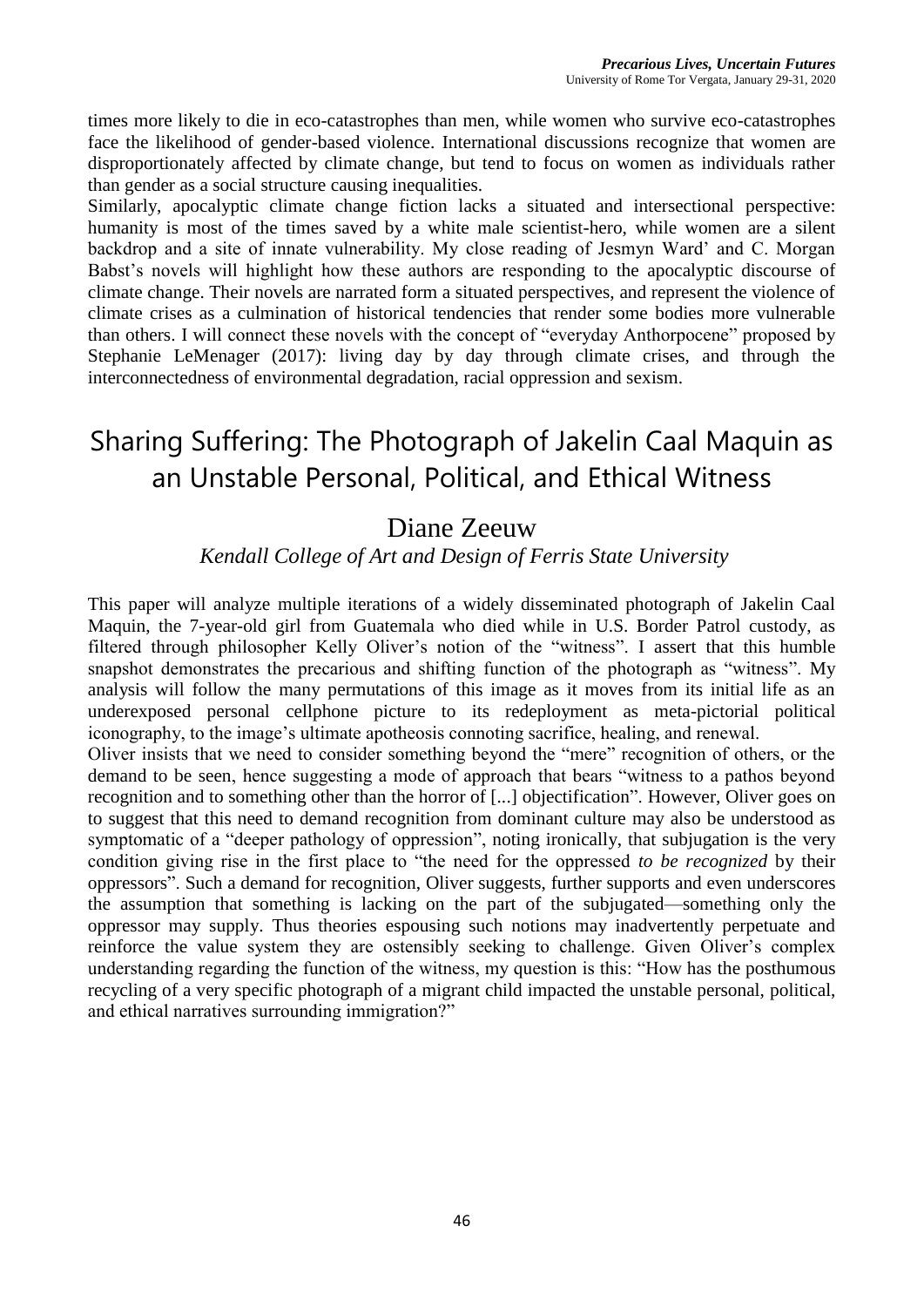# The 'Precarious' Situation of Language Policy in Higher Education: Recent Trends and Controversies

### Beatrice Zuaro

*Stockholm University*

Higher Education (HE) is currently undergoing changes that may have significant effects on its conceptualization as an institution. It has been argued that, in the context of the spread of contemporary neoliberalist ideologies, universities have embraced what has been called the "global knowledge economy construct" (Bull 2012:65), resulting in a recontextualization of knowledge as a commodity. Mobility and internationalization are playing an important role in this process, and English seems to come hand in hand with them. Therefore, in recent years, more and more questions have been raised regarding the role of language in HE and how to properly express and regulate it in Language Policy (LP). Indeed, if, on the one hand, internationalization is generally seen as desirable, universities can also be perceived as the treasurers of the national culture, including the local language (e.g. Cots, Lasagabaster, and Garrett 2012). Additionally, the systematic use of English in HE has been argued to be counter-productive to the very idea of multiculturalism that the 'international university' promotes (e.g. Fabricius, Mortensen, and Haberland 2017; Mortensen 2014). This existing tension has resulted in an ever-evolving landscape of different LPs that can vary significantly from context to context. Previous research about Europe has identified common trends, such as "soft multilingualism" (Harder 2012), "invisibility of English" (Saarinen 2012) and the dichotomy "international/global English" (Bull 2012), which have been interpreted as tell-tale signs of ideology at work. With this in mind, I will discuss the fragmented picture of current LP in European HE, providing examples of different stances: from the 'parallel language use' (Saarinen 2012; Kuteeva 2014; Soler-Carbonell, Saarinen, and Kibbermann 2017; Soler, Björkman, and Kuteeva 2018) popularized in Northern European countries such as Sweden, to the controversies related to language regulation in HE in a Southern European country like Italy (Pulcini and Campagna 2015, Santulli 2015).

### Brexit and Uncertainty for a Group of Expats in Malta

### Marianna Lya Zummo

*Università di Palermo*

Digital interaction in Social networks is known as forming polarized niches with minimal argumentation or negotiations. However, the possibilities of creating (closed) groups allows the construction of a forum-like environment, where participants negotiate, find and seek information and/or support, in particular when dealing with unknown subjects or event. Brexit (i.e. one of the greatest political crisis in the European Union) has shaped uncertainty both as an abstract argument and as about real-life consequences. Among the many implications at stake (of economic, social and political nature), a significant number of British people residing outside the island (i.e. expats) has been left with questions about Future (as an abstract concept), and questions about *their* future (as the real life issues to face, in particular in relation to their "guest" position in a host country). Uncertainty is a range of epistemic qualities related to not knowing (Simmerling and Janich, 2016) and conveyed by sentences as factual predictions, where different shades of modality (i.e. modal verbs, main verbs, adjectives, tense or negations) express possibilities and necessities about the non